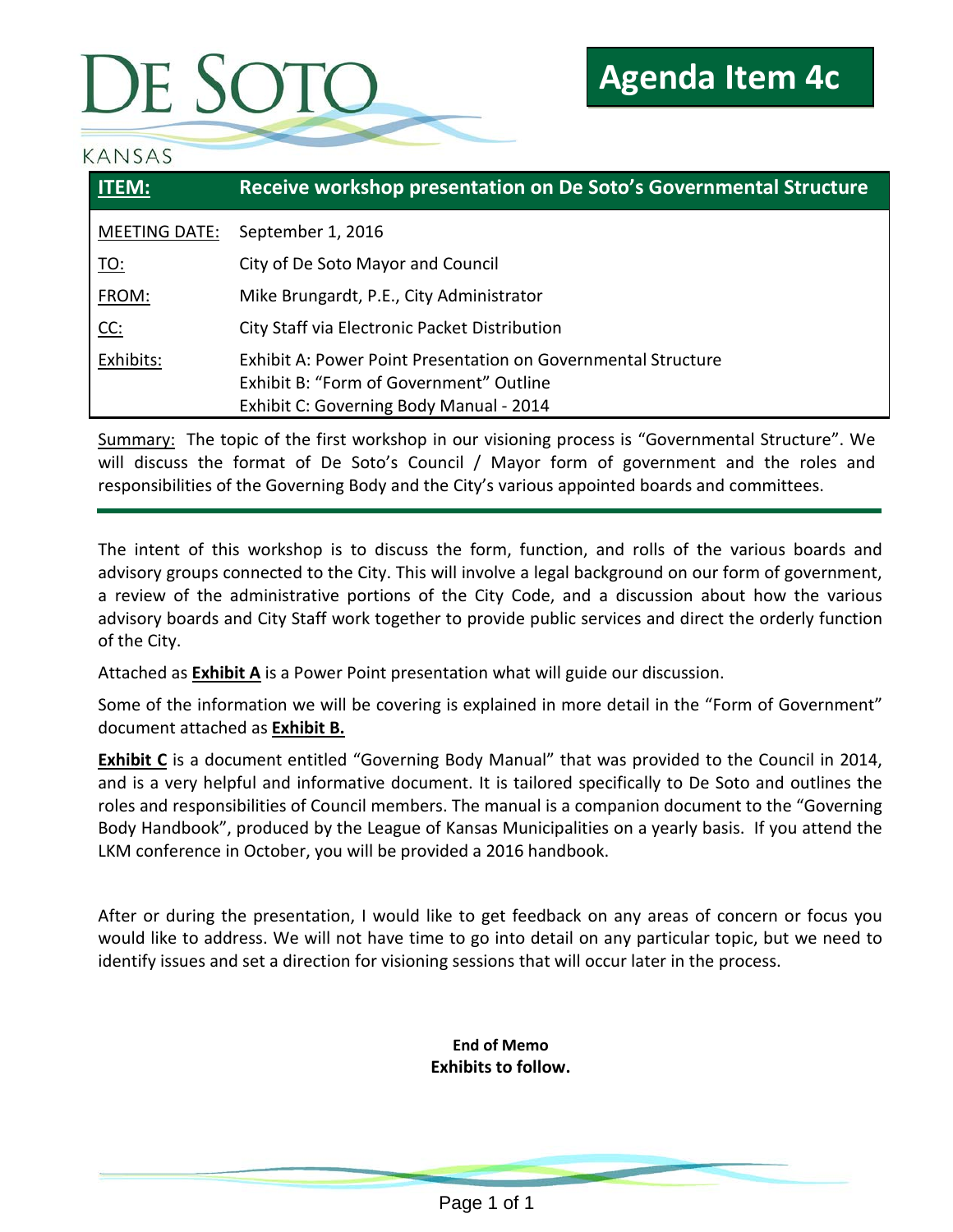

| KANSAS | DE SOTO<br><b>Overview</b>                                                                                                                                                                                                                                                                                                                                                                                                                           |
|--------|------------------------------------------------------------------------------------------------------------------------------------------------------------------------------------------------------------------------------------------------------------------------------------------------------------------------------------------------------------------------------------------------------------------------------------------------------|
|        | $\overline{2}$<br>1. Form of Government<br>2. Home Rule Authority<br>3. City Classification<br>4. Duties of Office<br>a. Council<br>b. Mayor<br>5. Officers & Employees<br>a. City Administrator<br>b. City Clerk<br>c. City Attorney<br>d. City Prosecutor<br>e. City Engineer<br>f. City Staff<br>6. Roles of Boards and Advisory Groups:<br>a. Planning Commission<br>b. Board of Zoning Appeals<br>c. Chamber<br>d. Economic Development Council |
|        | e. Park Board<br>f. Fire Board                                                                                                                                                                                                                                                                                                                                                                                                                       |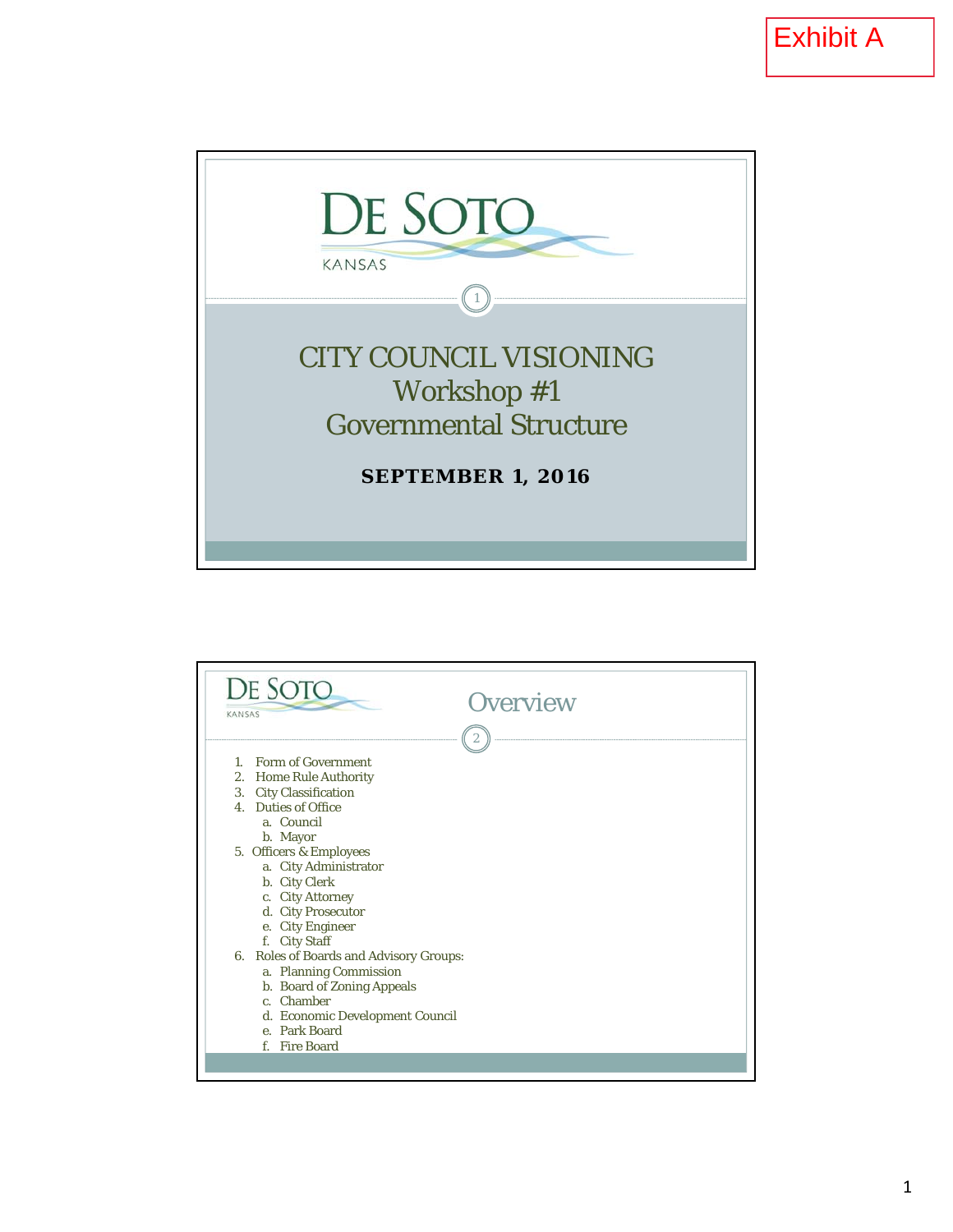

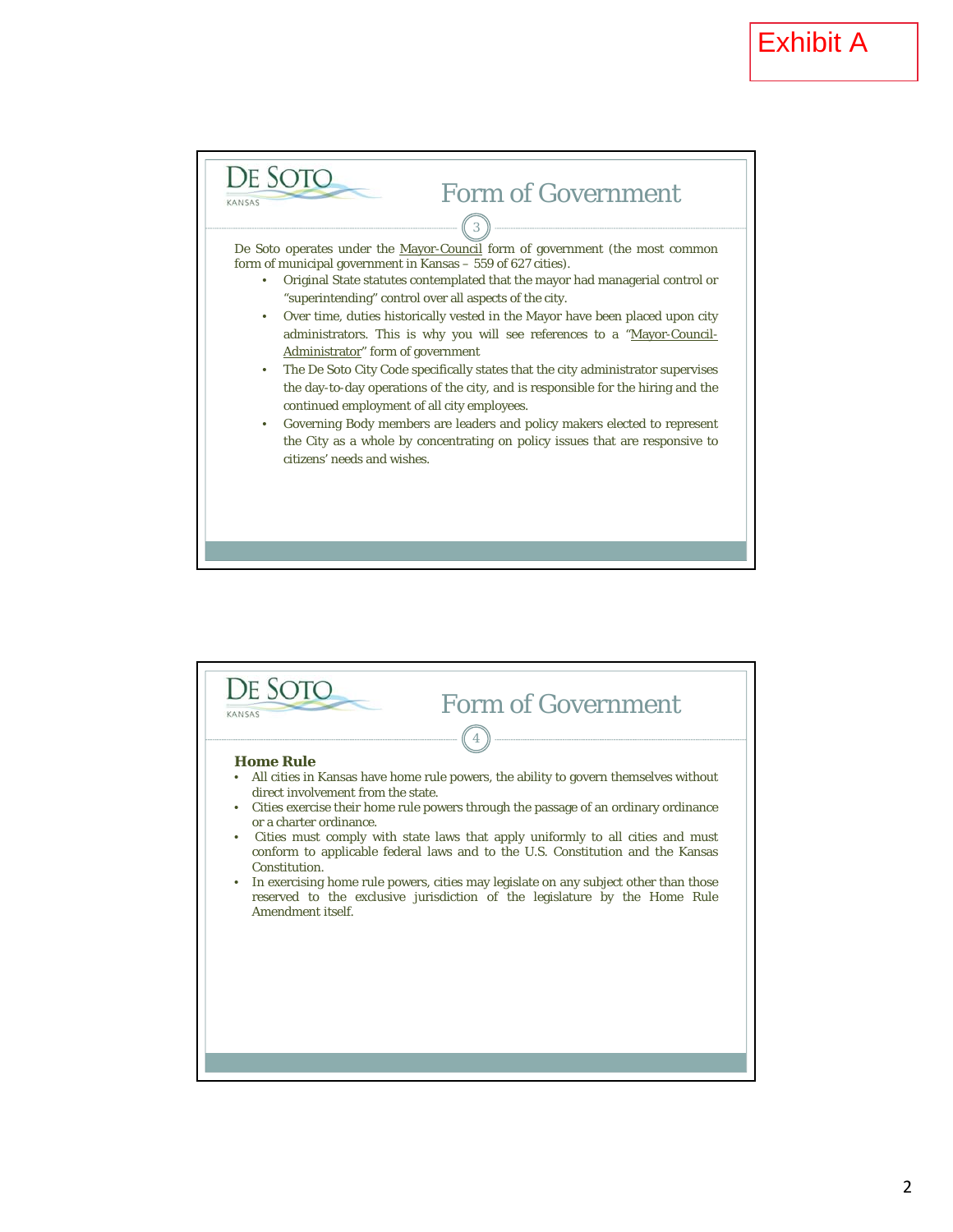

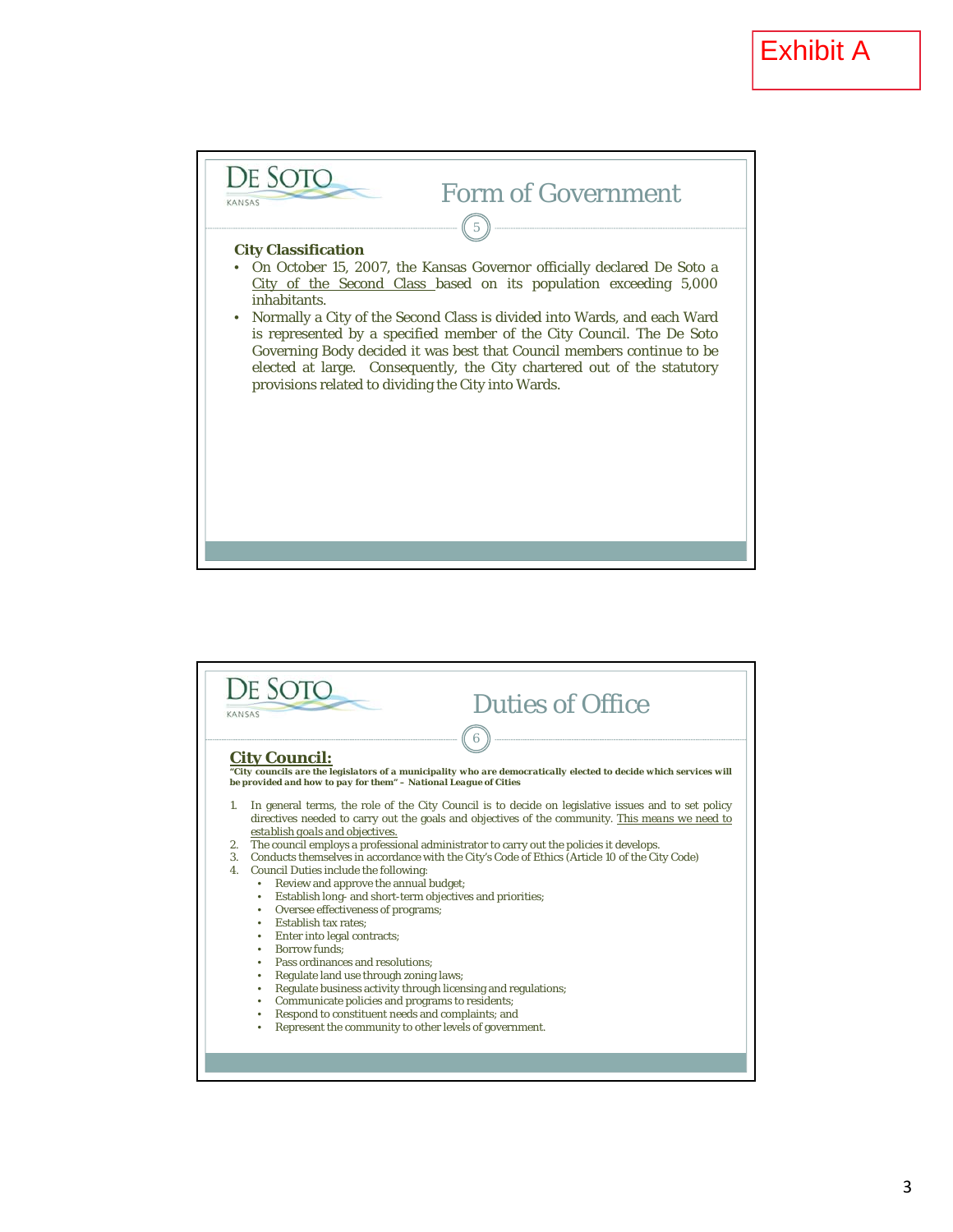

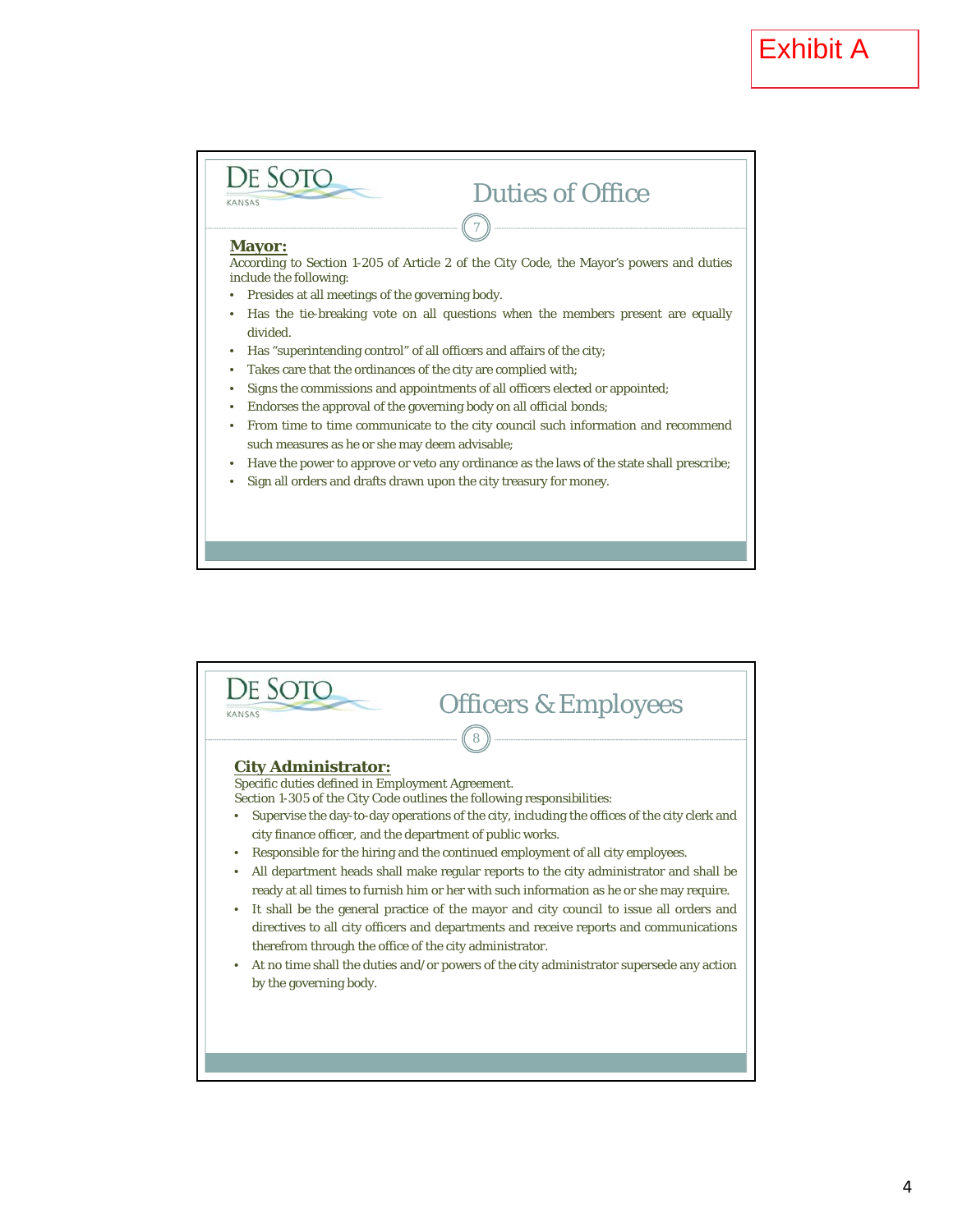

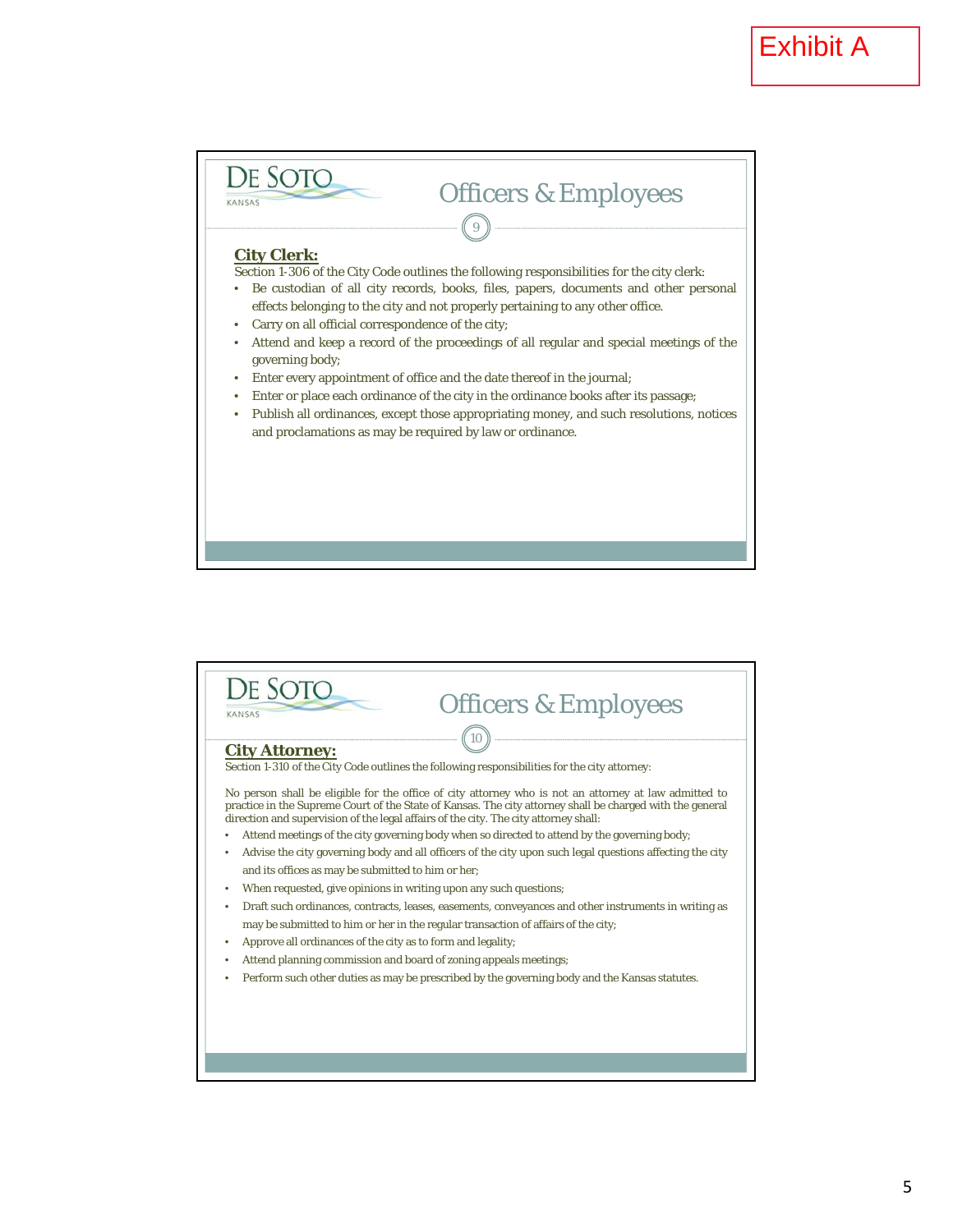

| <b>City Staff:</b>                                                                         |                                                                                                                |                                                                                                                                                           |                               | 12                                                                                                           |                              |                                               |                                                                                |
|--------------------------------------------------------------------------------------------|----------------------------------------------------------------------------------------------------------------|-----------------------------------------------------------------------------------------------------------------------------------------------------------|-------------------------------|--------------------------------------------------------------------------------------------------------------|------------------------------|-----------------------------------------------|--------------------------------------------------------------------------------|
| <b>MUNICIPAL COURT</b>                                                                     |                                                                                                                | CITIZENS OF DE SOTO<br><b>GOVERNING BODY</b><br><b>MAYOR-Tim Maniez</b><br>CITY COUNCIL-Kevin Ritter, Danny Lane, Lori Murdock, Ron McDaniel, Rick Walker |                               | CITY ATTORNEY<br><b>Patrick Reavey</b>                                                                       |                              |                                               | City of De Soto<br><b>Organizational Chart</b><br>2016                         |
| <b>COURT CLERK</b><br><b>Boots Linden</b>                                                  |                                                                                                                | CITY ADMINISTRATOR & CITY ENGINEER<br>Mike Brungardt                                                                                                      |                               |                                                                                                              |                              |                                               |                                                                                |
| COMMUNITY DEVELOPMENT DEPT                                                                 |                                                                                                                | <b>PUBLIC WORKS</b>                                                                                                                                       |                               |                                                                                                              | <b>ADMINISTRATION</b>        | <b>PUBLIC SAFETY DEPT</b>                     | <b>PARKS &amp; REC DEPT</b>                                                    |
| <b>DIRECTOR</b><br>Vacant<br>CIP MANAGER &<br>CODE ENFORCEMENT<br><b>Walter Gardenhire</b> | STREET DIVISION<br><b>STREET</b><br><b>SUPERINTENDENT</b><br>Ron Creason                                       | UTILITY DIVISION<br><b>UTILITY</b><br><b>SUPERINTENDENT</b>                                                                                               |                               | <b>FINANCE OFFICER/</b><br>TREASURER<br><b>Bonnie Bennett</b><br><b>ACCOUNT CLERK</b><br><b>Nancy Steele</b> | CITY CLERK<br>Lana McPherson | POLICE<br>Contract with JoCo<br>Sheriff Dept. | <b>PARKS &amp; REC DIRECTOR</b><br><b>Jay Garvin</b><br><b>AQUATIC MANAGER</b> |
| <b>CITY PLANNER</b><br>Vacant                                                              | <b>FOREMAN/MECHANIC</b><br>James Briggs                                                                        | Doug Smith<br><b>WATER FOREMAN</b><br><b>Marshal Goodnight</b>                                                                                            | <b>WASTEWATER</b><br>OPERATOR |                                                                                                              |                              |                                               | Justin Huslig<br><b>PARKS MAINTENANCE</b><br>Mike Mello, Greg Lowe             |
| <b>BUILDING OFFICIAL</b><br><b>Steve Chick</b>                                             | <b>STREET</b><br><b>TECHNICIANS</b><br>Cody Dale<br><b>Mike Henre</b><br>Martin Juarez<br><b>Ethan Vickers</b> | <b>WATER</b><br><b>DISTRIBUTION</b><br><b>Bill Collins</b><br><b>Billy Briggs</b>                                                                         | <b>Tracy Foulk</b>            |                                                                                                              |                              |                                               | <b>BUILDING</b><br><b>MAINTENANCE</b><br>Nate Johnson                          |
|                                                                                            |                                                                                                                | <b>WATER</b><br><b>OPERATORS</b><br><b>Mitch Ostmeyer</b><br><b>Troy Magin</b>                                                                            |                               |                                                                                                              |                              |                                               | <b>COMM CENTER</b><br><b>MONITORS</b>                                          |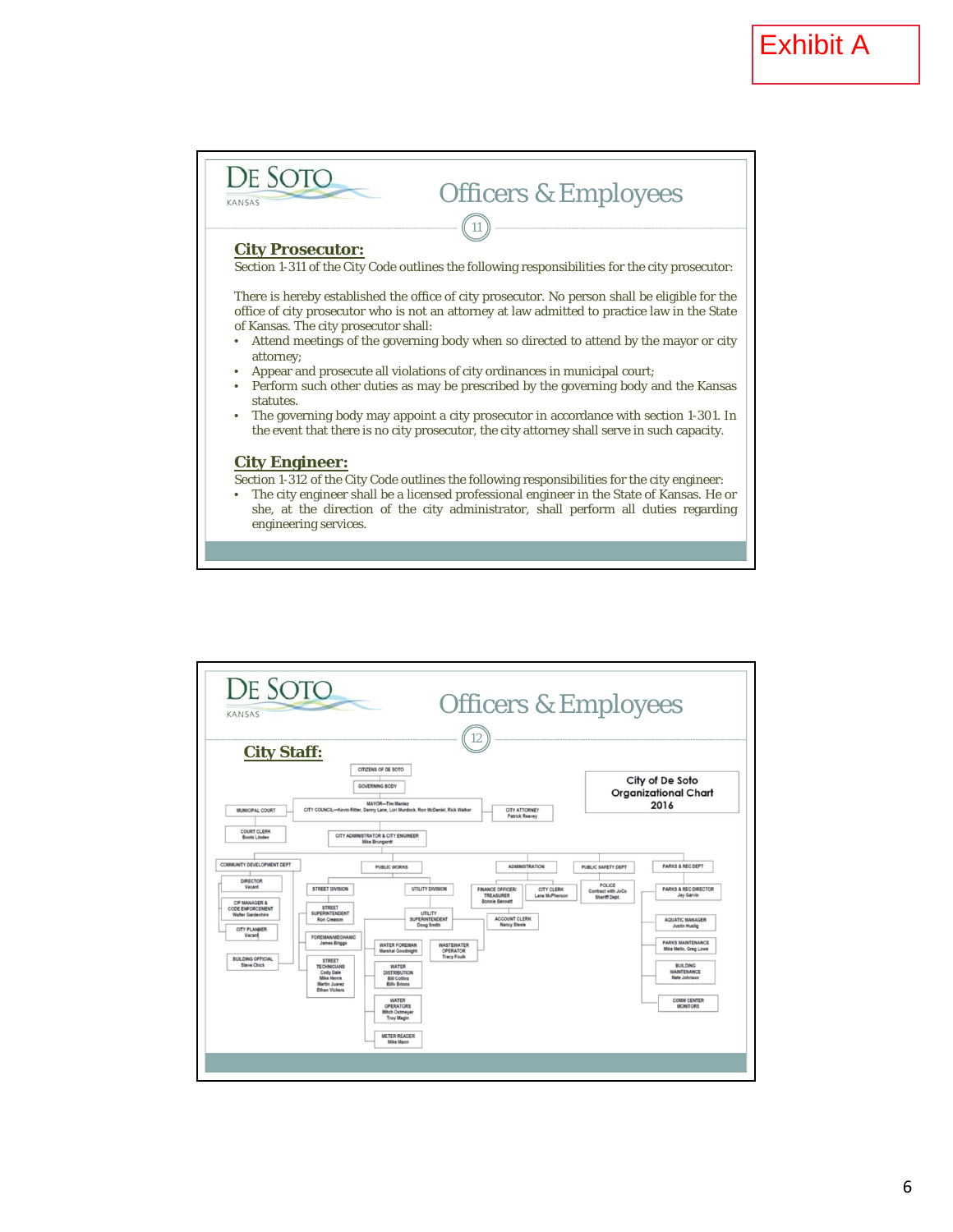| De Sot                                                                                                                                                                                                                                                                                                                                                                                                                                                            | <b>Roles of Boards and</b>  |                            |  |  |  |  |
|-------------------------------------------------------------------------------------------------------------------------------------------------------------------------------------------------------------------------------------------------------------------------------------------------------------------------------------------------------------------------------------------------------------------------------------------------------------------|-----------------------------|----------------------------|--|--|--|--|
| <b>Advisory Groups</b><br>KANSAS                                                                                                                                                                                                                                                                                                                                                                                                                                  |                             |                            |  |  |  |  |
|                                                                                                                                                                                                                                                                                                                                                                                                                                                                   | 13                          |                            |  |  |  |  |
|                                                                                                                                                                                                                                                                                                                                                                                                                                                                   | <b>Planning Commission:</b> |                            |  |  |  |  |
| Seven Members - Appointed by the Mayor.<br>Five members reside inside the City Limits, two reside outside the City.<br>$\bullet$<br>Serves as an advisory board to the City Council.<br>Gatekeepers of the Zoning and Subdivision Regulations - Focus is to ensure that new<br>development meets the requirements of the City.<br>Sometimes in conflict with Economic Development interests.<br>Long-Range Planning - Responsible for the Comprehensive Plan<br>٠ |                             |                            |  |  |  |  |
| <b>Member</b>                                                                                                                                                                                                                                                                                                                                                                                                                                                     | <b>Initial Appointment</b>  | <b>Appointment Expires</b> |  |  |  |  |
| Richard Hemphill* (Chair)                                                                                                                                                                                                                                                                                                                                                                                                                                         | November, 2004              | April, 2017                |  |  |  |  |
| <b>Ian McPherson</b>                                                                                                                                                                                                                                                                                                                                                                                                                                              | September, 2013             | April, 2018                |  |  |  |  |
| <b>Marge Morse</b>                                                                                                                                                                                                                                                                                                                                                                                                                                                | September, 2013             | April, 2018                |  |  |  |  |
| Ramona Allenbrand*                                                                                                                                                                                                                                                                                                                                                                                                                                                | August, 2010                | April, 2016                |  |  |  |  |
| Dennis Zwahlen                                                                                                                                                                                                                                                                                                                                                                                                                                                    | January, 2011               | April, 2016                |  |  |  |  |
| <b>Bob Garrett</b>                                                                                                                                                                                                                                                                                                                                                                                                                                                | <b>July</b> , 2011          | April 2016                 |  |  |  |  |
| Linda Lane                                                                                                                                                                                                                                                                                                                                                                                                                                                        | May, 2015                   | April 2017                 |  |  |  |  |
| * Commissioners residing outside the City.                                                                                                                                                                                                                                                                                                                                                                                                                        |                             |                            |  |  |  |  |
|                                                                                                                                                                                                                                                                                                                                                                                                                                                                   |                             |                            |  |  |  |  |
|                                                                                                                                                                                                                                                                                                                                                                                                                                                                   |                             |                            |  |  |  |  |

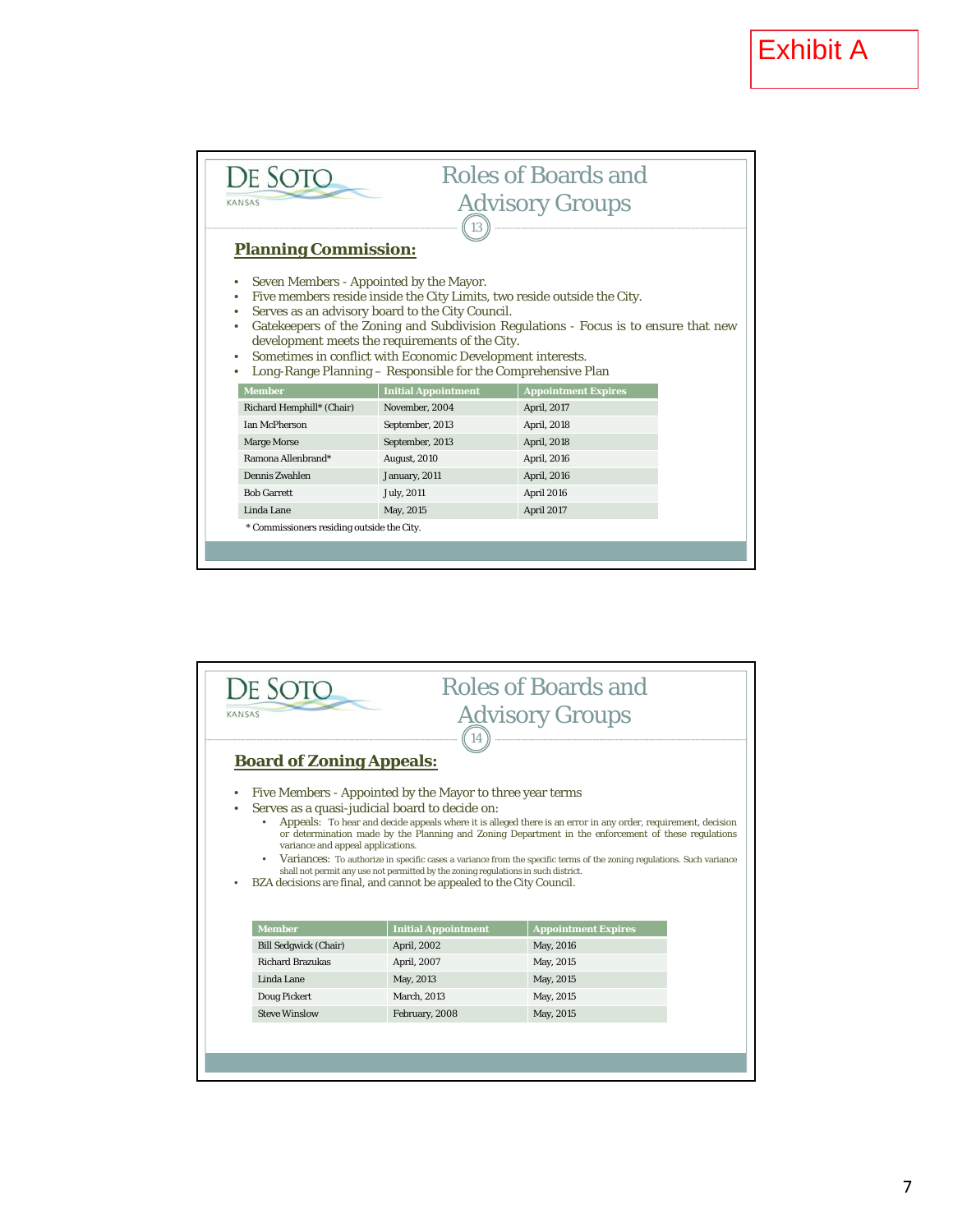

| DE SO <sup>®</sup><br>KANSAS                                                                                                                                                                                                                                                                                                                                                                                                                                                                                                                                                                                                                                                                                                                                                                                                                                                                                                                                                                           | <b>Roles of Boards and</b><br><b>Advisory Groups</b><br>$\left(16\right)$ |  |  |
|--------------------------------------------------------------------------------------------------------------------------------------------------------------------------------------------------------------------------------------------------------------------------------------------------------------------------------------------------------------------------------------------------------------------------------------------------------------------------------------------------------------------------------------------------------------------------------------------------------------------------------------------------------------------------------------------------------------------------------------------------------------------------------------------------------------------------------------------------------------------------------------------------------------------------------------------------------------------------------------------------------|---------------------------------------------------------------------------|--|--|
| <b>Economic Development Council:</b>                                                                                                                                                                                                                                                                                                                                                                                                                                                                                                                                                                                                                                                                                                                                                                                                                                                                                                                                                                   |                                                                           |  |  |
| Under the umbrella of the Chamber is the De Soto Economic Development Council<br>(EDC), a membership-based organization. The purpose of the EDC is to promote<br>economic development through efforts that seek to improve the economic well-being<br>and quality of life by creating and retaining jobs and supporting/growing the tax base.<br>The EDC Board of Directors consists of five board positions which are elected annually.<br>In addition to the Mayor, two members of the governing body are selected to serve as a<br>voting member of the EDC board for a term of one year. The City Administrator is an<br>ex-officio, non-voting member of the EDC.<br>The EDC Board board shall develop and recommend to the governing body a long-<br>range plan for the future economic development efforts and programs, work with city<br>staff on recommendations on city incentive programs and provide assistance to<br>businesses who seek a location or expansion in the city of De Soto. |                                                                           |  |  |
| <b>Members</b>                                                                                                                                                                                                                                                                                                                                                                                                                                                                                                                                                                                                                                                                                                                                                                                                                                                                                                                                                                                         |                                                                           |  |  |
| Mike Rogers, Chairman, Mike's Liquor                                                                                                                                                                                                                                                                                                                                                                                                                                                                                                                                                                                                                                                                                                                                                                                                                                                                                                                                                                   | Mayor Tim Maniez, City of De Soto                                         |  |  |
| Adam Santa, Vice-Chair, Rehrig Pacific                                                                                                                                                                                                                                                                                                                                                                                                                                                                                                                                                                                                                                                                                                                                                                                                                                                                                                                                                                 | Lori Murdock, De Soto City Council                                        |  |  |
| Carol Lehman, Johnson County Community College                                                                                                                                                                                                                                                                                                                                                                                                                                                                                                                                                                                                                                                                                                                                                                                                                                                                                                                                                         | Rick Walker, De Soto City Council                                         |  |  |
| Dante McGrew, Westar Energy                                                                                                                                                                                                                                                                                                                                                                                                                                                                                                                                                                                                                                                                                                                                                                                                                                                                                                                                                                            | Mike Brungardt, City Administrator, Ex-Officio                            |  |  |
| <b>John Olson, KBS Constructors</b>                                                                                                                                                                                                                                                                                                                                                                                                                                                                                                                                                                                                                                                                                                                                                                                                                                                                                                                                                                    | Sara Ritter, Executive Director, De Soto EDC                              |  |  |
|                                                                                                                                                                                                                                                                                                                                                                                                                                                                                                                                                                                                                                                                                                                                                                                                                                                                                                                                                                                                        |                                                                           |  |  |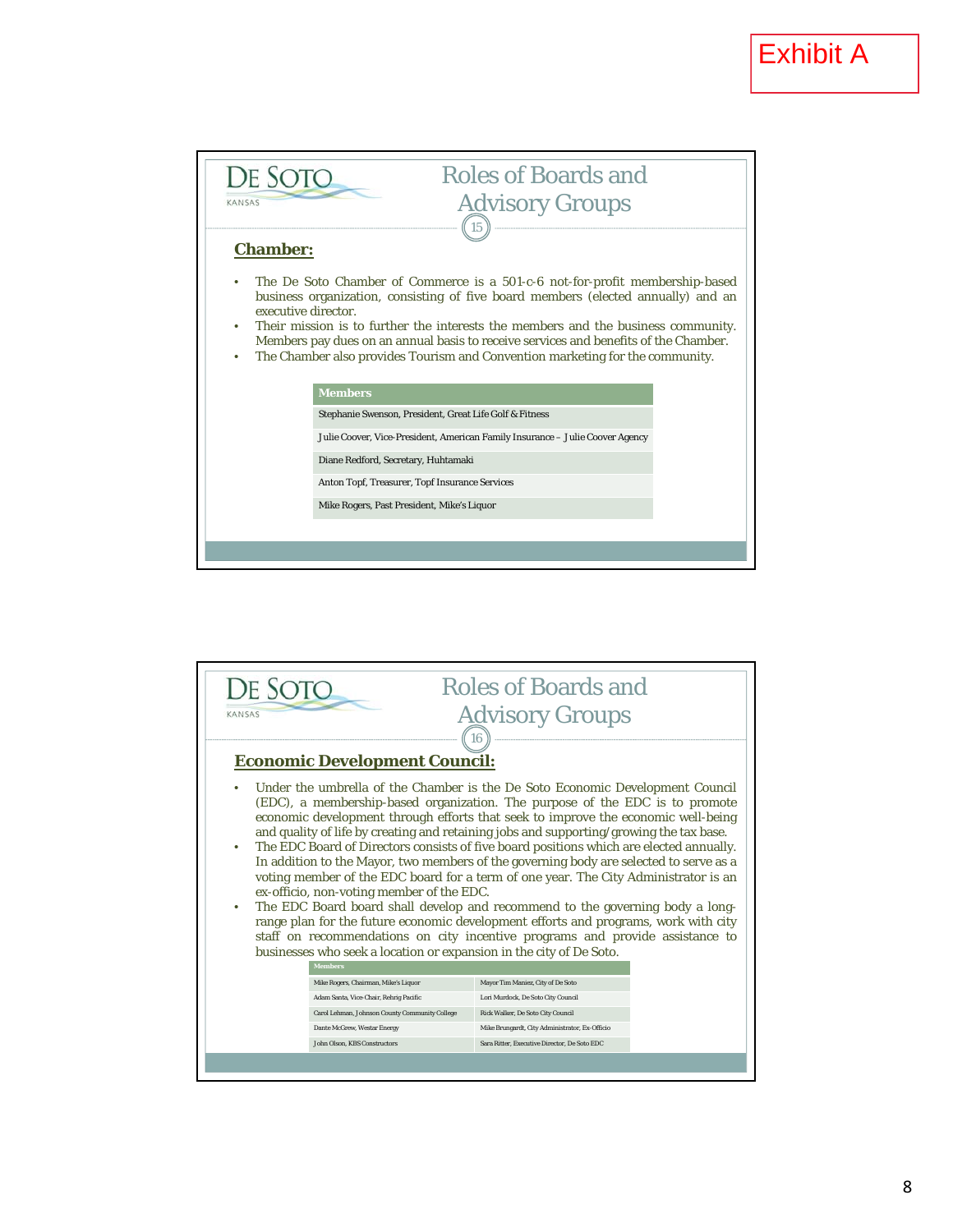

| DE SOTC<br>KANSAS                                                                                                        |                                                      | <b>Roles of Boards and</b><br><b>Advisory Groups</b>                                                                                                                                                                                                                                                                               |                                      |  |
|--------------------------------------------------------------------------------------------------------------------------|------------------------------------------------------|------------------------------------------------------------------------------------------------------------------------------------------------------------------------------------------------------------------------------------------------------------------------------------------------------------------------------------|--------------------------------------|--|
|                                                                                                                          |                                                      | (18)                                                                                                                                                                                                                                                                                                                               |                                      |  |
| <b>Fire Board: Northwest Consolidated Fire District</b><br>Fire District #3.<br>every three years.<br>firefighter/EMT's. | has an average annual call volume of over 800 calls. | Formed in 2010, as a consolidation of the De Soto Fire District, and Johnson County<br>Five Member Board - 2 appointed by De Soto, 2 by Johnson County, One rotating<br>District Personnel Includes 17 full-time, 18part-time, and 12 volunteer<br>NWCFD covers an approximate area of 70 square miles from 3 staffed stations and |                                      |  |
| <b>Board</b><br><b>Member</b>                                                                                            | <b>City or County</b>                                | <b>Initial</b><br><b>Appointment</b>                                                                                                                                                                                                                                                                                               | <b>Appointment</b><br><b>Expires</b> |  |
| <b>Patrick Brown</b>                                                                                                     | County                                               | 2012                                                                                                                                                                                                                                                                                                                               | 2016                                 |  |
| <b>Jay Lang</b>                                                                                                          | County                                               | 2010                                                                                                                                                                                                                                                                                                                               | 2017                                 |  |
| Doug Bedford                                                                                                             | City                                                 | 2016                                                                                                                                                                                                                                                                                                                               | 2016                                 |  |
| <b>Bob Garrett</b>                                                                                                       | City                                                 | 2012                                                                                                                                                                                                                                                                                                                               | 2017                                 |  |
| <b>Walter McDaniel</b>                                                                                                   | <b>City &amp; County</b>                             | 2014                                                                                                                                                                                                                                                                                                                               | 2018                                 |  |
|                                                                                                                          |                                                      |                                                                                                                                                                                                                                                                                                                                    |                                      |  |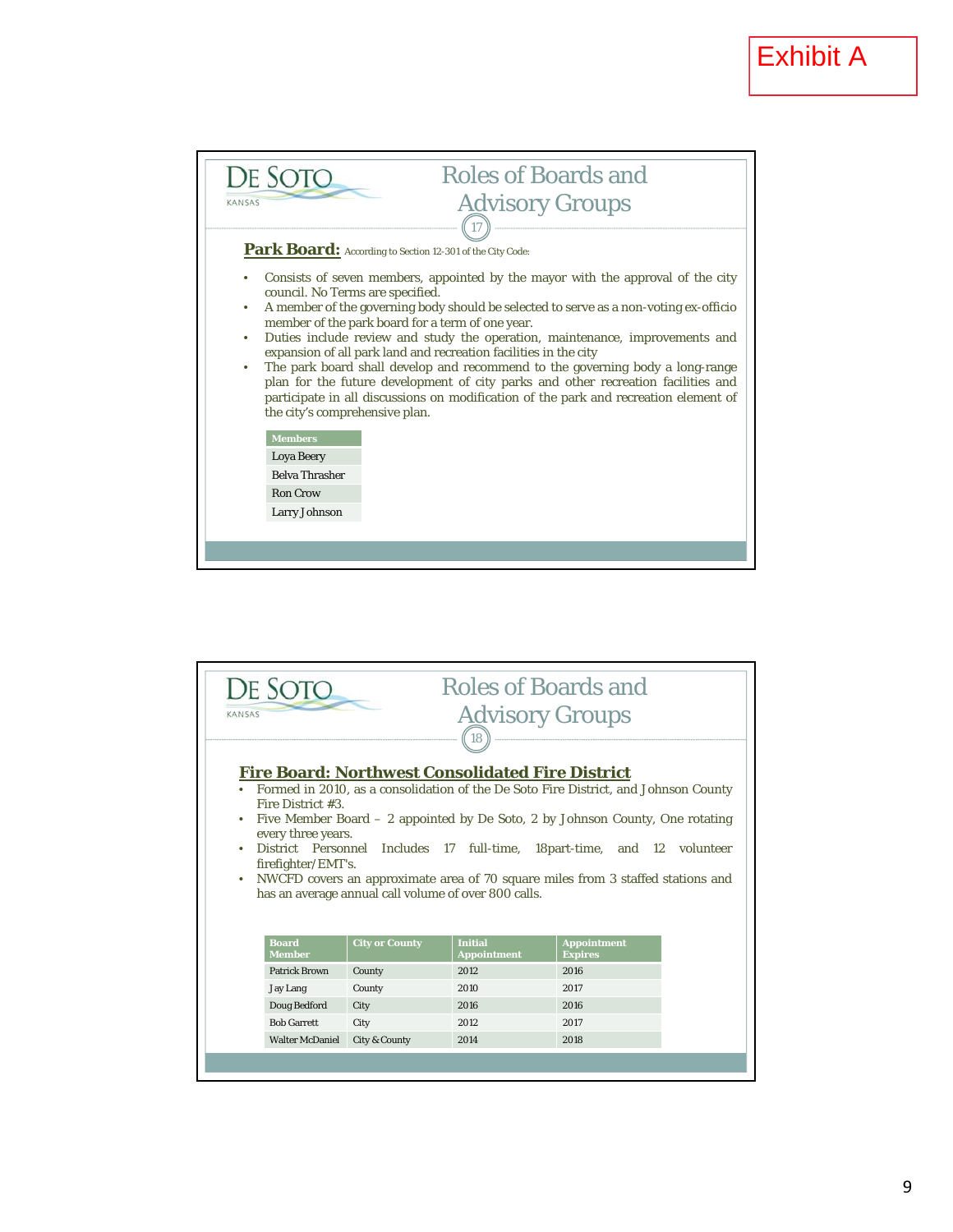

#### **Form of Government in De Soto**

De Soto operates under the Mayor-Council form of government (the most common form of municipal government in Kansas – 559 of 627 cities). When statutes for this form of government were first enacted in 1871, they contemplated that the mayor had managerial control over all aspects of the city. Even today, statutes describing this form of government indicate that the mayor has "superintending control" over the affairs and officers of the city. This same language is repeated in the De Soto City Code. (*See* Chapter I, Article 2, Section 1-205). Over the years, though, these management duties -- historically vested in the Mayor -- have been placed upon city administrators. This is why you will see references to a "Mayor-Council-Administrator" form of government.

Increasingly, cities are establishing the office of city administrator, who is charged with functions historically performed by the mayor (e.g. administration of city affairs, supervision of the city's personnel, and the day-to-day operation of the city). The De Soto City Code specifically states the following, in pertinent part, as to the city administrator's duties:

Duties. In addition to the overall responsibility for all city employees and day to day operations of all functions of city government, and such additional duties or functions as directed by the governing body from time to time, the city administrator shall be specifically responsible to perform all duties as defined and set forth in the job description determined by the governing body and maintained in city hall. The city administrator shall supervise the day-to-day operations of the city, including the offices of the city clerk and city finance officer, and the department of public works. Except as herein provided and subject to the limitations imposed by any other ordinance of the city, the city administrator shall be responsible for the hiring and the continued employment of all city employees. All department heads shall make regular reports to the city administrator and shall be ready at all times to furnish him or her with such information as he or she may require.

(*See* Chapter I, Article 3, Section 1-305).

In the Mayor-Council form of government (with a city administrator in charge of the day to day operation of the city), Governing Body members are leaders and policy makers elected to represent the City as a whole by concentrating on policy issues that are responsive to citizens' needs and wishes. The City Administrator is hired by the Governing Body to carry out policies, oversee City operations, and ensure that the entire City is being served. The Governing Body establishes goals and policies which the staff executes under the supervision of the City Administrator. All appointed officers of the City (e.g. City Attorney, City Engineer, Municipal Court Judge) are initially appointed to their position by the Mayor but, once appointed, they remain in their position as an at-will employee and can be removed at any time or for any reason (unless an Ordinance or written contract provides otherwise) upon a two-thirds vote of all members of the Governing Body.

#### **Home Rule**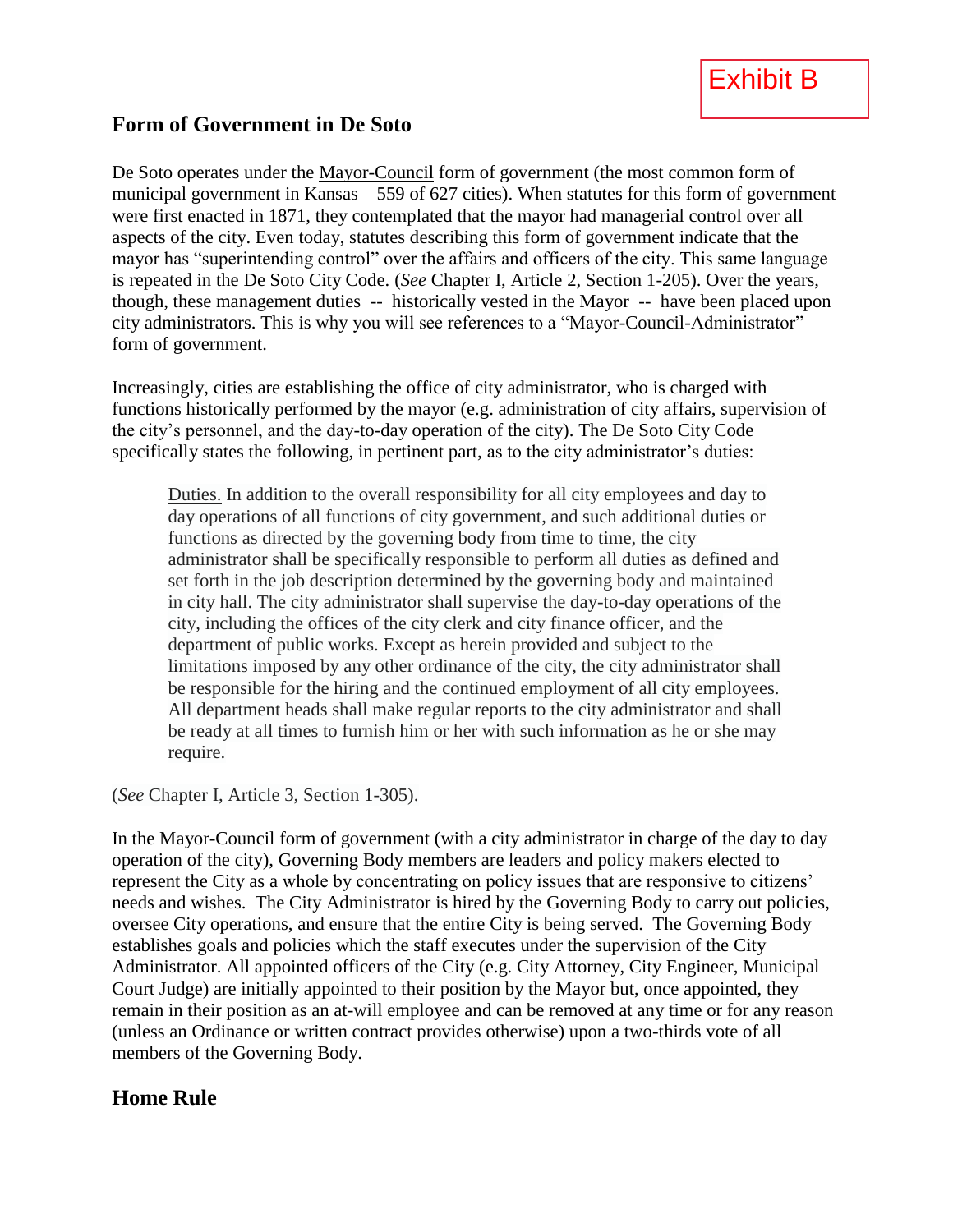All cities in Kansas have *home rule* powers, the ability to govern themselves without direct involvement from the state. Cities are not required to take any action to obtain home rule powers because they are conferred directly by the Kansas Constitution on all classes of cities. Cities exercise their home rule powers through the passage of an ordinary ordinance or a charter ordinance.

Home rule power is not absolute. Cities must comply with state laws that apply uniformly to all cities and must conform to applicable federal laws and to the U.S. Constitution and the Kansas Constitution. In exercising home rule powers, cities may legislate on any subject other than those reserved to the exclusive jurisdiction of the legislature by the Home Rule Amendment itself.

#### **City Classification**

Cities in Kansas are designated by class based on the size of their population. In general, there are no advantages or disadvantages to being one classification versus another. City classification is more or less an historical legacy of the state legislature pre-dating Home Rule authority, although it is still a general reference tool for City size.

On October 15, 2007, the Kansas Governor officially declared De Soto a City of the Second Class based on its population exceeding 5,000 inhabitants. While normally a City of the Second Class is divided into Wards, and each Ward is represented by a specified member of the City Council, the De Soto Governing Body decided it was best that Council members continue to be elected at large. Consequently, the City chartered out of the statutory provisions related to dividing the City into Wards.

#### **Additional Related Information**

Additional related information can be found in Chapter 1 of the Governing Body Handbook, published by the League of Kansas Municipalities.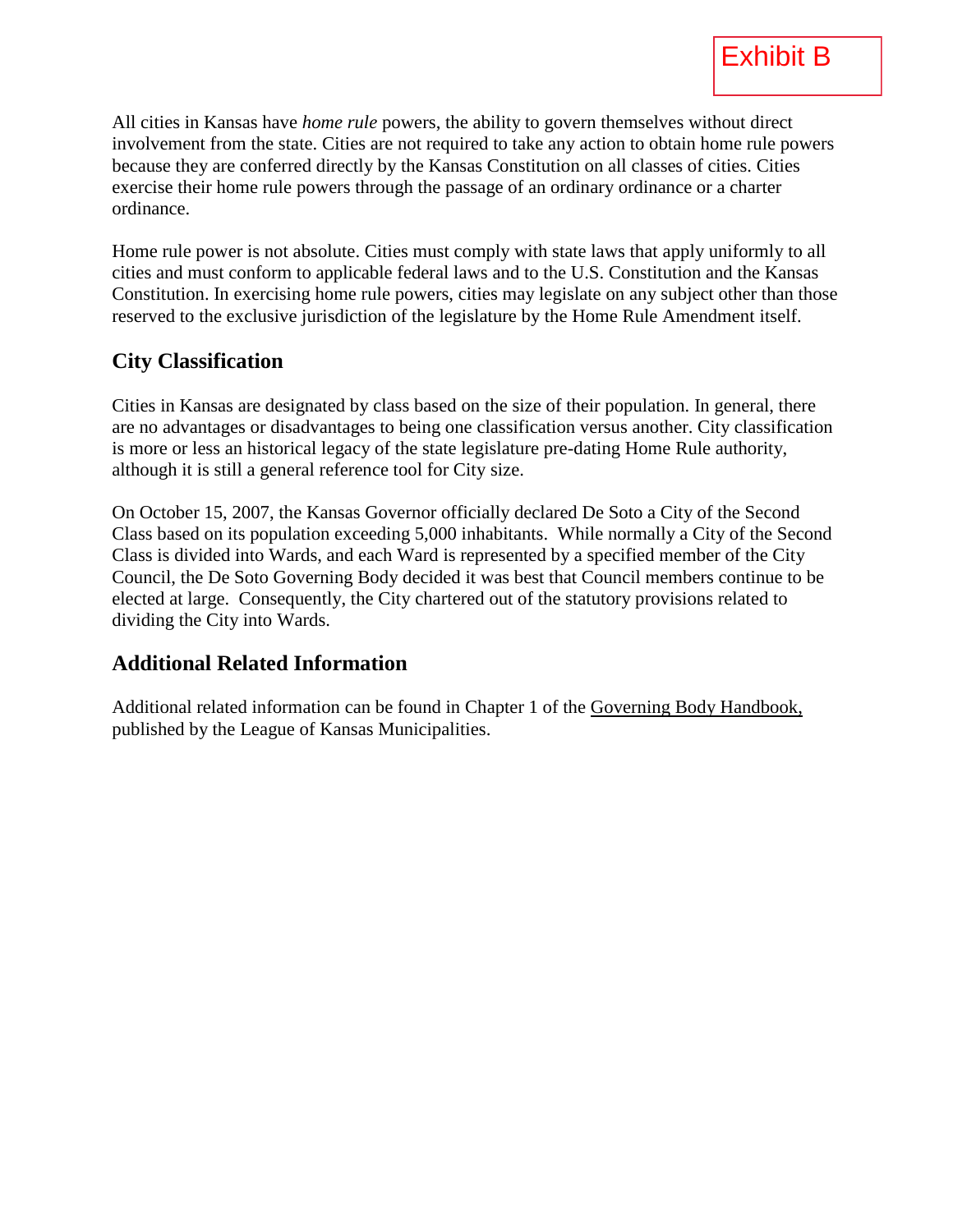The principal job of the City Council is to establish the general policies under which the City operates. The Council performs this function by:

- $\triangleright$  Enacting ordinances, resolutions and policies;
- $\triangleright$  Establishing City fees and utility rates;
- $\triangleright$  Approving the Mayor's appointment of the [City Administrator](http://www.charmeck.org/Departments/City+Manager/), City Attorney, Municipal Judge, Prosecutor, members of various **boards** and commissions, and vacant Council seats;
- $\triangleright$  Reviewing and approving the annual budget, setting the tax rate and approving the financing of City operations; and
- $\triangleright$  Authorizing contracts to be executed on behalf of the City.
- $\triangleright$  Monitoring city programs and services to ensure they are being accomplished in the best possible way.

It is important to recognize that it is not the role of the Council member to administer city affairs. The Council sets policy, but it is the City Administrator who actually sees that policies are implemented. The City Council gives direction to the City Administrator as a body in public meetings, not individually.

City Council members are elected to look after the interest of the entire City. Your effectiveness depends on you providing input as a representative the entire City, and your thinking and voting should be for the needs of the whole community.

Council members must work together to provide policy decisions that benefit the community as a whole and provide quality service to all of the City's residents. Once the Council makes a decision, it becomes the entire Council's decision, even if you were opposed to it. If you are asked about the issue and do not wish to defend it, simply explain why the Council made the decision it did.

#### **Adopting Policy**

The Council does not make policy in a vacuum. The Council relies on input and ideas from many sources, including staff, advisory boards, citizens groups and others. It is the Council's responsibility to consider the merits of each idea and then approve, modify or reject it. In doing so, Council members analyze community needs, program alternatives and available resources. The decision often takes the form of an ordinance or written resolution, although it may be in the form of a simple motion.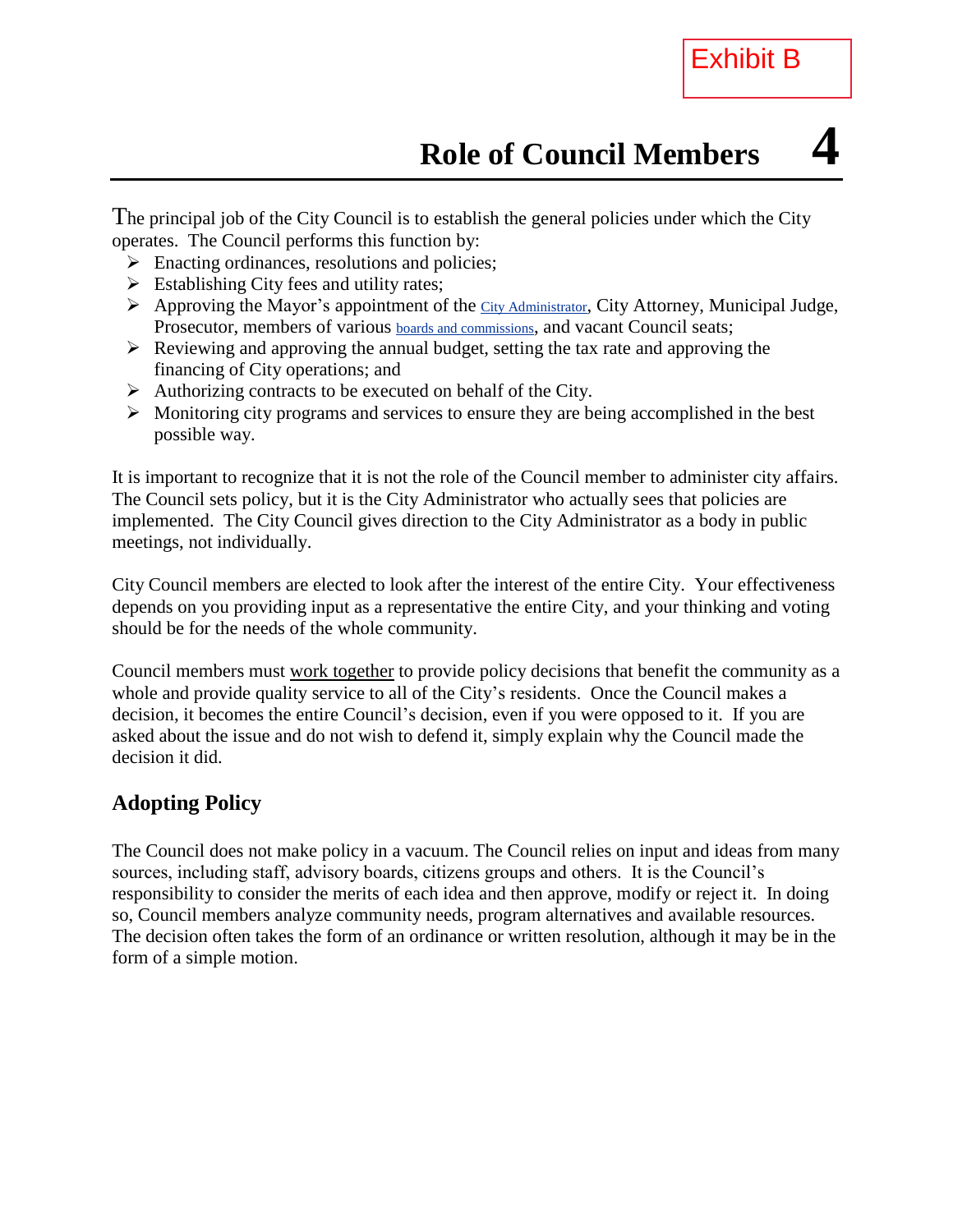#### **Responding to Citizen Complaints**

Residents often contact a Council member when they have a problem. You may also be approached by a citizen, colleague, or even a friend or neighbor about City operations, issues or service problems. Many times they approach you because they aren't aware that contacting the City Administrator or City staff directly is appropriate. Help them understand this by acknowledging and redirecting them. You may say: "Yes, I can see why upset you. I apologize you had that experience. Have you shared this with the City Administrator?" or "I don't have an answer for you right now, but let me look into it and get back with you."

If you personally take on the citizen request, contact the City Administrator and he or she will direct the request to the appropriate department or staff person for resolution. Keep in mind that the City Administrator is in charge of directing staff and, despite the temptation or ease of you or the Governing Body resolving the request by giving direction to staff, it is important that the request first be vetted with the City Administrator since he or she is answerable to the Governing Body on the overall day to day operation of the City.

#### **So, Who Actually Manages City Operations and Staff?**

It is not the role of the Governing Body or any of its members to administer City affairs. The Governing Body sets policy. The City Administrator sees that policies are implemented. It is not the role of a Council member to supervise City employees on the job or become involved in dayto-day administration of City affairs. Except for general questions, contact with staff should be through the City Administrator.

#### **Relationship with the City Attorney**

The City Attorney's job is to provide legal advice and counsel to the City, which includes advising the entire Governing Body, staff, and boards and commissions. Ultimately, the City Attorney's client is the Governing Body and not any individual member of the Body. If you have been contacted by someone to appear as a witness in your capacity as a Council member or been served a legal notice in your capacity as a Council member, immediately contact the City Attorney.

While generally it is best to ask your questions of the City Administrator, who can answer most of them, you can contact the City Attorney directly if you think it appropriate. Remember, although he or she is on salary, the attorney's time is a City resource, so use it wisely. If there is a legal issue that you need an immediate response to, it is better to err on the safe side and call the attorney.

#### **Personnel Management**

The Governing Body determines the number of employees, approves the City's pay and compensation plan and approves the City's personnel policy. It also hires the City Administrator and approve that contract. All other personnel actions, unless specifically defined in the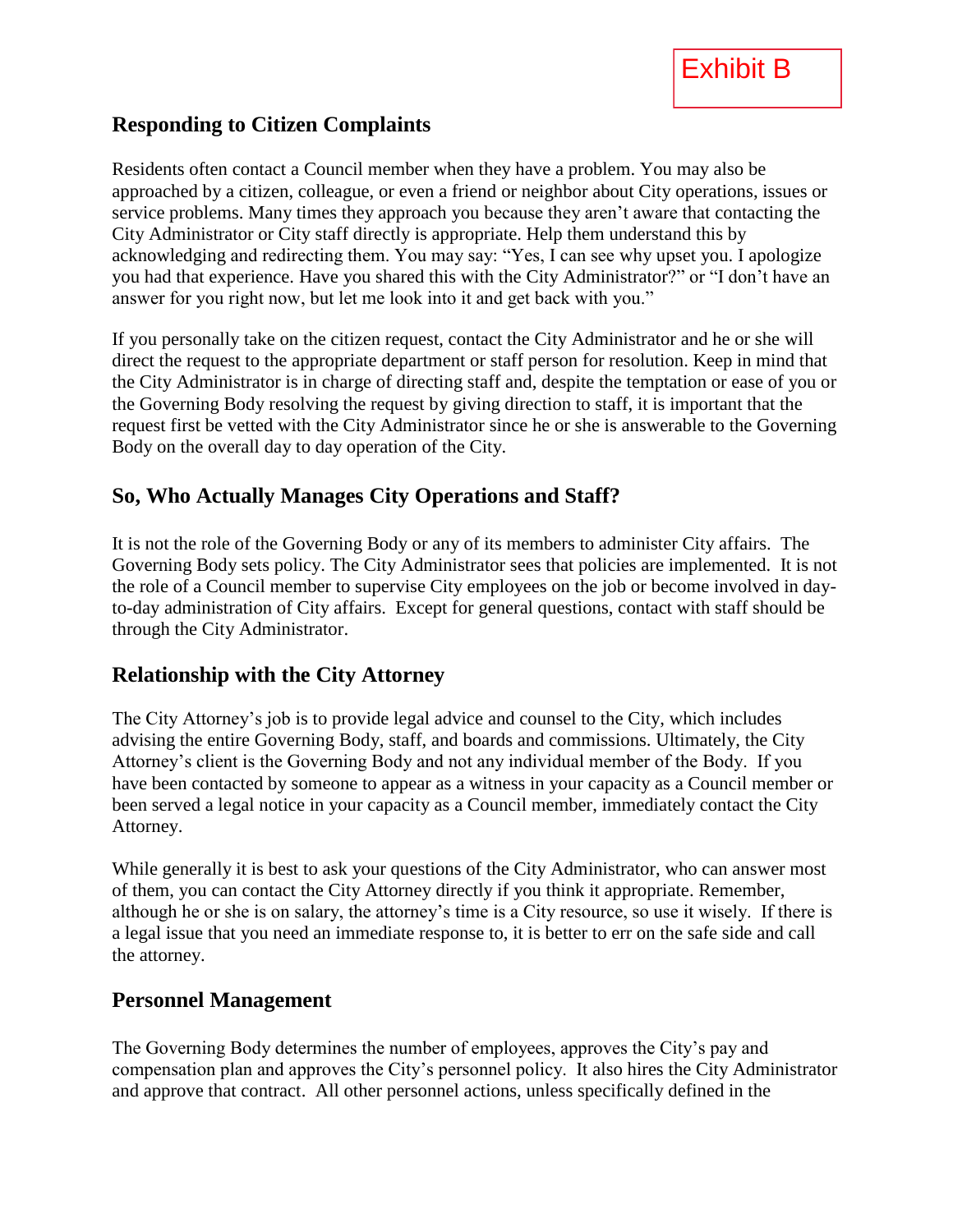personnel policy, are the duty and responsibility of the City Administrator. He or she is responsible for the hiring, discipline, promotion, demotion and firing of all city employees.

The Mayor, with the approval of Council, appoints the Municipal Judge, although due to the independent nature of the judicial branch of government, little contact usually occurs between the Governing Body and the judge. In no circumstance should a Council member attempt to influence a decision of the judge in a case. Policy direction for the judge is often best vetted through the City Administrator.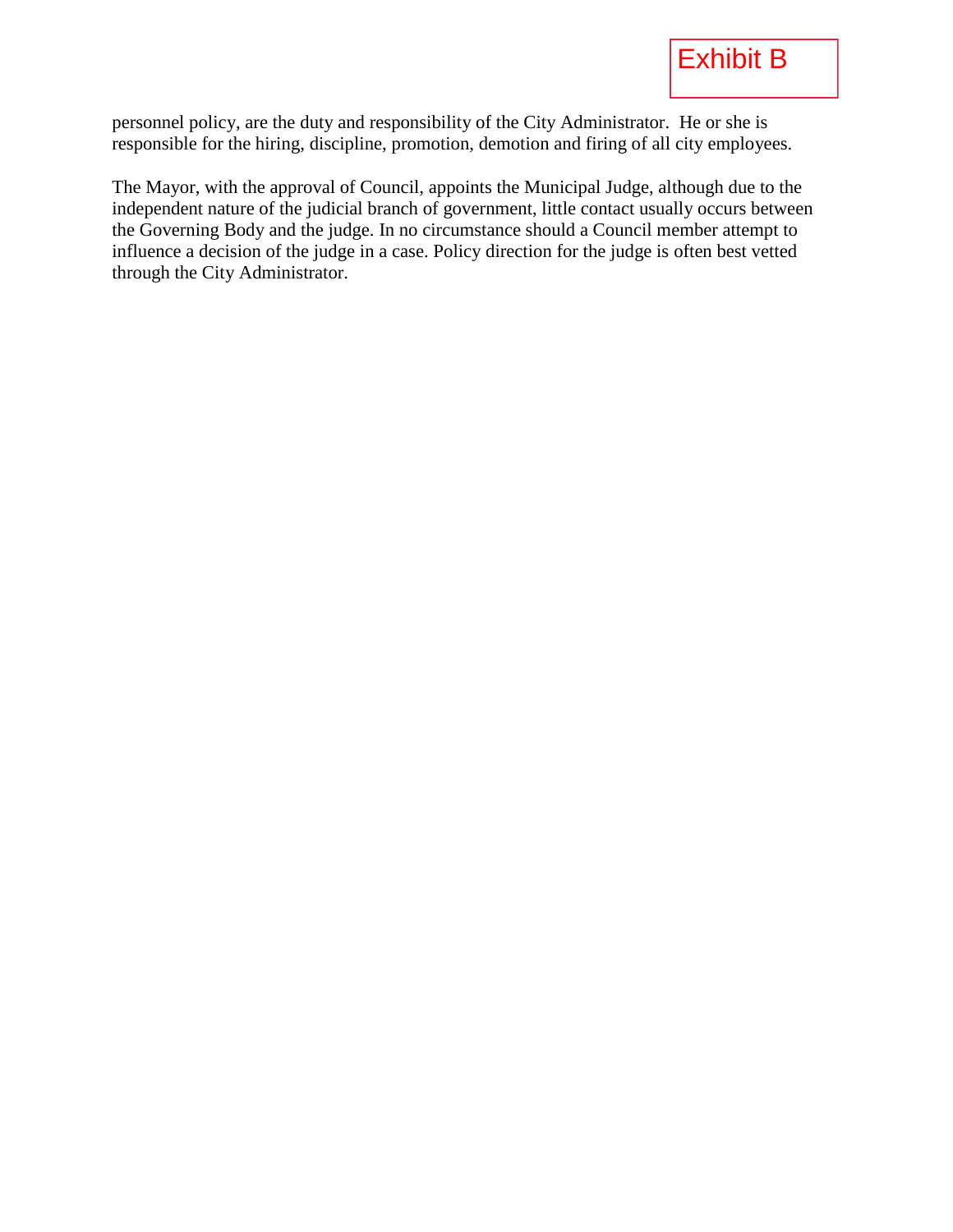Exhibit C

# **GOVERNING BODY MANUAL**

# DE SOTO KANSAS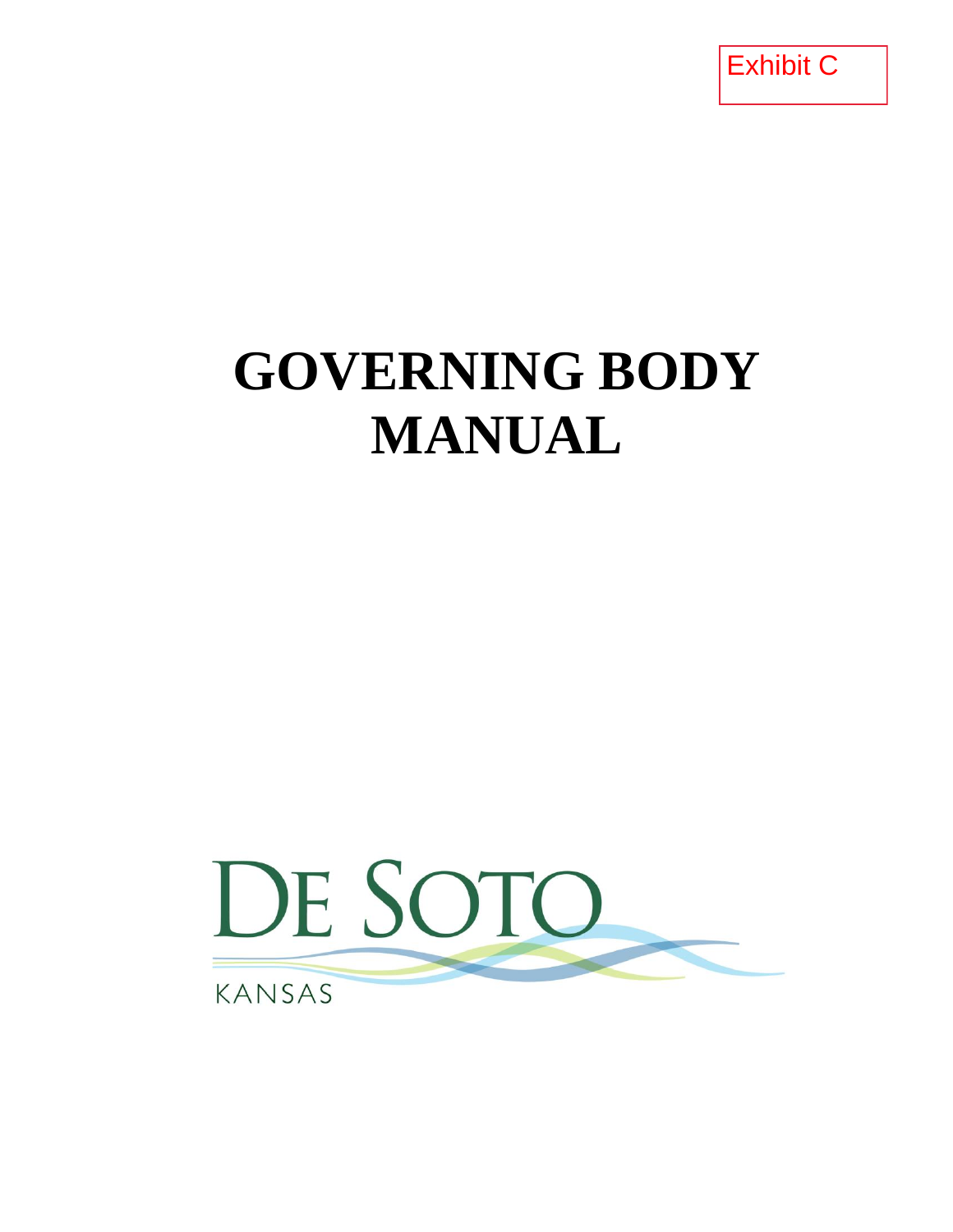Exhibit C

### **GOVERNING BODY MANUAL**

### **Table of Contents**

| Chapter 1: |     |
|------------|-----|
| Chapter 2: |     |
| Chapter 3: |     |
| Chapter 4: |     |
| Chapter 5: |     |
| Chapter 6: |     |
| Chapter 7: |     |
|            |     |
|            |     |
|            |     |
|            | .24 |
|            |     |
|            |     |
|            |     |

\_\_\_\_\_\_\_\_\_\_\_\_\_\_\_\_\_\_\_\_\_\_\_\_\_\_\_\_\_\_\_\_\_\_\_\_\_\_\_\_\_\_\_\_\_\_\_\_\_\_\_\_\_\_\_\_\_\_\_\_\_\_\_\_\_\_\_\_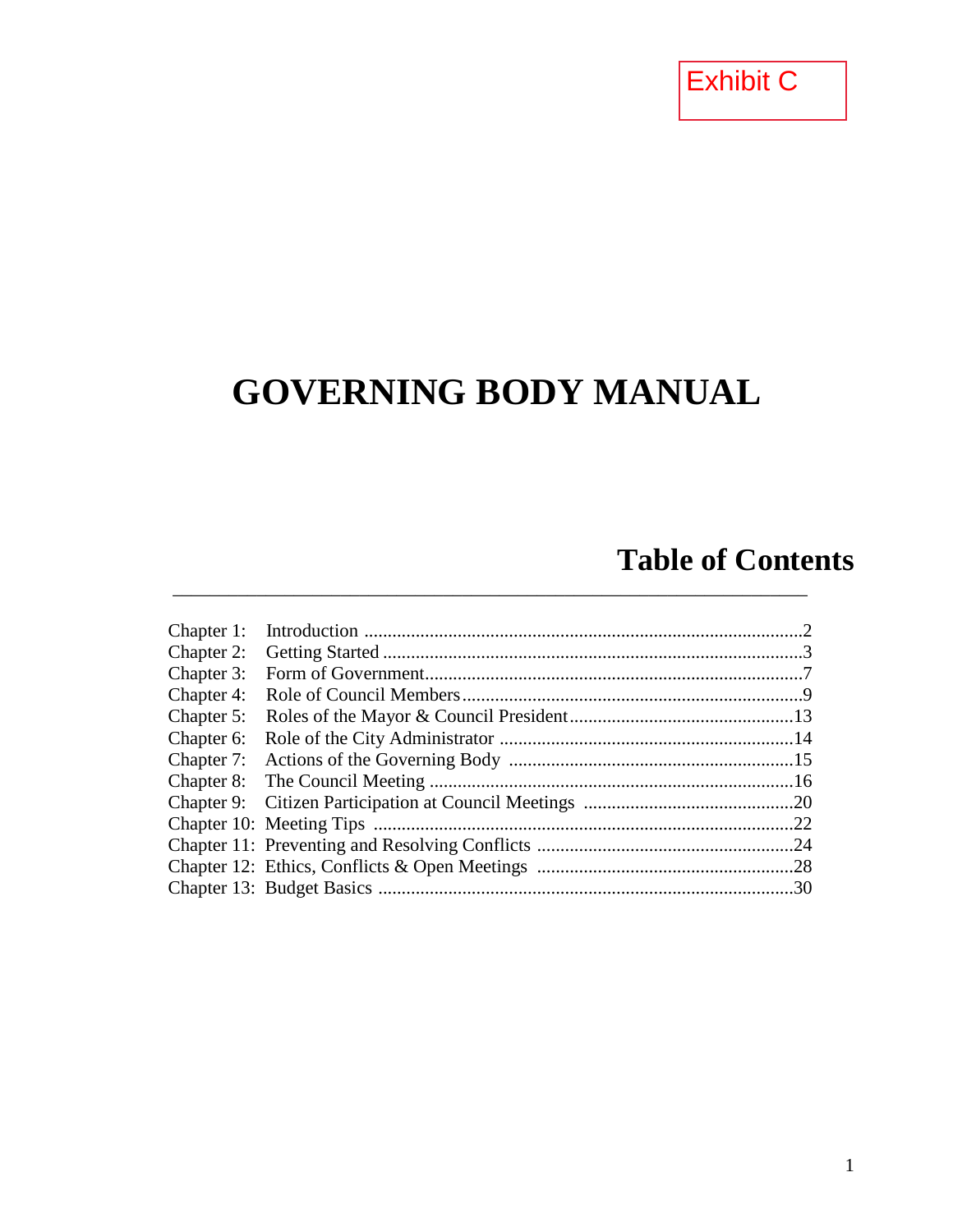This manual is designed for the Governing Body and is particularly helpful for newly-elected or appointed Council members. It contains information about the structure of our City government and the role of the elected officials in that structure. The primary focus centers on the Council meeting, which is where the formal role of the Council member is exercised. Use this manual to learn how to perform your role as a member of the City's Governing Body.

This manual is to be used in conjunction with the *Governing Body Handbook*, published by the League of Kansas Municipalities and provided under separate cover. Information specific to Kansas Law is contained in that publication, as well as other useful information. Between these two documents, you will find the answers to most of your questions. If your questions cannot be found in these publications, contact the City Administrator who will get your question answered.

Being an effective leader and member of a group of elected officials is not something which magically happens just because you are elected or appointed to office. Leadership and team skills must be learned. You will need to listen to the residents of the City and then work effectively with the rest of the Governing Body to achieve the goals for the entire City.

Good Luck!

**Remember – when you have a particular problem, chances are somebody else has already dealt with the issue.**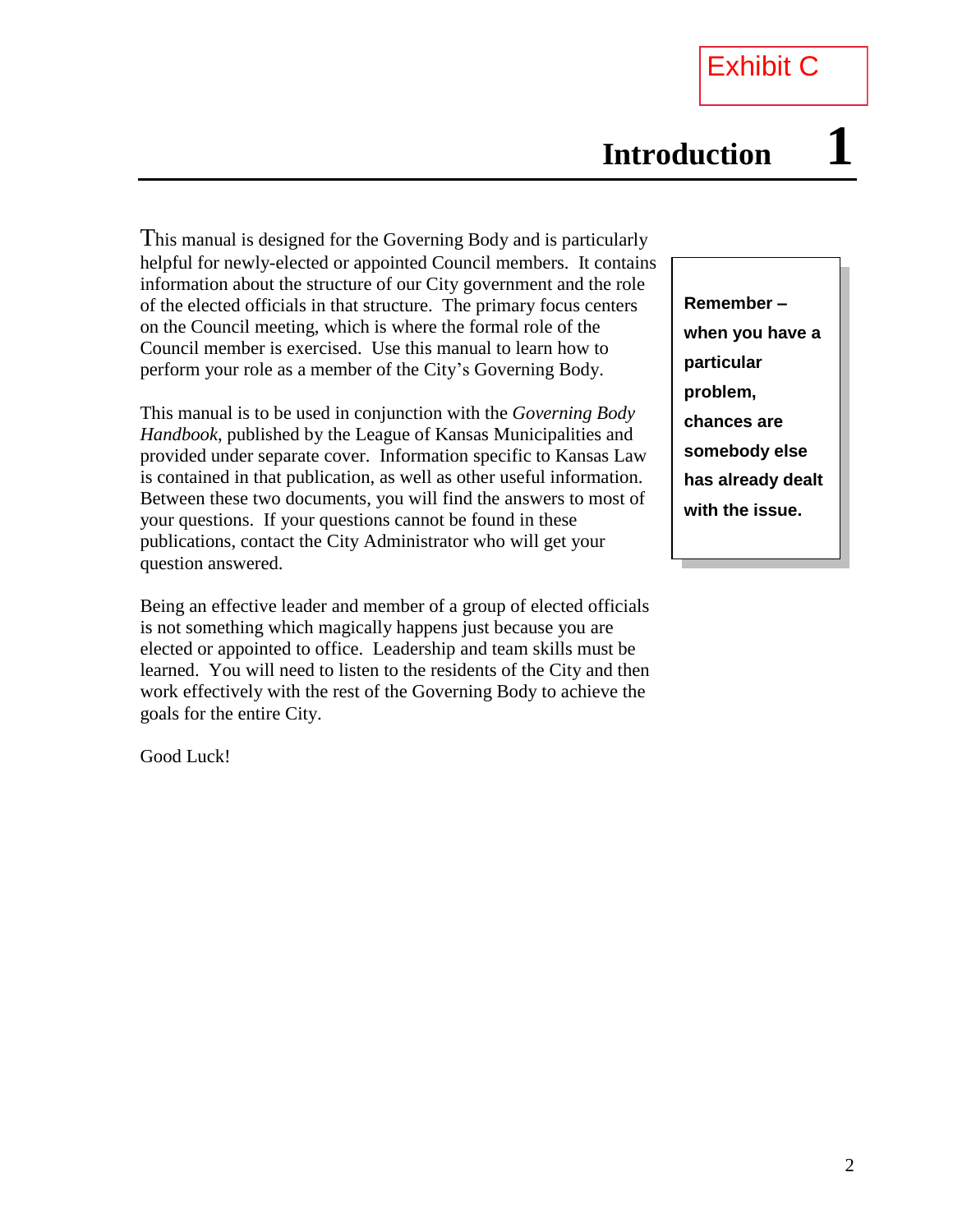#### **So Now You're a Council Member**

By their action at the polls, the people of your community have given you a vote of confidence and expressed faith in your ability to act in their best interest. As a newly elected or appointed member of the City Council, you have a lot to learn about providing leadership and governing. But don't take yourself or the business of government so seriously that you don't enjoy it. It can and should be a fun as well as rewarding experience.

#### **Your First Days on the Job**

Newly elected officials are sworn in at the next meeting following the general election and receipt by the City Clerk of the Certificate of Canvass from the Johnson County Board of Commissioners.

New Council members may be overwhelmed at first by all they need to learn and the amount of time involved. Others are surprised to discover there are limits on their role in making decisions and setting policy. What is clear, however, is that it is a very big job.

#### **Getting Oriented**

First thing to do is attend the orientation sessions provided by City staff. During the sessions, the City Administrator and department heads will brief you on core services and current projects. It is a broad overview of the functions of the City. Tours of key City facilities and services are also provided. Take this opportunity to learn all you can about the City organization, its history, operations and financing. Take time to visit with the Mayor and other Council members to gain an insight into their perspectives and experience.

#### **Review Key Documents**

You will receive information at orientation sessions that you can read later and use as reference during your time on the Council. You will also receive other documents which will help you do your job. At the end of your term, these will need to be turned back in so they can be provided to your replacement. Don't be afraid to ask questions; you are not expected to know all the answers immediately. Find out about anything you need to know for a better understanding of City operations and issues facing the community. The information may seem

#### **Keeping Some Perspective**

#### **▪ Pace yourself**.

Recognize that life – and the City – is dependent on a lot of things over which we have little control. Set some priorities, recognize the need to spend time with your family, and don't burn yourself out.

#### **▪ Develop a thick skin**.

Remember that they don't dislike you, they just may not like your ideas.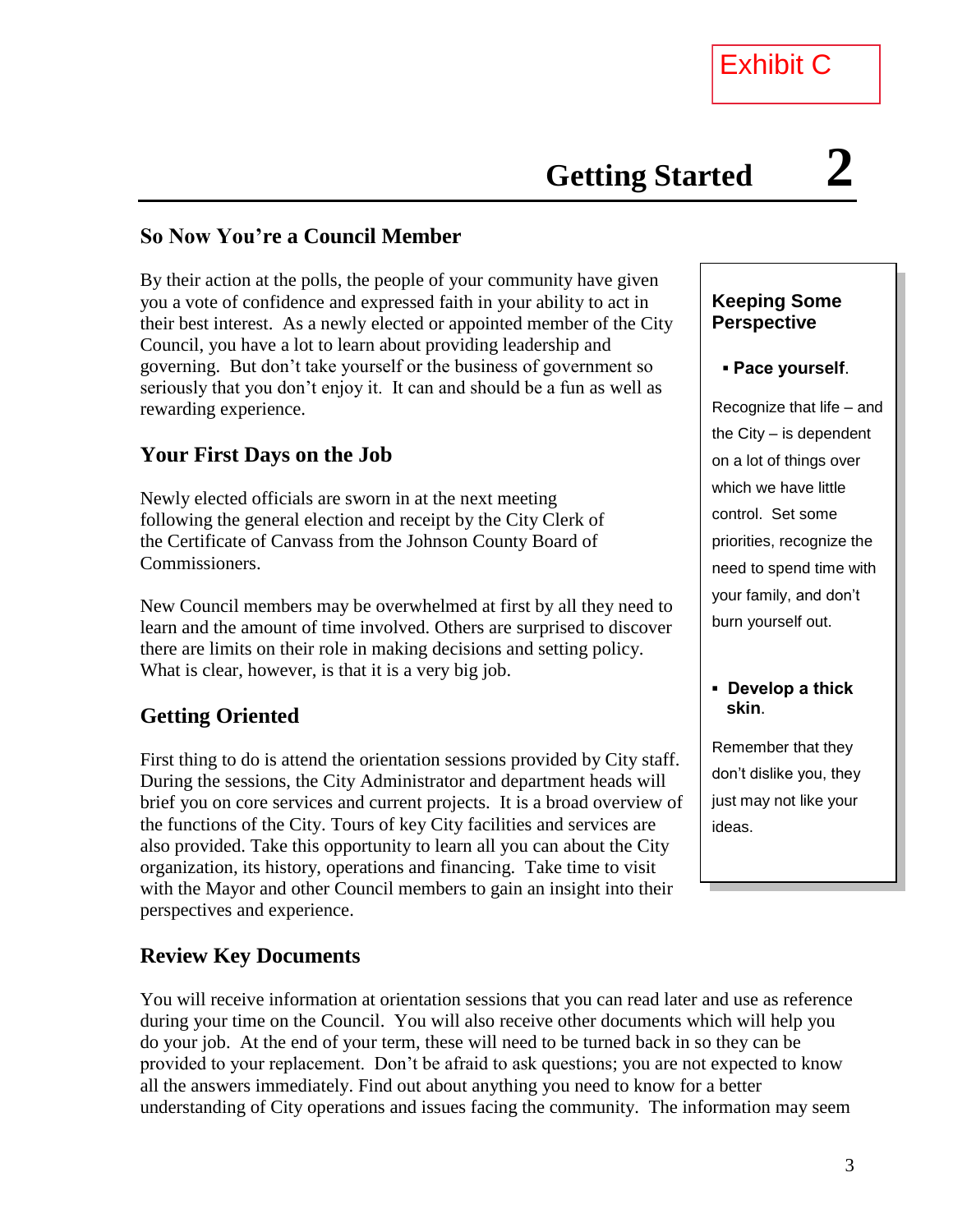overwhelming, so don't worry about going back and getting items clarified or getting a more in-depth explanation until later.

**Keeping Some Perspective...**

**▪ Be Yourself**.

Don't try to be someone you are not.

**▪ Majority Rules.**

Remember, it takes a majority of members to pass any motion. You will need to work with the other members to get things accomplished.

#### **Legal Restrictions**

Keep in mind that our City's ordinances, as codified in our municipal code book, as well as other legally adopted regulations, such as the traffic code and zoning regulations, must be followed until the Governing Body takes action to amend them. If you are unsure of your responsibilities or authority in certain areas, seek clarification from the City Administrator or City Attorney.

#### **Value and Respect Your Staff**

Recognize that the City has an experienced and professional staff and that these individuals are a valuable resource – treat them with respect and don't take them for granted. They are here to serve you and the citizens of De Soto.

Much of the staff have served the community for many years and have a valuable historical perspective which can help fill in the gaps for a new Council member.

#### **Take it Slowly**

Resist the urge to recommend drastic changes before you know how everything works. Many of the City's policies have evolved over years through trial and error. While some things may appear to need an overhaul, it pays to watch for awhile before trying to change things. Don't seek change simply to do things differently! Give yourself some time to learn the fundamentals.

#### **Public and Private Sector Differences**

A word of caution…You may have run for office with the pledge to "run the City like a business." While there are similarities, there are some important differences between the public and private sectors that will become apparent as you get used to your new role.

#### **Here are just a few of those differences:**

□ **Most of your work will be done in the public eye.** Consequently, things move more slowly and take more time. Deliberations of the Governing Body are done in public meetings, and most records are available to the public.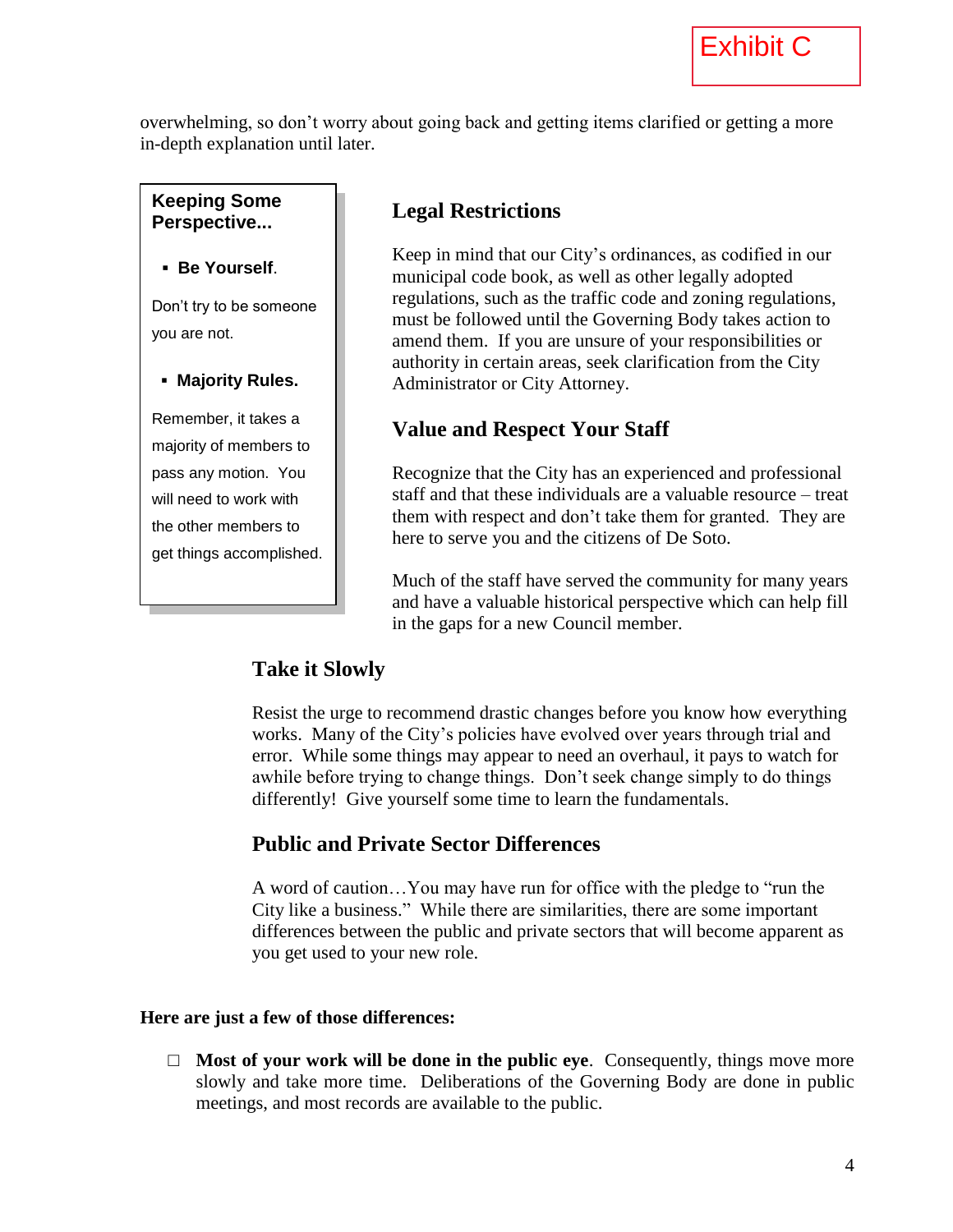

- □ **City programs and facilities don't pay for themselves**. We don't charge fees to cover all costs for programs, such as the swimming pool. These programs are offered as part of the quality of life of the community, which is why they are supported by tax dollars. Also, you want all members of the community to be able to participate and use the facilities, not just the wealthiest. The City has an obligation to all of its citizens, regardless of their socio-economic level, to provide a high quality of life.
- □ **The City is not a "for profit" organization**. Taxes are levied in an amount adequate to provide for the needs of the community, not to make a profit. Even enterprise funds, which are run like a business, only charge for their services so they can meet the current and future needs of the City.
- □ **While employees are expected to perform in a professional and "business like" manner, the city cannot operate like a business**. Not all normal business principles apply to a municipality. We are governed by many state and federal laws which businesses are not required to follow.
- □ **City projects and contracting often must go through a public bidding or proposal process**. This takes time and sometimes costs more. The benefits are enhanced trust in the ethics of city officials and cost-savings in the long run.

#### **General Information**

- **Meetings.** The City Council meets the 1<sup>st</sup> and 3<sup>rd</sup> Thursdays of each month at 7:00 p.m., although some meeting dates are changed due to conflicts with holidays or other special events. Additional meetings include workshops on important or complex matters, or special meetings needed to take action on time-sensitive items.
- **Pay.** City Council members receive a stipend of \$70/month for their service. Because the Mayor's position includes more duties than the Council, a stipend of \$700/month is provided.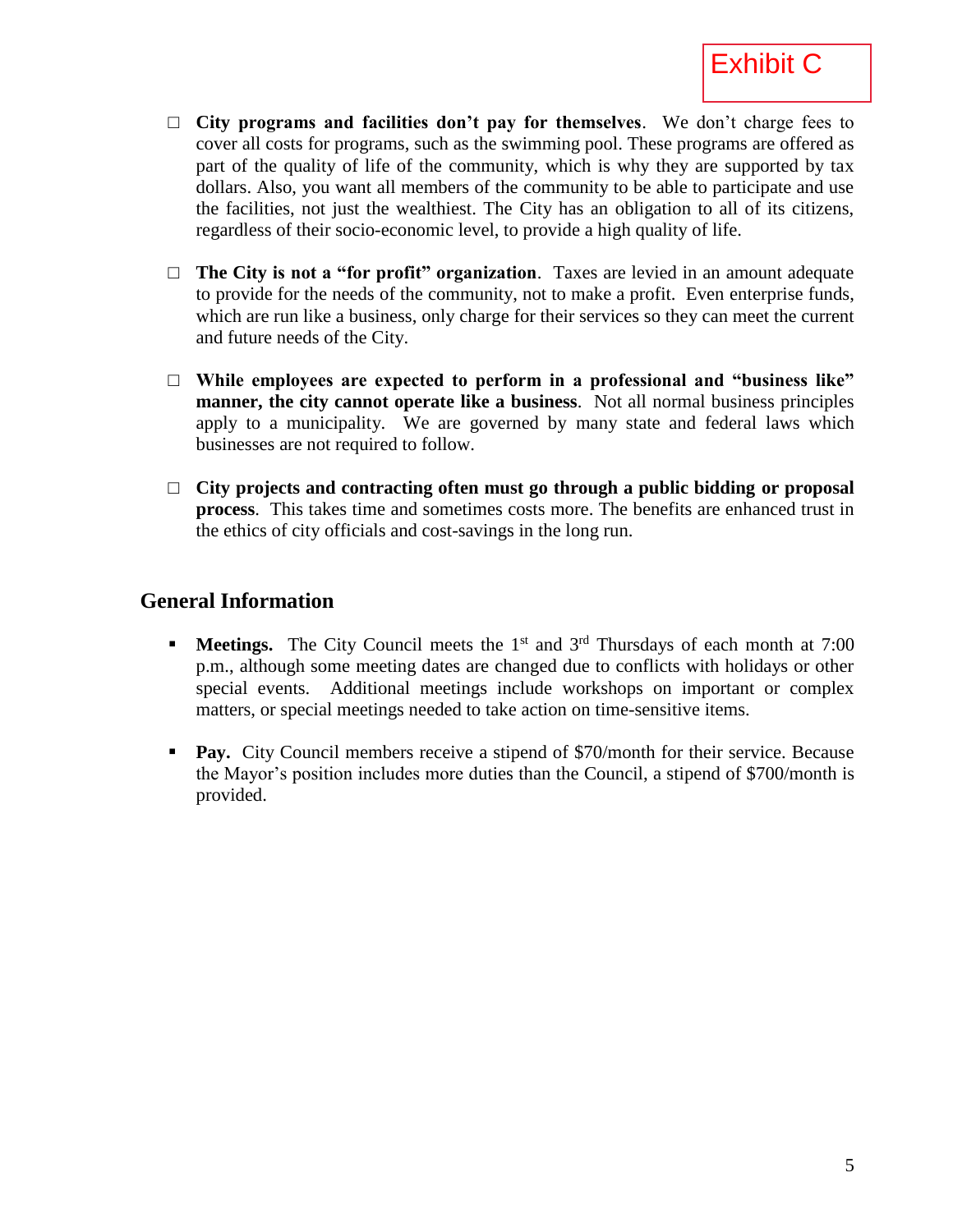### **Words of Wisdom…**

### Exhibit C

**Practical Advice**

*Some pointers to help you be successful*

- □ Listen. Listen to everyone until your ears fall off. Soak it up. After six months in office, you will round out the picture of the complexities of City government and your role.
- $\Box$  **Read.** Considerable time goes into staff reports provided to you in advance of City Council meetings. They contain critical information you will need when considering an issue. If you need additional information, ask for it early enough so that it can be shared with the rest of the Council.
- $\Box$  **Carry a notebook** for the first six months and write things down to help you keep on track.
- □ **Maintain papers and documents** that you will need to refer to in the future. It will help you review items previously covered and save valuable time.
- □ **Don't be afraid to say, "I don't know."**
- □ **Don't make promises you can't deliver!** Policy decisions are made by the Council as a whole, not individual members; administrative decisions are the purview of the City Administrator.
- □ **Gear your mind to process** a tremendous amount of seemingly conflicting information.
- □ **Don't enter office with an unmovable set agenda**. Learn as much as you can before taking on a major program or effort. Don't be strangled by campaign promises that were made without sufficient information.
- □ **If you come on board as a big critic** of the "way things have been done," you may be surprised to find how hard the job really is. You'll soon gain a better appreciation for those who came before you.
- □ **Don't waste valuable meeting time** with questions or issues that could have been handled beforehand by a phone call or an email to the City Administrator.
- $\Box$  **The job can be very complex** try to stay focused on the big issues. Don't get mired in the minutiae.

#### **Learn from Others…**

- $\Box$  **Ask for help when you need it**. Don't be afraid to ask the City Administrator, the Mayor or other Council members.
- □ **Network with your peers**. Meet with other elected officials from neighboring communities. They can provide support and new ideas. Get involved in the League of Kansas Municipalities or the National League of Cities.
- □ **Find an experienced mentor** on the Council. Ask for advice when you need help. You'll get empathy and a clearer vision from someone who has been there.
- □ **Ask opinions and listen**. Spend time with those individuals who have different opinions from yours. Listen, don't argue the points, then rethink your position.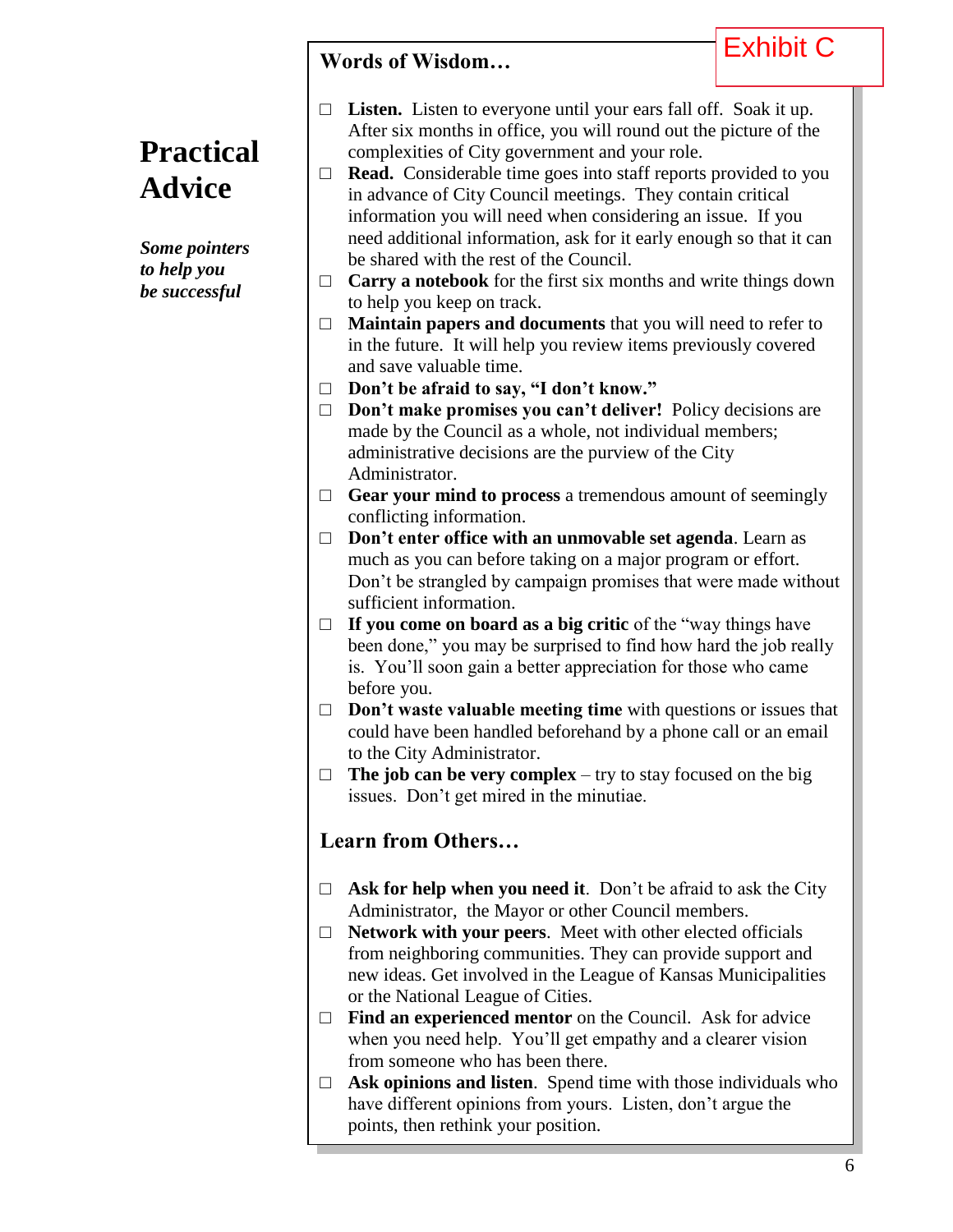# **Form of Government 3**

#### **Form of Government in De Soto**

De Soto operates under the Mayor-Council-Administrator form of government, a system that combines strong political leadership of elected officials with strong managerial experience of a professional City Administrator. In this form of government, Governing Body members are leaders and policy makers elected to represent the City as a whole by concentrating on policy issues that are responsive to citizens' needs and wishes. The City Administrator is hired by the Governing Body to carry out policies, oversee City operations, and ensure that the entire City is being served. The Governing Body establishes goals and policies which the staff executes under the supervision of the City Administrator. All appointed officers of the City (e.g. City Attorney, City Engineer, Municipal Court Judge) are initially appointed to their position by the Mayor but, once appointed, they remain in their position as an at-will employee and can be removed at any time or for any reason (unless an Ordinance or written contract provides otherwise) upon a two-thirds vote of all members of the Governing Body.

#### **Home Rule**

All cities in Kansas have *home rule* powers, the ability to govern themselves without direct involvement from the state. Cities are not required to take any action to obtain home rule powers because they are conferred directly by the Kansas Constitution on all classes of cities. Cities exercise their home rule powers through the passage of an ordinary ordinance or a charter ordinance.

Home rule power is not absolute. Cities must comply with state laws that apply uniformly to all cities and must conform to applicable federal laws and to the U.S. Constitution and the Kansas Constitution. In exercising home rule powers, cities may legislate on any subject other than those reserved to the exclusive jurisdiction of the legislature by the Home Rule Amendment itself.

#### **City Classification**

Cities in Kansas are designated by class based on the size of their population. In general, there are no advantages or disadvantages to being one classification versus another. City classification is more or less an historical legacy of the state legislature pre-dating Home Rule authority, although it is still a general reference tool for City size.

On October 15, 2007, the Kansas Governor officially declared De Soto a City of the Second Class based on its population exceeding 5,000 inhabitants. While normally a City of the Second Class is divided into Wards, and each Ward is represented by a specified member of the City Council, the De Soto Governing Body decided it was best that Council members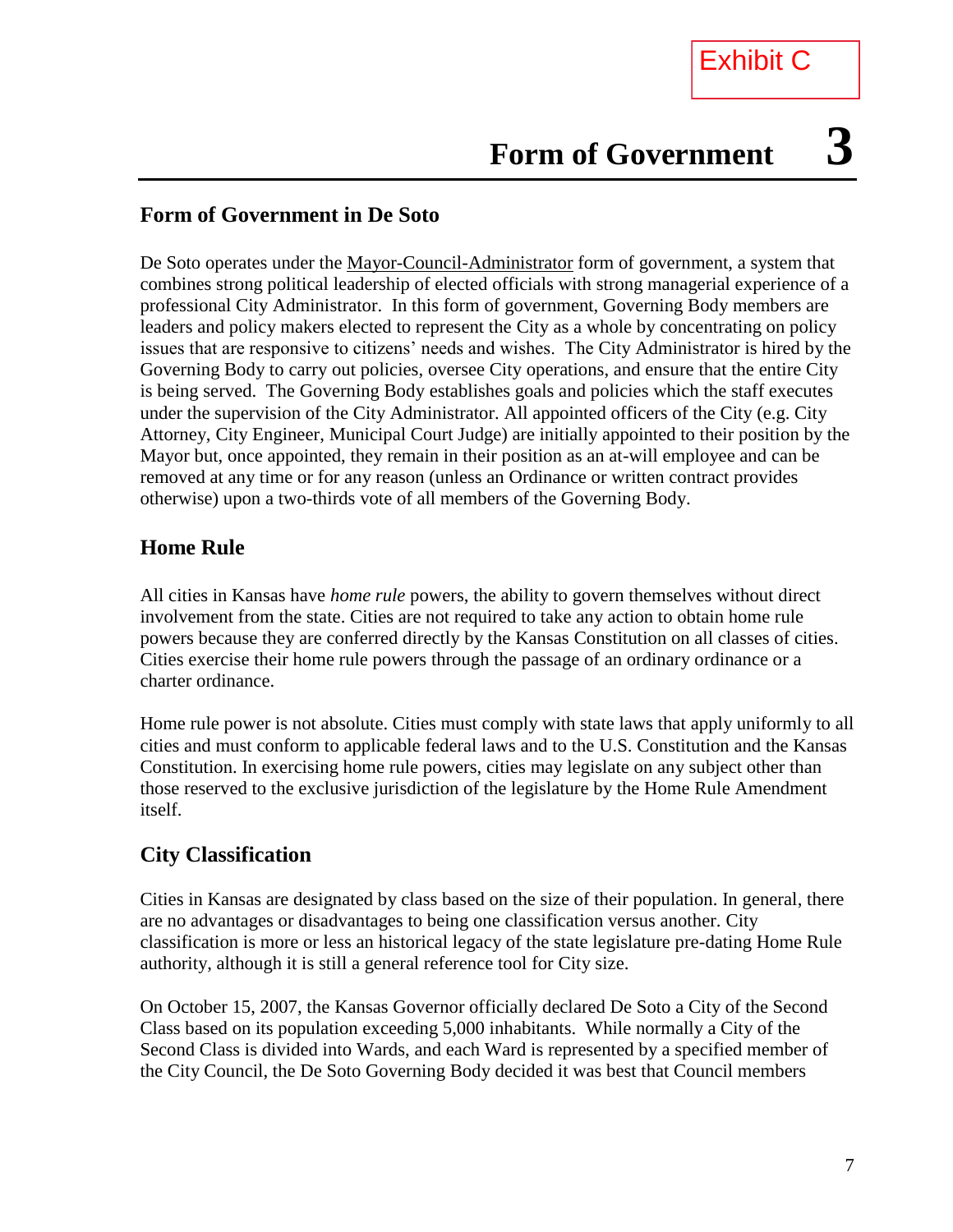continue to be elected at large. Consequently, the City chartered out of the statutory provisions related to dividing the City into Wards.

#### **Additional Related Information**

Additional related information can be found in Chapter 1 of the Governing Body Handbook, published by the League of Kansas Municipalities.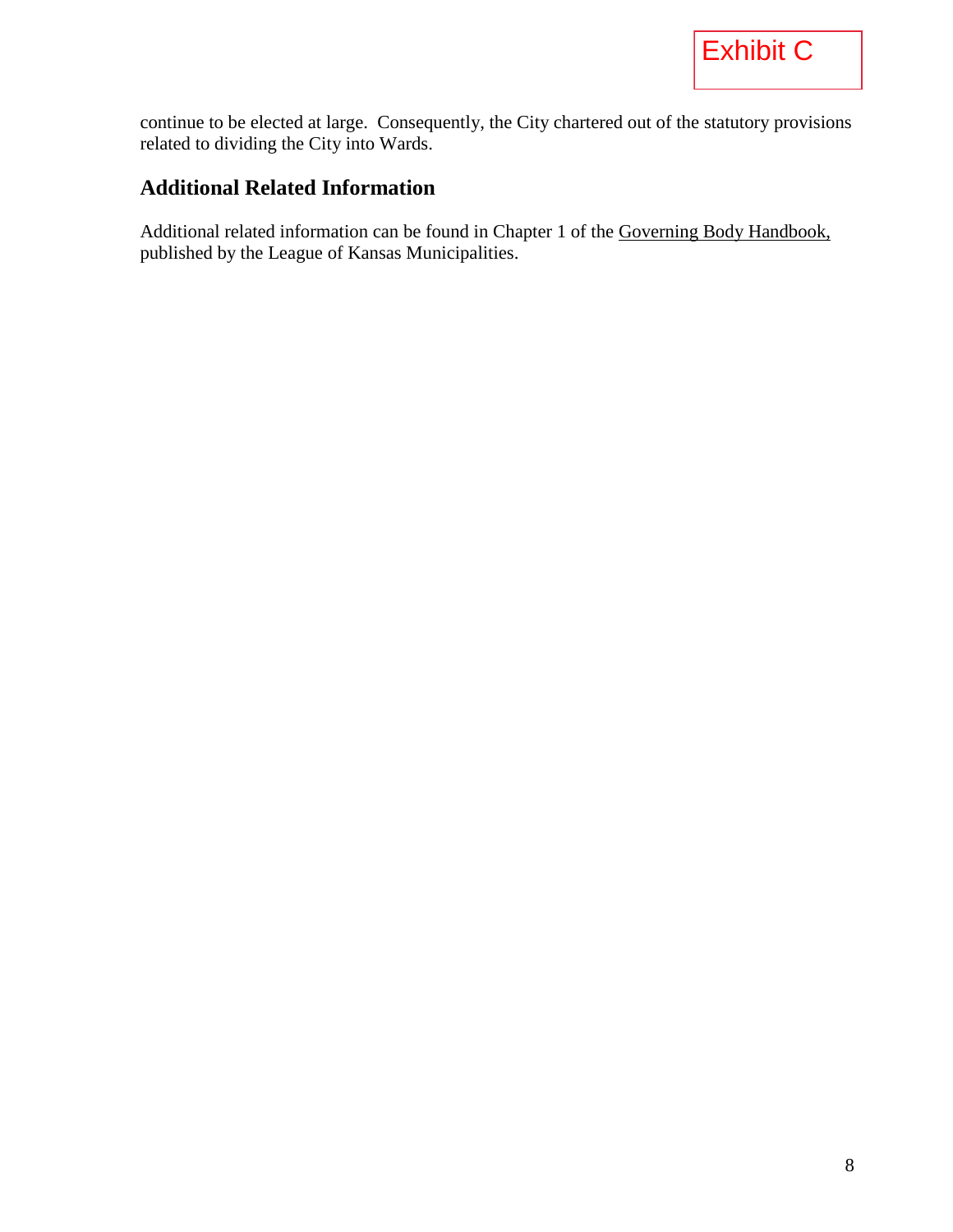The principal job of the City Council is to establish the general policies under which the City operates. The Council performs this function by:

- $\triangleright$  Enacting ordinances, resolutions and policies;
- $\triangleright$  Establishing City fees and utility rates;
- Approving the Mayor's appointment of the City [Administrator,](http://www.charmeck.org/Departments/City+Manager/) City Attorney, Municipal Judge, Prosecutor, members of various [boards and commissions,](http://www.charmeck.org/Departments/City+Clerk/Boards+and+Commissions/) and vacant Council seats;
- $\triangleright$  Reviewing and approving the annual budget, setting the tax rate and approving the financing of City operations; and
- $\triangleright$  Authorizing contracts to be executed on behalf of the City.
- $\triangleright$  Monitoring city programs and services to ensure they are being accomplished in the best possible way.

It is important to recognize that it is not the role of the Council member to administer city affairs. The Council sets policy, but it is the City Administrator who actually sees that policies are implemented. The City Council gives direction to the City Administrator as a body in public meetings, not individually.

City Council members are elected to look after the interest of the entire City. Your effectiveness depends on you providing input as a representative the entire City, and your thinking and voting should be for the needs of the whole community.

Council members must work together to provide policy decisions that benefit the community as a whole and provide quality service to all of the City's residents. Once the Council makes a decision, it becomes the entire Council's decision, even if you were opposed to it. If you are asked about the issue and do not wish to defend it, simply explain why the Council made the decision it did.

#### **Adopting Policy**

The Council does not make policy in a vacuum. The Council relies on input and ideas from many sources, including staff, advisory boards, citizens groups and others. It is the Council's responsibility to consider the merits of each idea and then approve, modify or reject it. In doing so, Council members analyze community needs, program alternatives and available resources. The decision often takes the form of an ordinance or written resolution, although it may be in the form of a simple motion.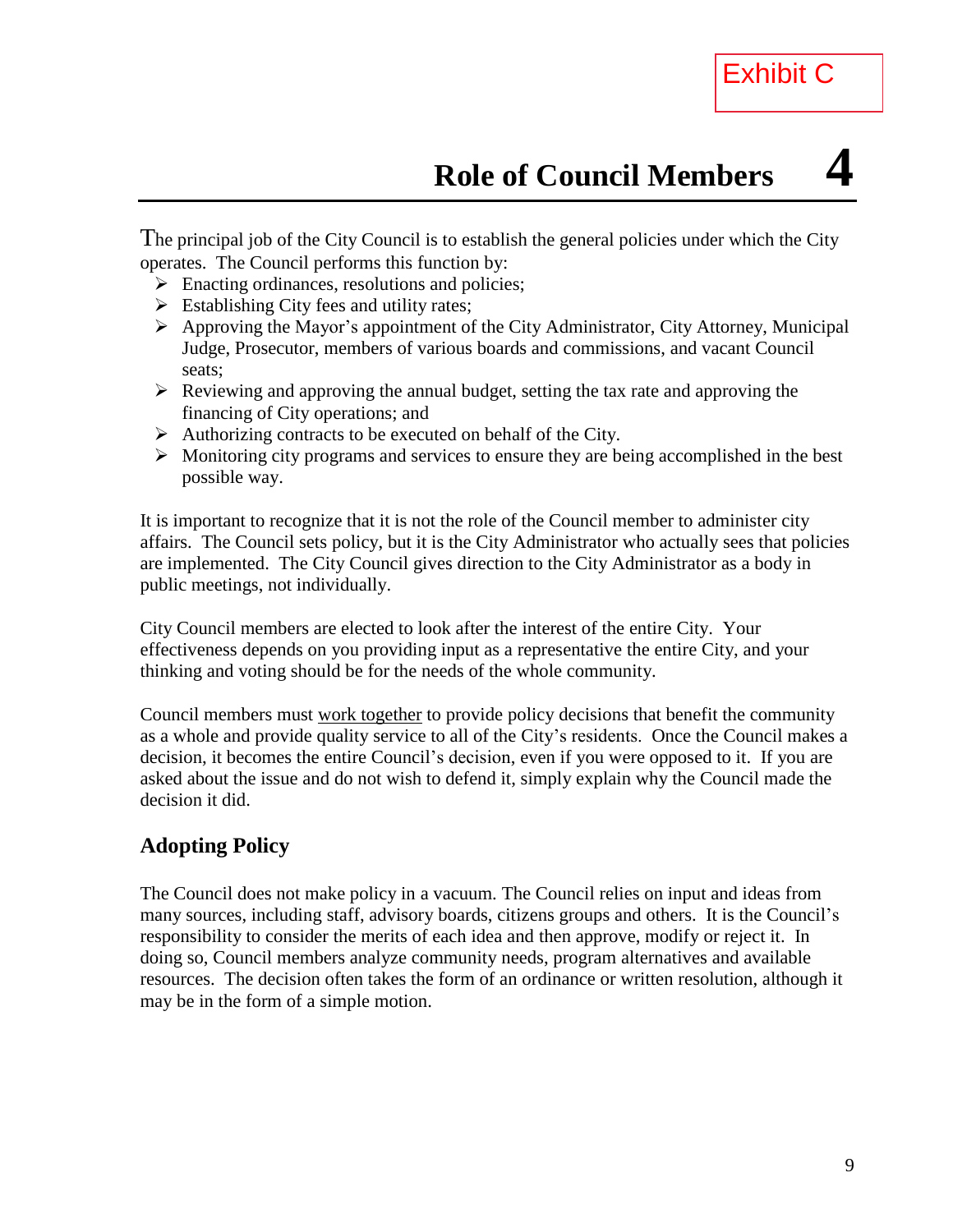

#### **Responding to Citizen Complaints**

Residents often contact a Council member when they have a problem. You may also be approached by a citizen, colleague, or even a friend or neighbor about City operations, issues or service problems. Many times they approach you because they aren't aware that contacting the City Administrator or City staff directly is appropriate. Help them understand this by acknowledging and redirecting them. You may say: "Yes, I can see why upset you. I apologize you had that experience. Have you shared this with the City Administrator?" or "I don't have an answer for you right now, but let me look into it and get back with you."

If you personally take on the citizen request, contact the City Administrator and he or she will direct the request to the appropriate department or staff person for resolution. Keep in mind that the City Administrator is in charge of directing staff and, despite the temptation or ease of you or the Governing Body resolving the request by giving direction to staff, it is important that the request first be vetted with the City Administrator since he or she is answerable to the Governing Body on the overall day to day operation of the City.

#### **So, Who Actually Manages City Operations and Staff?**

It is not the role of the Governing Body or any of its members to administer City affairs. The Governing Body sets policy. The City Administrator sees that policies are implemented. It is not the role of a Council member to supervise City employees on the job or become involved in day-to-day administration of City affairs. Except for general questions, contact with staff should be through the City Administrator.

#### **Relationship with the City Attorney**

The City Attorney's job is to provide legal advice and counsel to the City, which includes advising the entire Governing Body, staff, and boards and commissions. Ultimately, the City Attorney's client is the Governing Body and not any individual member of the Body. If you have been contacted by someone to appear as a witness in your capacity as a Council member or been served a legal notice in your capacity as a Council member, immediately contact the City Attorney.

While generally it is best to ask your questions of the City Administrator, who can answer most of them, you can contact the City Attorney directly if you think it appropriate. Remember, although he or she is on salary, the attorney's time is a City resource, so use it wisely. If there is a legal issue that you need an immediate response to, it is better to err on the safe side and call the attorney.

#### **Personnel Management**

The Governing Body determines the number of employees, approves the City's pay and compensation plan and approves the City's personnel policy. It also hires the City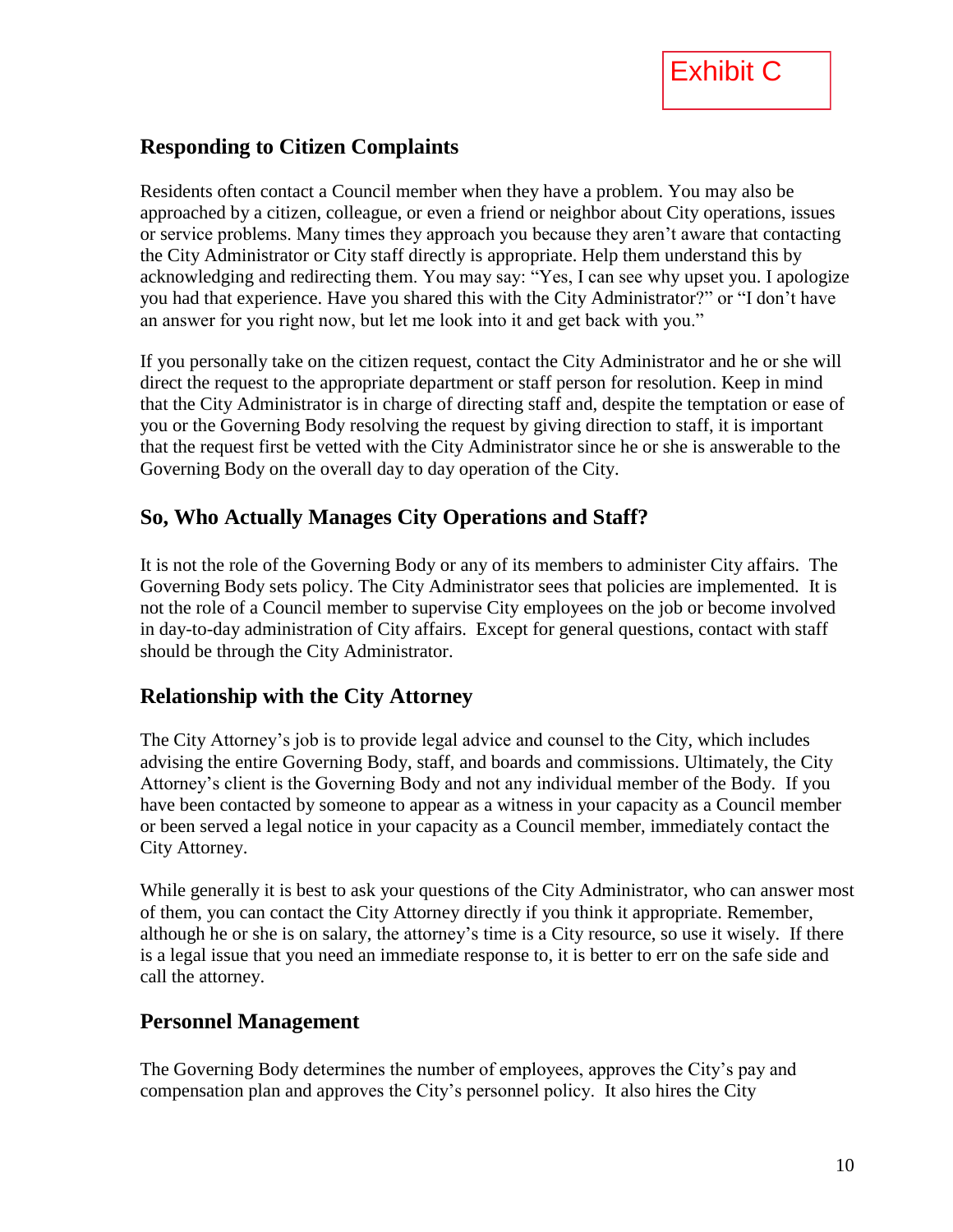Administrator and approve that contract. All other personnel actions, unless specifically defined in the personnel policy, are the duty and responsibility of the City Administrator. He or she is responsible for the hiring, discipline, promotion, demotion and firing of all city employees.

The Mayor, with the approval of Council, appoints the Municipal Judge, although due to the independent nature of the judicial branch of government, little contact usually occurs between the Governing Body and the judge. In no circumstance should a Council member attempt to influence a decision of the judge in a case. Policy direction for the judge is often best vetted through the City Administrator.

#### *Questions & Answers*

#### **Q. An employee comes to me with a gripe or problem, what should I do?**

**A.** You should direct the employee to his/her supervisor or remind them that the City Administrator has an open door policy for all employees. Afterwards, give the City Administrator a courtesy call to keep him/her in the loop.

#### **Q. Is the City Administrator required to inform Council members prior to disciplining or terminating an employee?**

**A.** No. However, if a particular termination may prove controversial, he or she will likely inform you.

#### **Q. Can we talk about personnel issues during a Council meeting?**

**A.** Not if they are about an individual - this discussion should be done in executive session. You should only discuss general personnel policy issues in open session.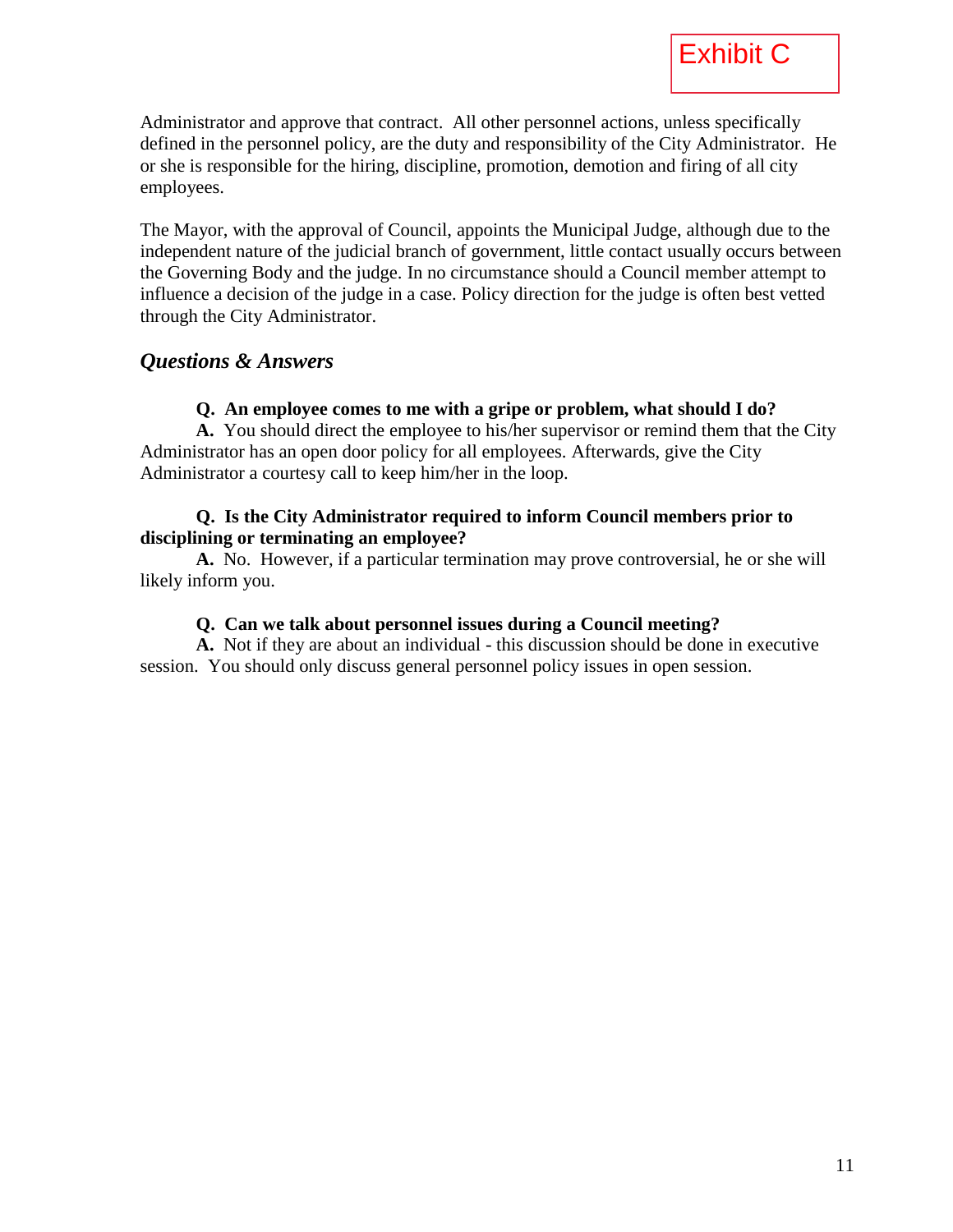### **Practical Advice**

*Some pointers to help you be successful*

### **Leadership…**

- □ **Lead by example.** Be honest, consistent, and flexible. Don't play games.
- □ **Use common sense.**
- □ **Don't be stampeded into action** by the strong demands of special interest groups or individuals. Your job is to find the long-term public interest of the entire community.
- □ **Be clear on what you stand for.**
- □ **Be open to others' ideas.** Don't assume that only you know the best way to accomplish things. Every issue will benefit from additional discussion. No one has a monopoly on good ideas.
- □ **Sometimes we underestimate the potential impact of an elected official's leadership.** Use the dignity of your office to help the community get past contentious issues.
- □ **There is a tremendous amount of discomfort in making public decisions.** Sometimes the decisions feel like the end of the earth. It's easy to fear the political consequences. But it is important to look a little more long-term in perspective, weigh everything and reach good decisions.
- □ **You won't be able to satisfy all of the people,** and you have to know that. Listen fairly…listen thoughtfully…and then do what you feel is right.

#### **Working with Staff…**

- □ **Get to know staff and what they do.**
- □ **Say "Thank you!"** Let folks know how much you appreciate them and give credit where credit is due.
- □ **Treat staff with respect.** They are a very valuable asset, and they have committed themselves to making the community a better place.
- □ **Be consistent.** Treat everyone equitably and keep relationships professional.
- □ **Don't surprise staff at a meeting.** If you have a question or issue, let them know in enough time so they can provide the answer to you.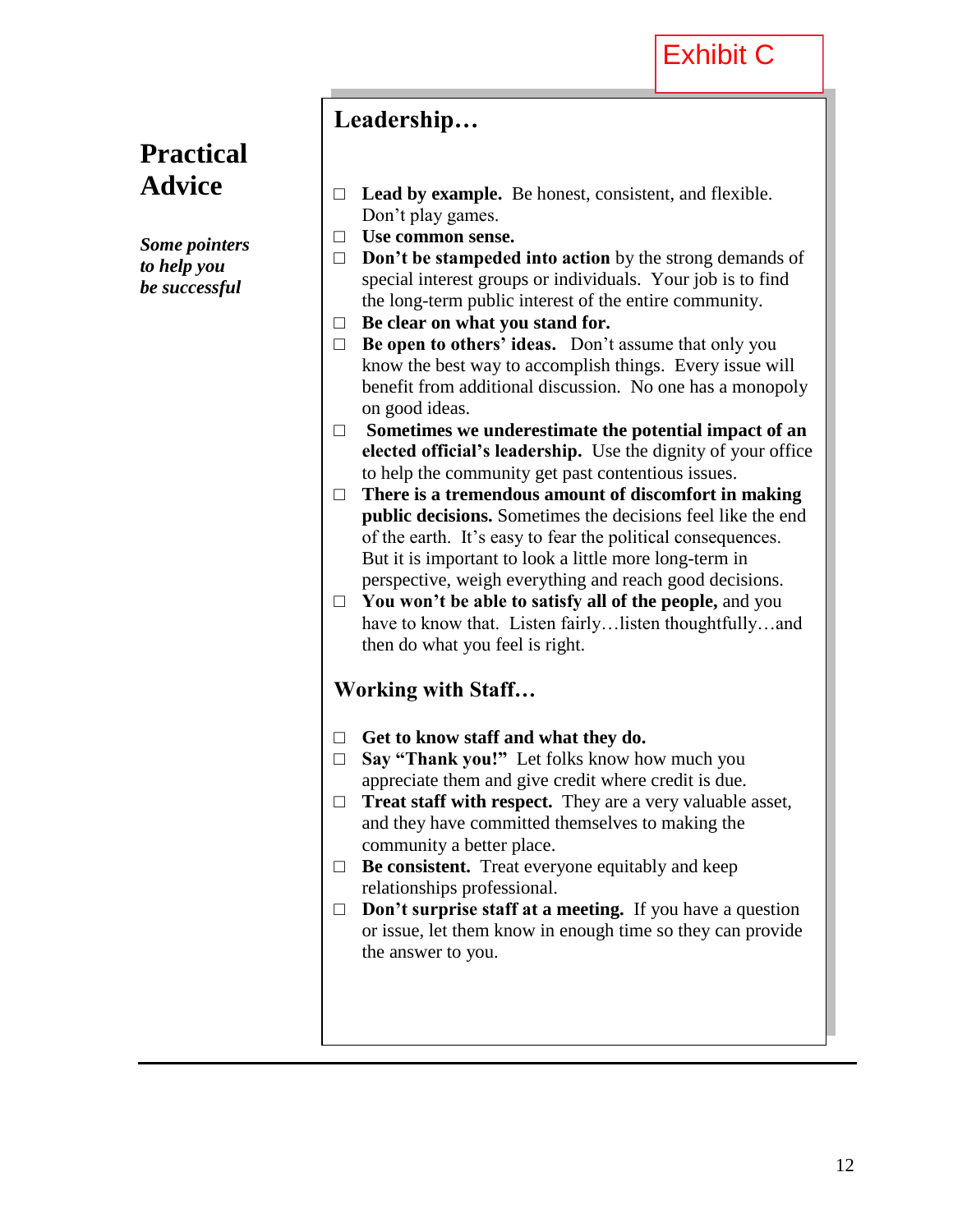### Exhibit C

### **Roles of the Mayor & Council President 5**

The Mayor presides over City Council meetings, serves as spokesperson for the community, facilitates communication and understanding between elected officials, assists the City Council in setting goals and policies, serves as an ambassador and defender of the community, nominates persons to serve on boards and committees, and then appoints them for consideration by the Council for approval. The Mayor also makes proclamations and serves as a key representative in intergovernmental relations, including participation on the De Soto Economic Development Council and other intergovernmental or regional partnerships. Together, the Mayor and City Council form a policy-development team.

The Mayor votes charter ordinances, and other matters as prescribed by state law (i.e., zoning changes). On ordinary ordinances and other matters, the Mayor votes only when the Council is evenly divided. The Mayor has the power to veto ordinary ordinances unless he/she cast a vote on the ordinance.

#### **Council President**

The Council President is a Council member elected by the members of the City Council to serve in the temporary absence of the Mayor. The Council President presides at all Council meetings when the Mayor is absent. He/She performs the ceremonial duties of the Mayor during the Mayor's absence. When occupying the place of the Mayor, he/she has the same privileges as other Council members and shall exercise no veto.

There is no requirement for when or how frequently the City Council elects a Council President. Normally, a Council President is chosen after any new members are elected to the Governing Body.

When a vacancy occurs in the office of Mayor, the Council President shall succeed to the office until the next regular City election.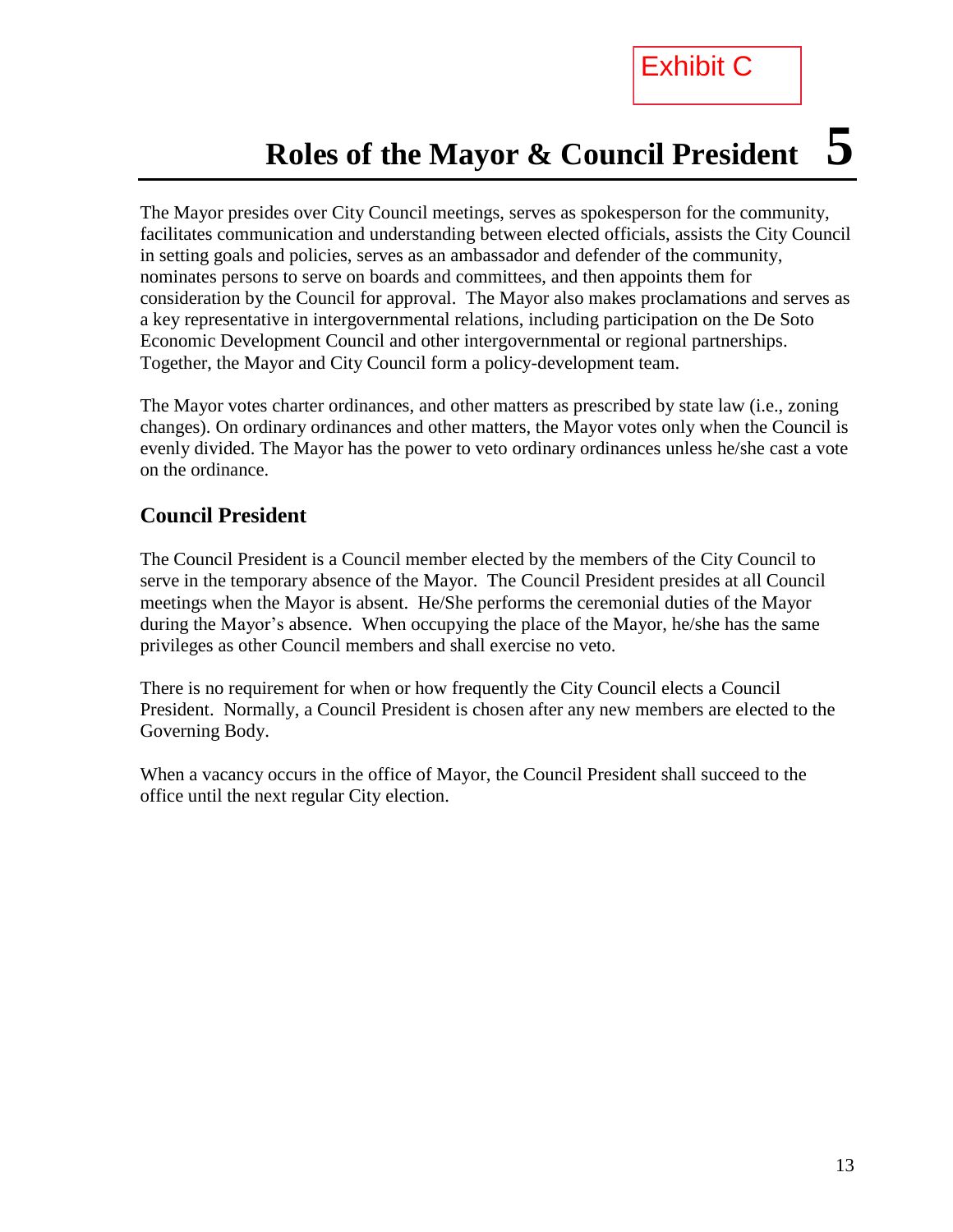### **Role of the City Administrator 6**

The City Administrator is hired to serve the community and brings the benefits of education, training and experience in leading and managing local government organizations, projects and programs.

The City Administrator:

- supervises all of the City's departments and employees;
- serves as the City Council's chief advisor and carries out the City Council's policies;
- recruits, hires, disciplines, and fires employees;
- prepares a budget for the City Council's consideration;
- works in partnership with elected officials to develop sound approaches to community challenges;
- helps the governing body develop a long-term vision for the community that provides a framework for policy development and goal setting; and,
- promotes ethical government through commitment to a set of ethical standards beyond those required by law.

Council members and citizens count on the City Administrator to provide complete and objective information, pros and cons of alternatives and long-term consequences of decisions and policies. Similarly, the City Administrator relies on City staff to provide professional and well-reasoned information and recommendations, and the highest level of public service possible. If the City Administrator is not responsive to the City Council's wishes, the City Council has the authority to terminate the City Administrator's contract at any time.

#### **The City Administrator**…

- Hires, disciplines and fires employees;
- Carries out the dayto-day activities of the City through the staff;
- $\blacksquare$  Is the senior staff advisor to the Governing Body.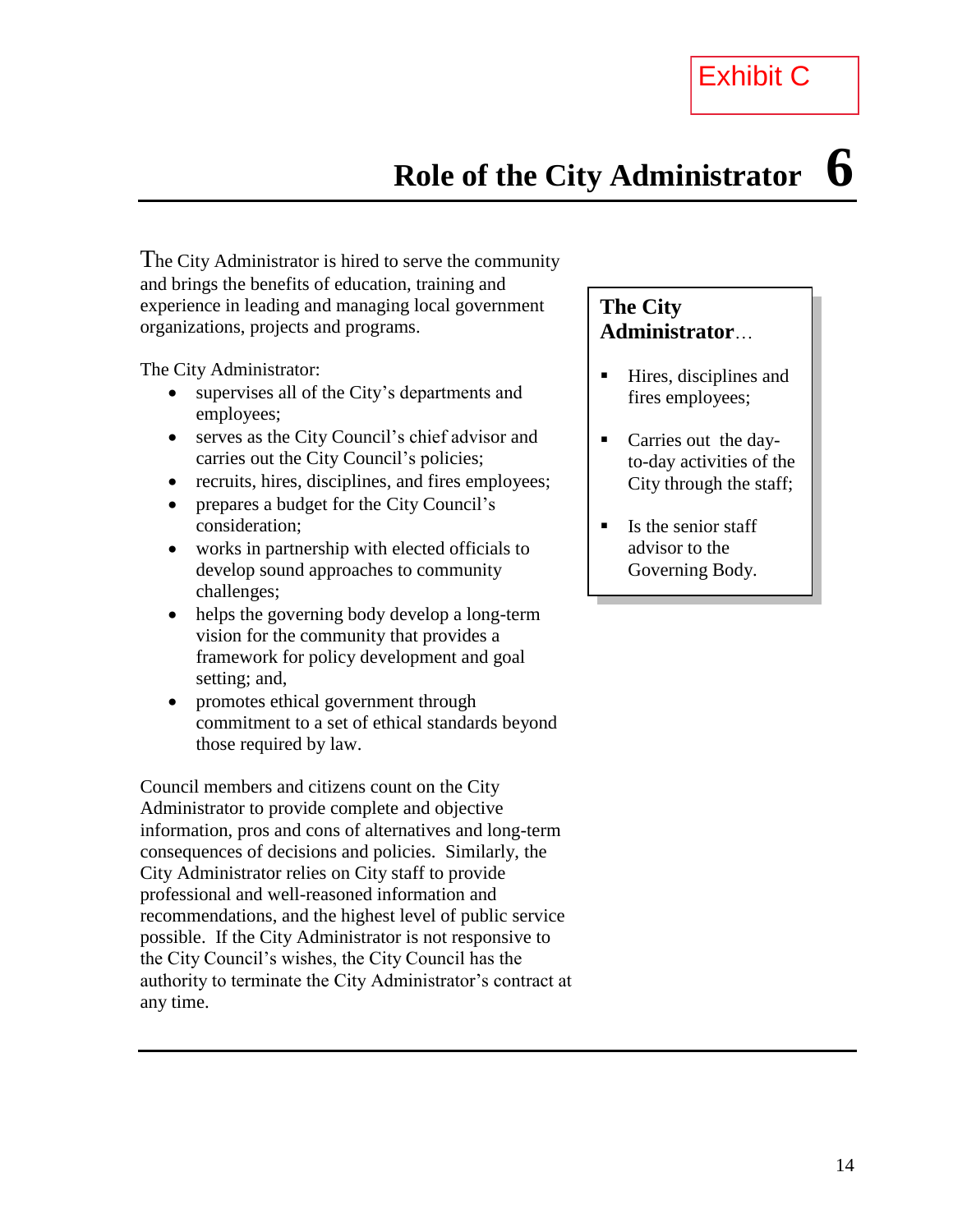The Governing Body adopts policies for the City and itself to provide for safe, equitable and efficient City operations. It also adopts policies to regulate and administer its own conduct and operations. Policies are adopted by the Governing Body in several different forms. These are:

- **Ordinance**. An ordinance is a local law of the City, prescribing rules of conduct. It is used for a variety of purposes, including administrative action, such as establishing the employee compensation plan, or as an action to control the conduct of the public. Ordinances are also used to amend the City's zoning and subdivision regulations, which are also laws of the City. Passage of an ordinance requires five affirmative votes by the City Council. Even if a position is vacant due to death or resignation, a full majority of the full body is still required. An abstention on an ordinance counts as an abstention and not with the prevailing side as with non-ordinance matters.
- **Charter Ordinance.** Kansas law allows cities to "charter out of" or exempt themselves from some state statutes and establish their own regulations. Passage of a charter ordinance requires six affirmative votes of the Governing Body (City Council + Mayor).
- **Resolution**. This is a less formal action than an ordinance and acts more as an expression of the opinion of the Governing Body. Passage of a Resolution requires a simple majority vote of City Council members present and voting.
- **Governing Body Policies**. A Governing Body policy is an internal or administrative action to address issues not covered by a City ordinance, regulation, or the municipal code book and establishes rules and requirements not listed in any of those other publications. Passage of a Governing Body policy requires a simple majority vote of City Council members present and voting.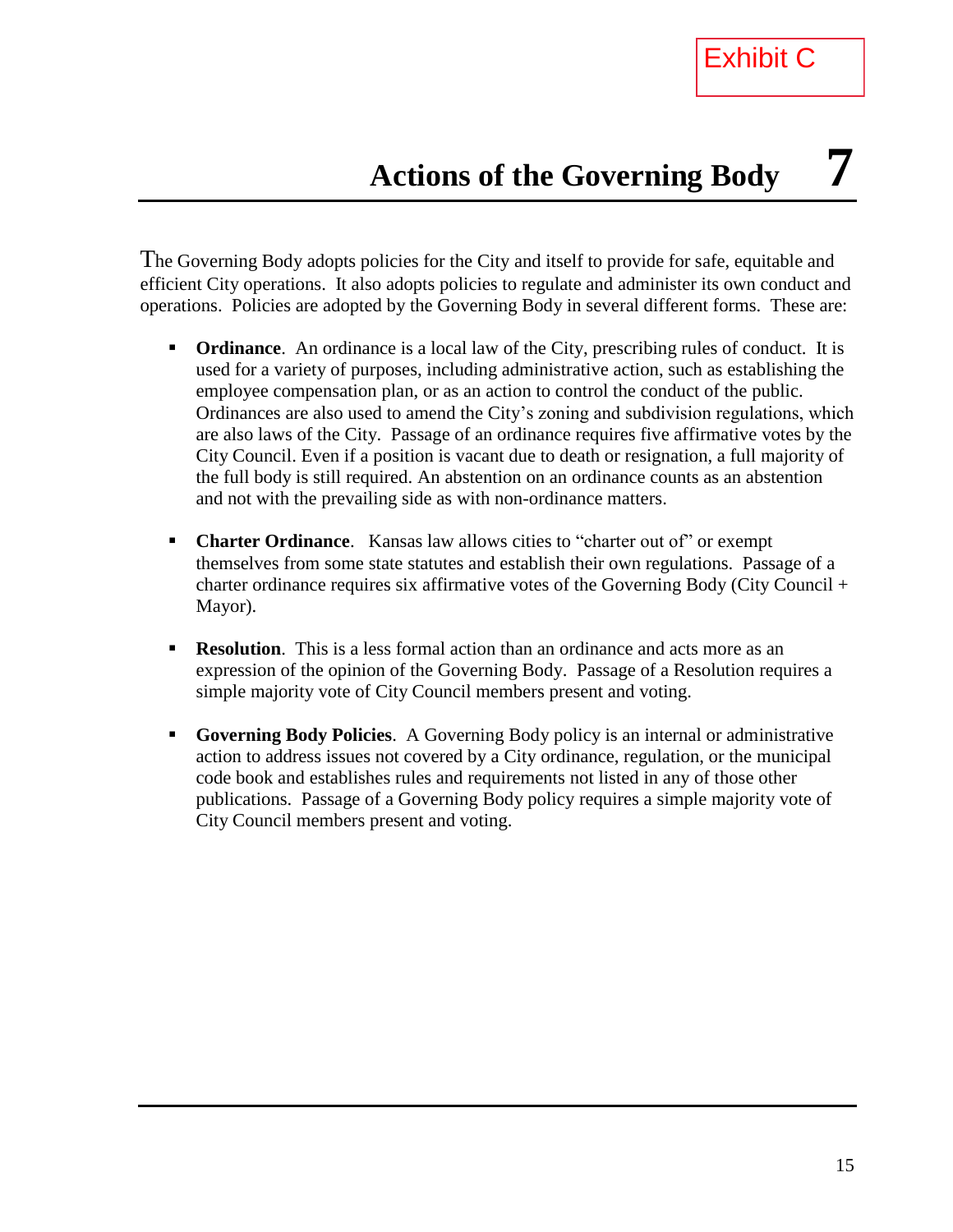# **The Council Meeting 8**

The Council meeting is the place to get the critical job of decision-making accomplished. A smoothly managed and productive Council meeting does not necessarily guarantee good results, but it certainly helps.

The Mayor's role is to chair the meeting. As the moderator, the Mayor helps facilitate the meeting while allowing full Council participation, maintains order and decorum, and sees that all motions are properly dealt with as they arise.

#### **The Agenda**

The agenda is developed by the City Administrator and disseminated to the Governing Body and the public before the meeting. The staff prepares a read-ahead packet of information that is normally posted on-line at [www.desotoks.us](http://www.desotoks.us/) or, if requested, on paper in your mailbox at City Hall the Friday afternoon prior to the City Council meeting.

The read-ahead packet contains the agenda and supporting material for each agenda item. Many items are accompanied by a staff report which gives you most if not all of the information in advance of the meeting. If an item on the agenda is a large size or volume, such as a contract or plat document, the necessary information will be summarized in your packet and the actual document will be available for review in the City Clerk's office and at the meeting itself. Oftentimes, large documents are posted on the agenda web page. Meeting minutes are posted on this web page rather than printed in paper packets. Minutes are also emailed to Council Members by the City Clerk for review the Friday or Monday following the City Council meeting.

The Mayor can change the order of business or add/delete items the night of the meeting by majority acceptance from the Council at the beginning of the meeting.

#### **The Meeting**

Even the best-planned Council meetings can deteriorate into endurance contests. These are not always the most productive meetings – exhausted people don't always make the best decisions. In order to have a smooth running meeting, the following is the order of business for the Council meeting and the procedures that will be followed.

**1. Workshop.** Informal work sessions of the Council are sometimes held prior to the regular meeting, or on a different date. Work sessions are useful when major policy decisions must be discussed, or when a complicated issue is to come before the Governing Body. Start time for the work session varies, depending on the number and complexity of topics and schedule of the Council. The time is predetermined by the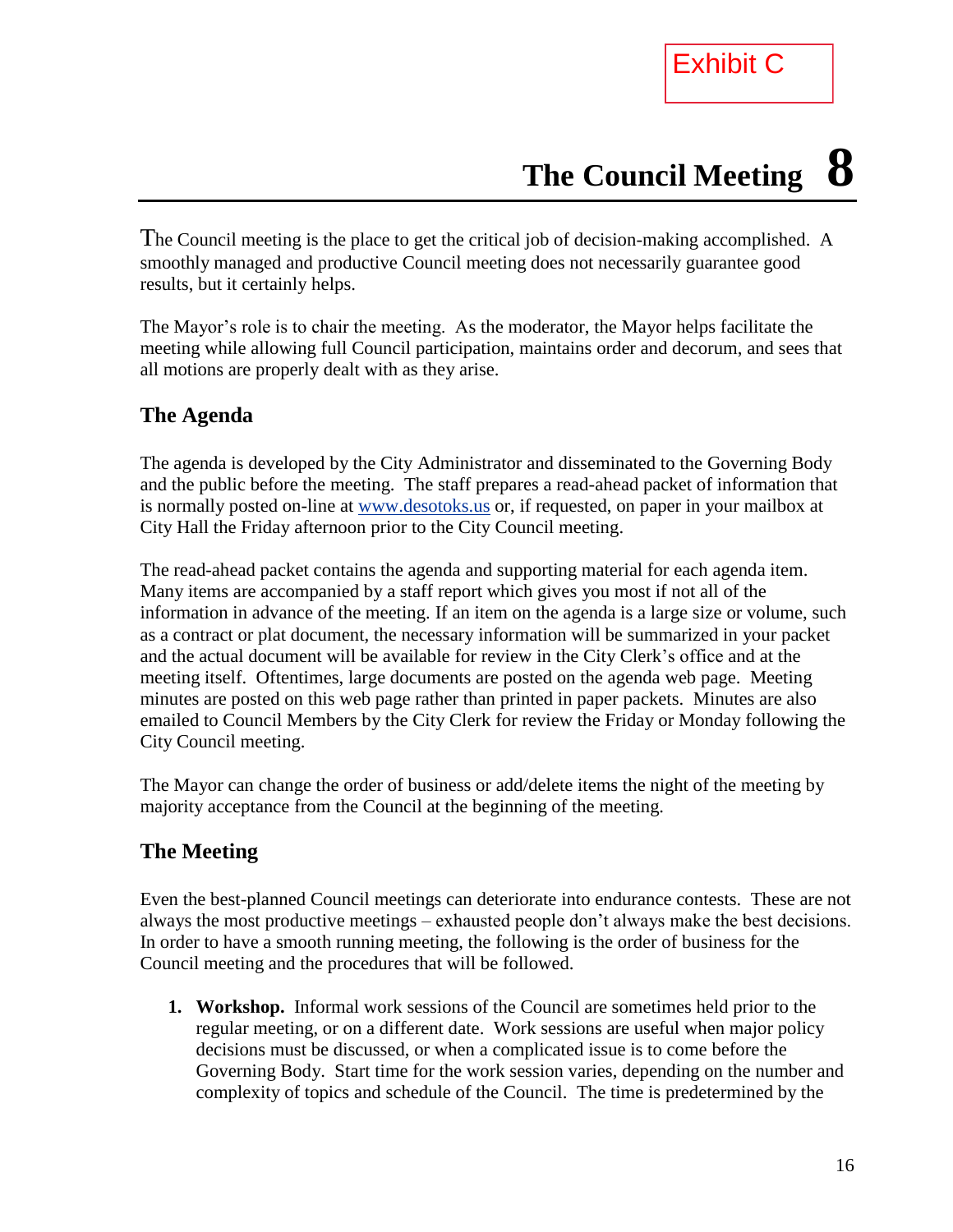Council and included on the posted agenda. Supporting information is included for the workshop as part of the posted agenda item and referred to on the agenda itself. Workshops are open meetings where no formal action is taken.

- **2. Presentations/Proclamations.** If there are any presentations or proclamations to be made, they will normally be done at the beginning of the meeting.
- **3. Consent Agenda**. The consent agenda is a tool used to streamline Council meetings. Routine, non-controversial items are listed collectively on the agenda and are passed with a single motion and vote.
	- **□** Consent items are read by title and a short description
	- **□** If a Council member wants to discuss an item, he or she must make a motion to have an item removed from the consent agenda for separate consideration. The motion must be carried by majority vote. Items pulled from the consent agenda require a separate motion to approve, and discussion can take place on that item once a motion to approve has been made and seconded.
	- □ The remainder of the consent agenda can be voted on, omitting the items removed for discussion.
	- **□** The following items shall not be Consent Agenda items: Bond financing resolutions or ordinances, charter ordinances, items requiring special consideration or discussion, and public hearings.
- **4. Call to Public**. Members of the public are welcome to use this time to comment about any matter relating to City business not listed on the Agenda. People making comments are required to go to the podium, state their name and address and keep their comments to 4 minutes. Comments discussed may or may not be acted upon by the Council during the meeting.
- **5. Old Business and New Business.** The remaining business items are listed on the agenda in the order they will be addressed. These items include old and new business or public hearings necessary on items.
- **6. Advisory Reports.** The City Administrator and other members of the staff use this time to provide information to the Council.
- **7. Council and Mayor Comments.** This is an opportunity for Council Members and the Mayor to make comments, pass on information or ask questions of staff.

#### **Executive Sessions**

Closed sessions are authorized by the Kansas Open Meetings Act (KOMA) after a formal motion has been made, seconded and carried to recess into executive session. No formal action of the City Council can be taken during an executive session. The only allowable topics that can be discussed in executive session are: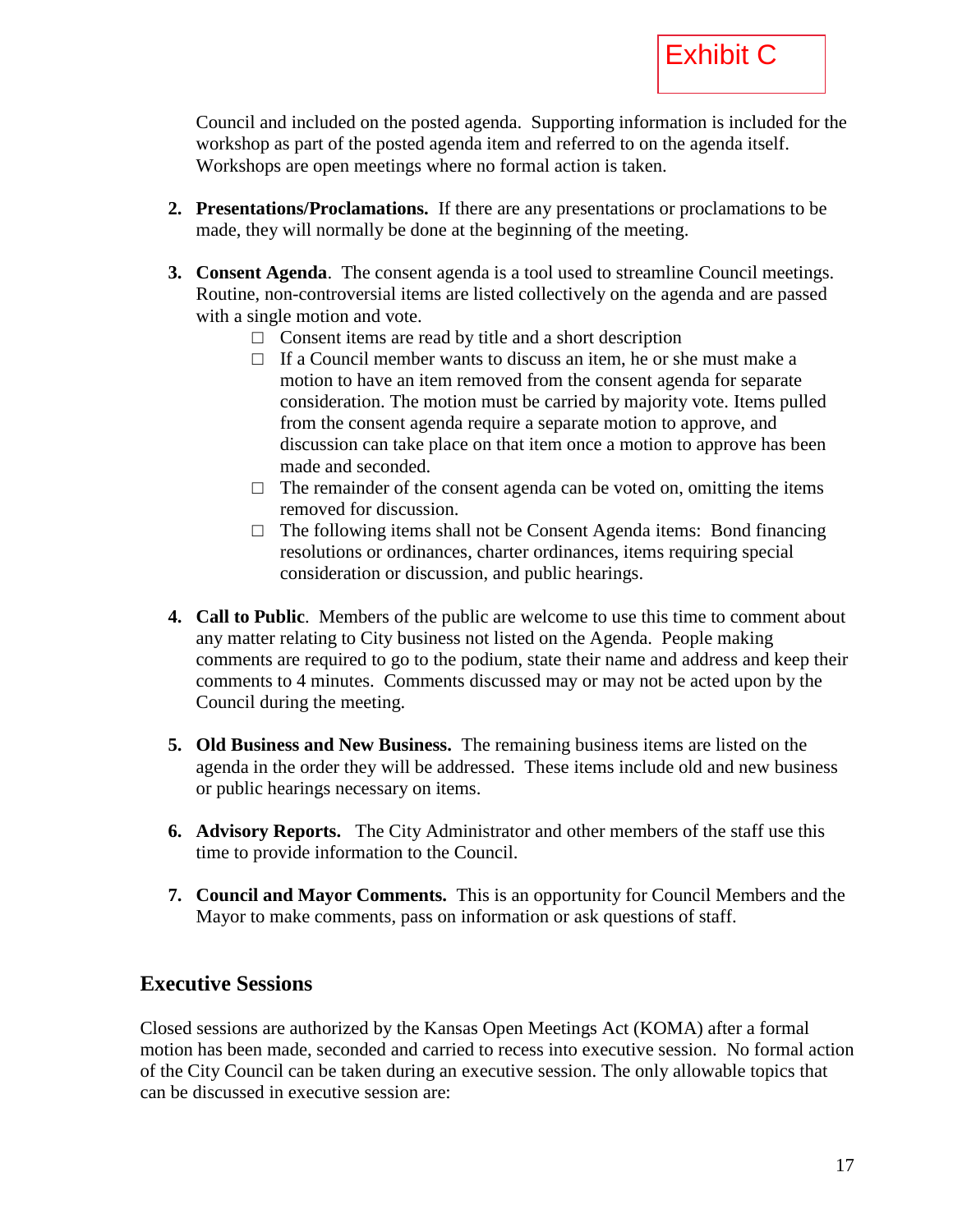- Personnel matters of non-elected personnel;
- Consultation with attorney on matters deemed to be of attorney-client privilege;
- Confidential data relating to financial affairs or trade secrets of second parties;
- Discussions about acquisition of real estate; or
- Discussions concerning security matters.

The content and discourse of executive sessions are not to be told to anyone nor discussed outside the session, even with other Council members. Any official who knowingly violates KOMA is liable for the payment of a civil penalty of up to \$500, if the action is brought by the attorney general or a county or district attorney and may be sanctioned by the Governing Body. For more detailed information on KOMA, refer to the League's *Governing Body Handbook*.

#### **Voting Guide**

#### **Quorum**

A majority of Council members must be present at the meeting to constitute a quorum. This means four members of the six-member Council must be present.

#### **Abstentions**

Council members are discouraged from abstaining from voting on any issue before the Council, unless doing so would be in violation of the City's Code of Ethics, which addresses conflicts of interest. When a conflict of interest exists, the member should explain that he or she has a conflict and excuse himself or herself before discussion begins and leave the Council Room until the item has been resolved by the remaining members.

For those non-ordinance matters where an abstention is used, such a vote shall be counted as for the prevailing side.

#### **Mayor's Voting Power**

The Mayor may vote only in case of a charter ordinance, as a tie-breaker when the City Council is equally divided on a vote and on other matters as prescribed by state law (i.e., zoning changes).

#### **Mayor's Veto Power**

The Mayor may veto an ordinance, but the mayor's veto can be overruled by six members of the Council.

#### **Questions & Answers**

#### **Q. Can the Mayor unilaterally adjourn an uncompleted Council meeting?**

**A.** No, not in normal circumstances. The Mayor can request that a Council member move that the meeting be adjourned, but the motion and subsequent vote are up to the Council. If there is a disruption during a Council meeting which requires a break in the meeting to restore order, it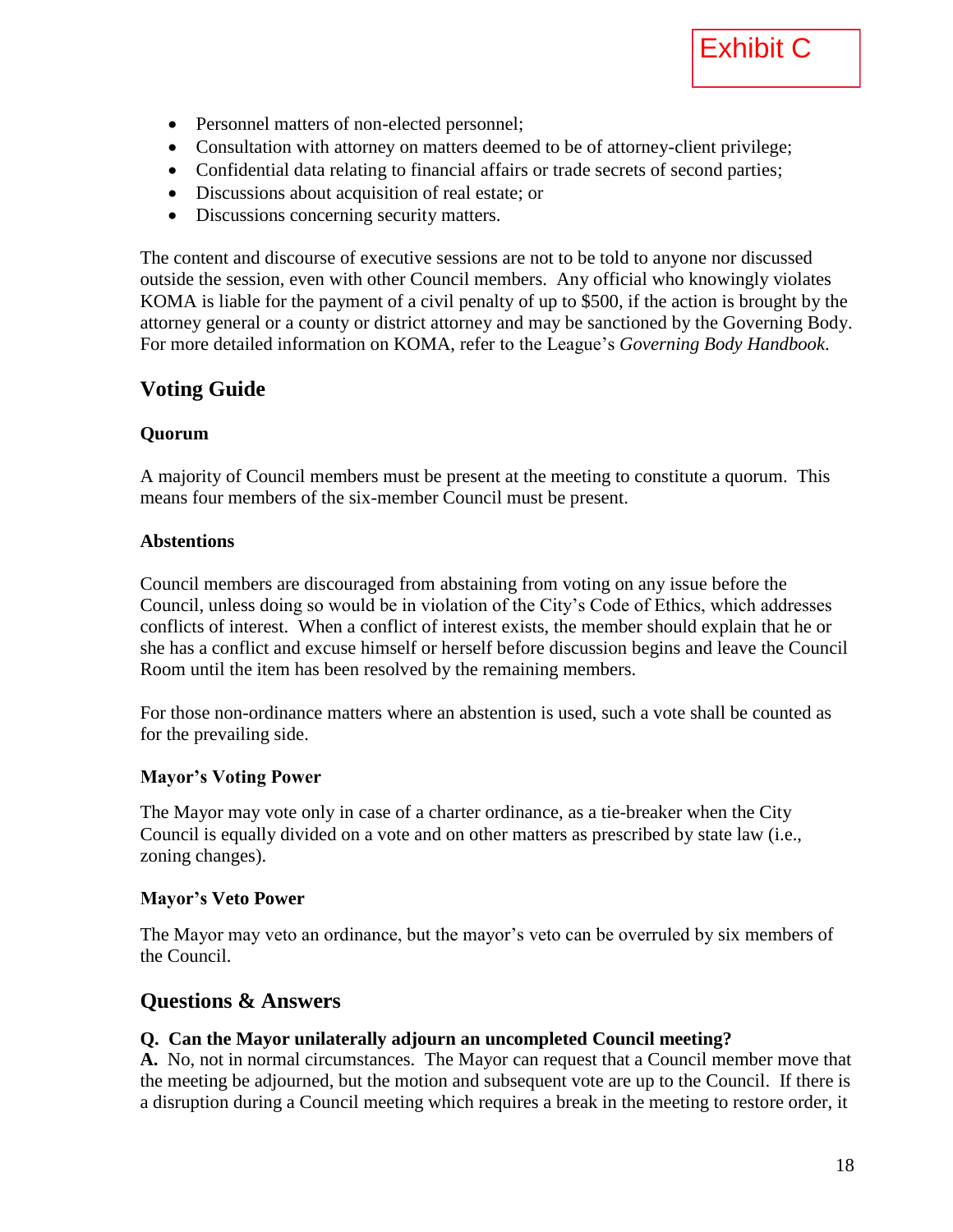would be appropriate for the Mayor to announce that the meeting is recessed for ten minutes, but other than such circumstances, it is up to the Council whether they wish to continue dealing with business.

#### **Q. Can the Mayor unilaterally cut off debate?**

**A.** No, cutting off debate requires a motion to call the question. It requires a second and a majority vote. As a meeting management tool, the Mayor may suggest when debate has extended past the point of new information being shared or when the hour is late.

#### **Q. If the Council passes an ordinance at one meeting, can that ordinance be reconsidered at the subsequent meeting?**

**A.** No. If the ordinance was passed and signed by the mayor, then the ordinance can subsequently be amended or repealed, but not reconsidered.

#### **Meeting Survival Tips… • Prepare in advance** of meetings and be familiar with the issues on the agenda. **Be careful with executive sessions.** Only use executive sessions for issues that are specifically allowed. **Be courteous to each other and members of the public**; let them know you appreciate their comments. **Don't spring surprises on fellow Council members or City staff,** especially at public meetings. If a matter is worth discussing, it is worth putting on the agenda. Surprises may get you publicity, but they may embarrass others and tend to erode the "team" approach to governance.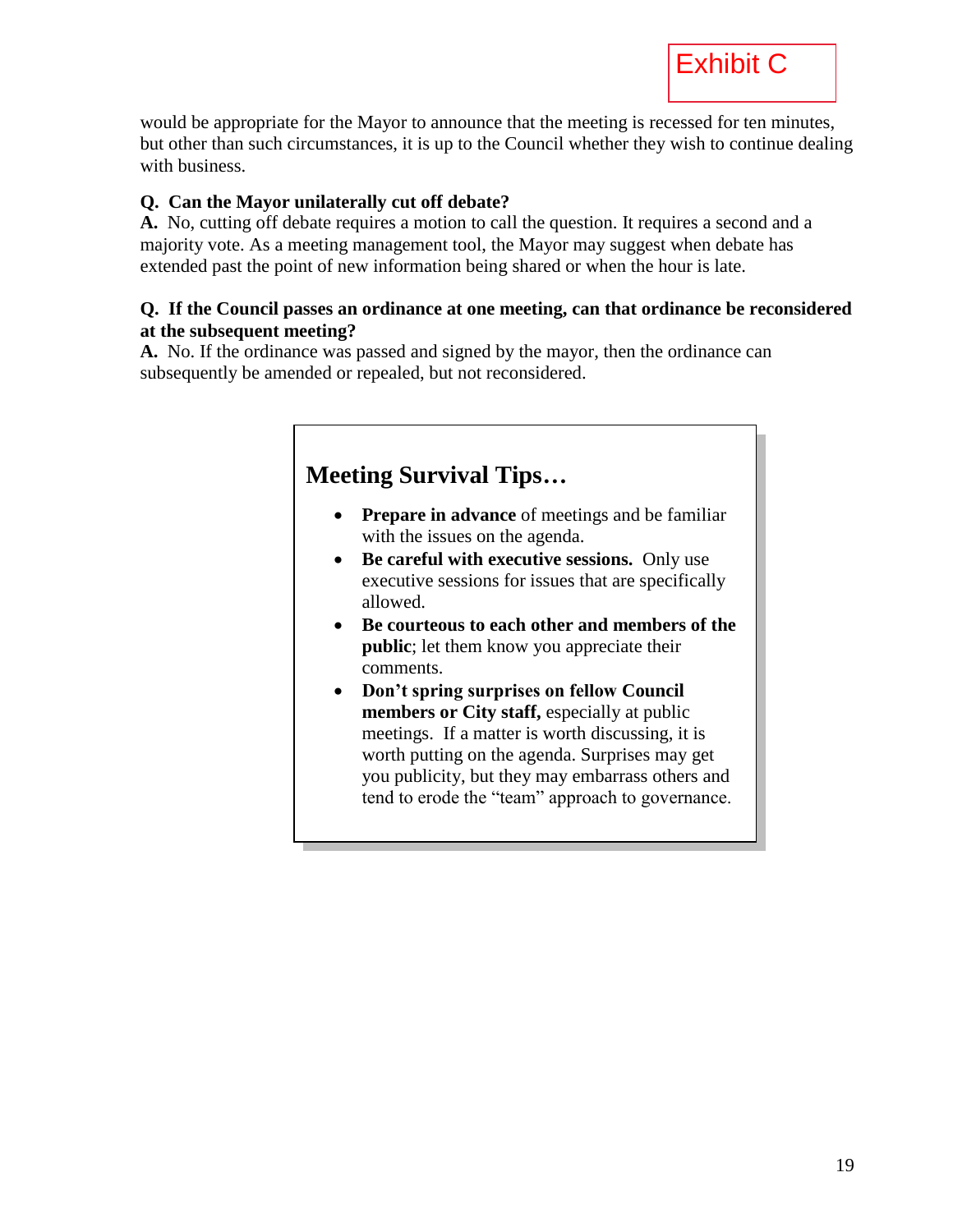# **Citizen Participation at Council Meetings 9**

Exhibit C

The public evaluates the performance of its elected officials to a great extent by what happens at meetings. Many citizens form their total opinions of the City government on the basis of having attended just one Council meeting. This is the time to impress citizens favorably and show them that the Council is capable of doing its job.

#### **Citizen Comments at Council Meetings**

The "Public Forum" period is a time slot set aside on the agenda for citizens to address the Council on any subject relevant to the City government, its policies, operations, or services. It is not to be confused with a public hearing, which is a formal proceeding conducted for the purpose of discussing a specific topic, such as the City budget.

Anyone wishing to address the Governing Body must speak from the podium and introduce themselves. Comments are to be limited to 4 minutes in length.

While providing an opportunity to speak on any topic of concern, the Mayor is responsible for maintaining order and decorum and will not allow the speaker to make personal attacks or inflammatory comments. In many cases, the speaker will be directed to meet with staff to resolve the issue or get questions answered. If the citizen has documents or papers they wish to share with the Governing Body that support their comments, they must also provide a copy to the City Clerk.

Other than asking a question to clarify a statement, members should refrain from entering into an extended dialogue with the citizen. This time on the agenda is not intended for a discussion between the Governing Body and the citizen and should not be used for that purpose. Also, if speakers engage in personal attacks on any member of the Governing Body, it may be necessary for the Mayor to cut them off. Council members are expected to be polite to citizens appearing before them, but there is no requirement that they subject themselves to intimidation by rude speakers.

#### **Citizen Comments on Agenda Items during the Meeting**

The City Council meeting is designed for the Governing Body to discuss and make decisions on the various issues on the agenda. Other than asking for clarification, discussion should be limited to among the members of the Governing Body. At no time will members of the audience be allowed to enter into the discussion from their seats in the audience. If recognized by the Mayor, they may be allowed to speak at the podium during the discussion if the Mayor believes their comments are germane to the topic and necessary or helpful for the Governing Body to continue their discussion or make their decision. Each speaker should only speak once unless clarification is requested by the Mayor.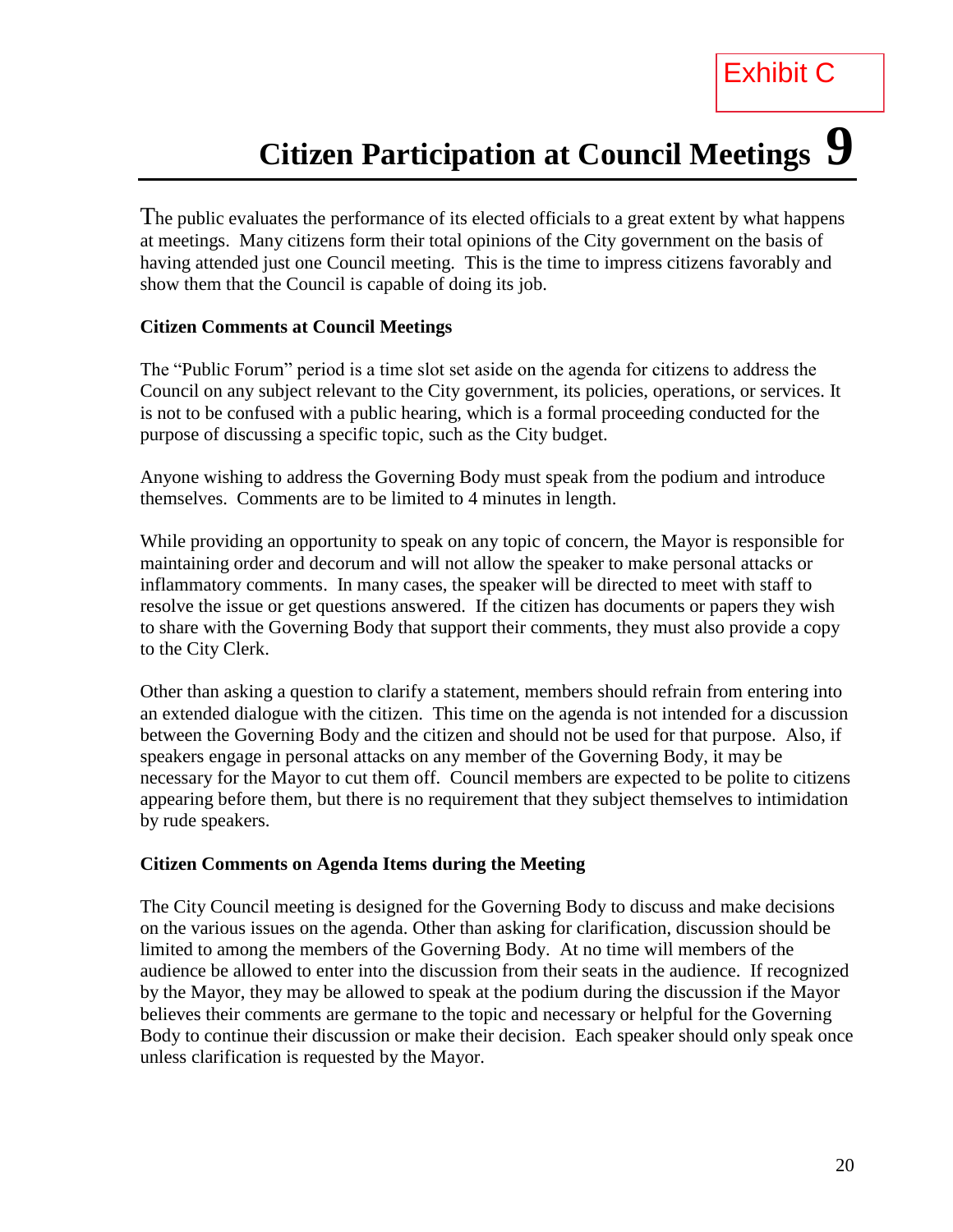If a planning item is on the agenda which had a public hearing as part of the process with the Planning Commission, the Mayor will not normally ask for public comment, as they had their opportunity to do so at the public hearing with the Planning Commission. The Governing Body will have the minutes of that public hearing so they can take those comments into consideration during their deliberation. *Comments are not normally allowed on an item due to the possibility of new information being presented outside the official public hearing which could open the door to potential litigation.*

#### **Public Hearings**

When an item requires a public hearing, by statute, the Mayor will open the public hearing and will then facilitate the hearing. Public comments can be made in the same manner as the Public Forum agenda item. Reasonable limitations on the number of speakers and time allowed to speak may be imposed by the Council in order to keep the meeting moving. Public hearings are held to gather data and opinions from the citizenry that facilitate the decisionmakers at the Council meeting.

Public hearings afford the public due process prior to key decisions by the Council (and boards and commissions). Due process requires that public hearings be fair, open, and impartial. Ex parte communications are communications received outside of the formal public hearing. To protect the due process rights of all, it is important that ex parte communications be disclosed and made a part of the record at the public hearing. Prejudgment of an issue is a denial of due process. It is essential that members of the Governing Body retain an open mind and a willingness to listen to all the evidence.

#### **How to Deal with Criticism…**

- **At some point, the Council's action must be defended.** Try to help people understand the factors that influenced the Council, or discuss the parameters that influence an impending decision which is under attack.
- **When attacked, think carefully before responding.** Know your facts. Be truthful. Credibility is your most important asset in dealing with your critics.
- **Don't belittle small but vocal sources of opposition.** Don't label people.
- **Don't argue.** Maintain decorum and don't get drawn into an argument.
- Remember that groups which are fostering a narrow self-interest will self**destruct** through an inability to gain mainstream support. Don't overreact.
- **Keep in mind that anger is directed at your role**, not at you as an individual. Last but not least, while remaining respectful, keep a sense of humor.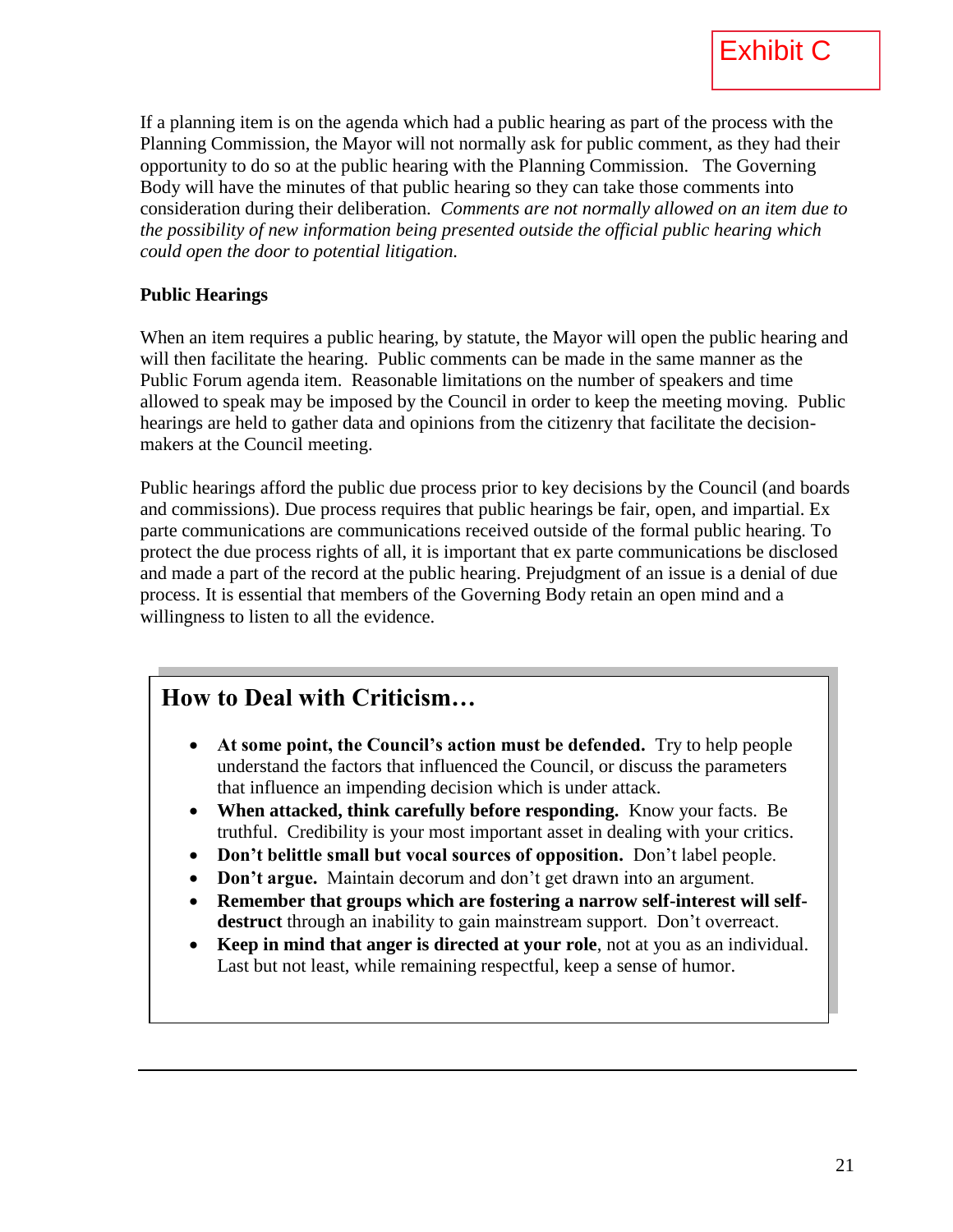# **Meeting Tips 10**

#### **Meeting Savvy**

Consider these pieces of advice when preparing for a meeting:

- **Read the material you have been given for the meeting.** This will give you a good basic understanding of the issues and allow you to intelligently consider and discuss the issue.
- **Give colleagues time to assimilate things**. You'll notice that an idea rejected one day may be presented by the one who opposed it earlier.
- **Don't try to please everyone.** This simply does not work and makes you look weak and indecisive.
- **"We've always done it this way."** Don't become so enamored with precedent that it keeps the group from moving forward.
- **Don't waste quality meeting time dealing with routine questions or complaints** that can be resolved by staff outside the meeting.
- **Alert the Mayor and City Administrator before the meeting if you intend to bring up an important issue**. This simple courtesy will help staff prepare background information and avoid embarrassment.
- **Be sensitive to audience perceptions regarding your neutrality** during a recess, especially during hot meetings. If you meet with one group and not with another, you may be perceived as favoring that group.
- **If you disagree with a significant statement or proposal made by a colleague or staff member at a meeting, express the disagreement, in a respectful manner**. Silence may be interpreted by staff as agreement and they may take action based upon that assumption.
- **Practice civility and decorum in discussion and debate**. Avoid personal comments that could offend other Council members, the Mayor, staff or the audience.
- **Honor the role of the Mayor.** Council members should honor the role of the Mayor to focus discussion on agenda items and ensure the meeting moves along in a reasonable manner. If there is disagreement about the agenda or Mayor's actions, those actions should be voiced politely and with reason.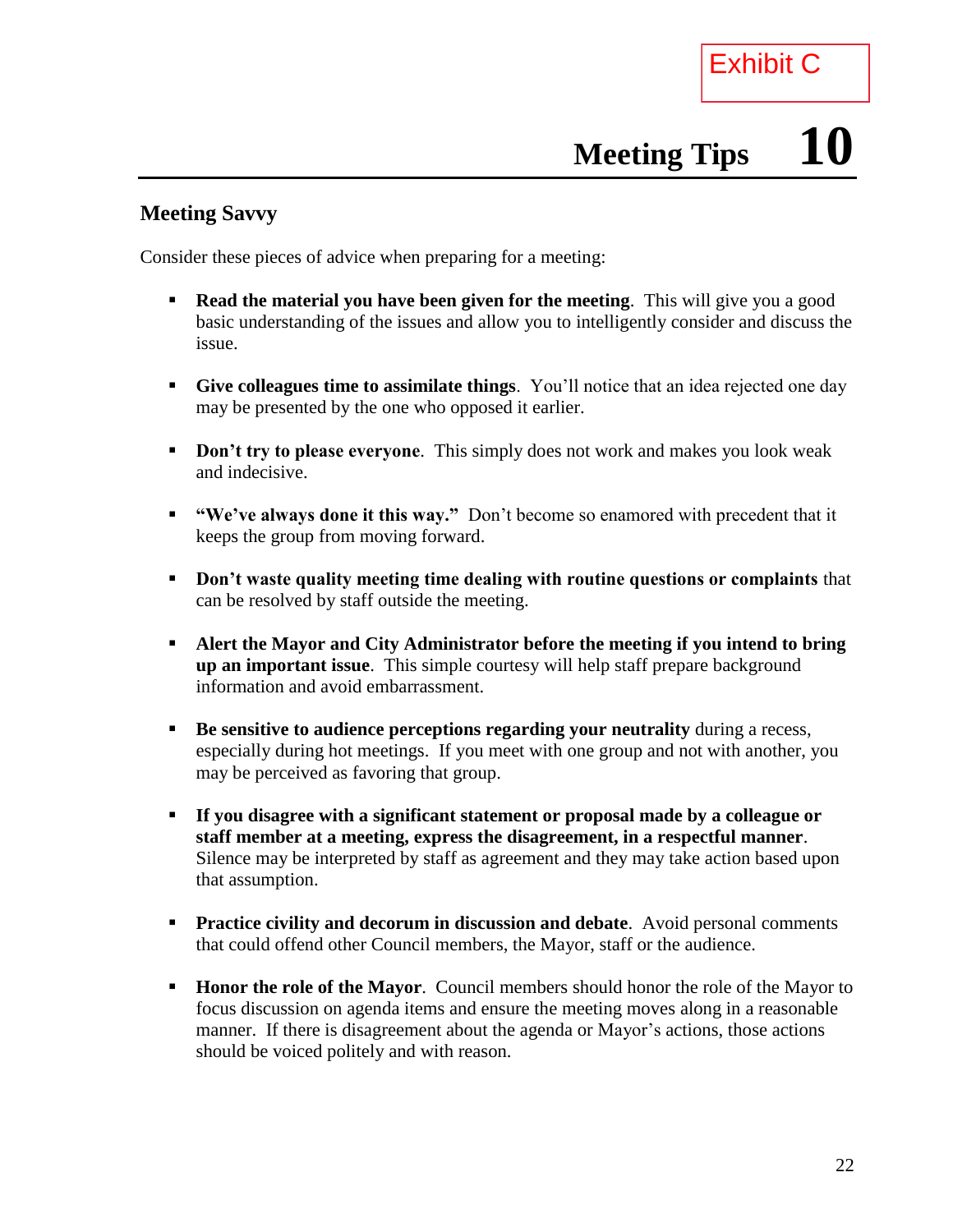

#### **How to Aid Discussion by Asking the Right Questions**

Questions are one of the most important tools you can use to obtain information, focus the group and facilitate decision making. Here are some samples:

#### **Asking of Colleagues**

- What do you think about this item?
- What do you think the proposed action will accomplish?
- Would you please elaborate on your position?
- What results are we looking for?
- How does this fit into our priorities?

#### **Asking Staff**

- What other alternatives did you consider?
- What are we trying to accomplish with this?
- What are the benefits and drawbacks?
- Will you please explain the process?

#### **Asking of the Public**

- How will this proposal affect you?
- What are your concerns?
- What other ways can you suggest for solving the problem?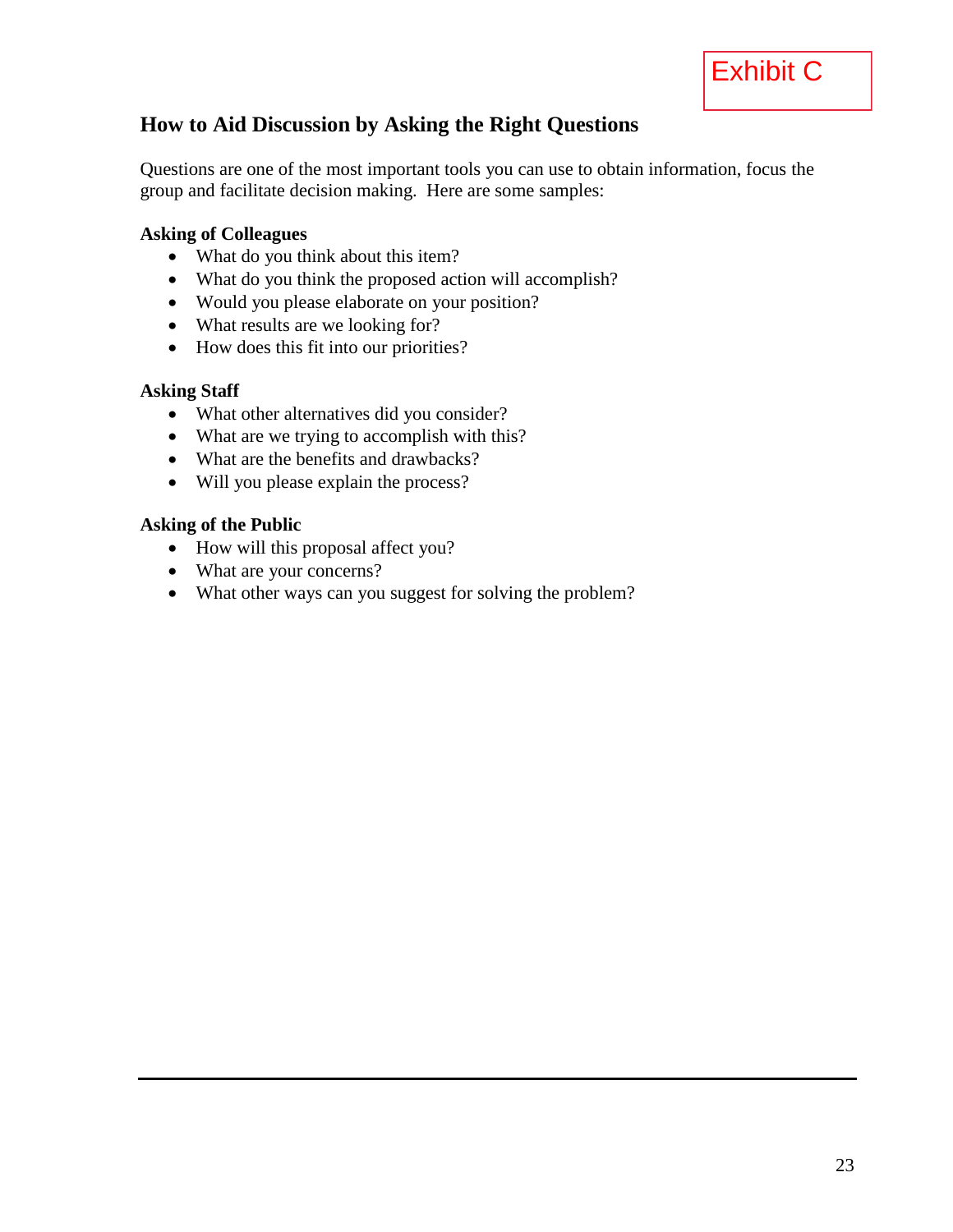## **Preventing and Resolving Conflicts 11**

*"Always do right. This will gratify some people and astonish the rest."* -- Mark Twain

It is essential for Council members to understand their role and how it relates to the roles of the Mayor, City Administrator, staff and other Council members. Many conflicts in City governments are the result of confusion as to these roles and the consequent overstepping of the boundaries between the respective roles.

#### **Preventing and Resolving Conflicts with the Mayor**

The Mayor retains flexibility to perform the functions of the Chair of the Governing Body within the policies and regulations established by the City. Council members need to respect that role and work with the Mayor to advance the goals of the City. While the Mayor does not vote on most issues, his/her comments and thoughts should be acknowledged and respected. If you have a disagreement with the Mayor, you should meet one-on-one in private to discuss and resolve the issue. If it is a matter that comes up in the course of a meeting and cannot wait, politely and respectfully voice your concern or issue. If it is something that falls within his/her authority or purview, accept the Mayor's decision.

#### **Preventing and Resolving Conflicts with other Council Members**

Any conflicts or disagreements with other Council members should be done one-on-one, in private, keeping in mind requirements of the Kansas Open Meetings Act. If it arises during a meeting and cannot wait, then ask for additional clarification or reasoning and center your discussion on the issue, not on the person. Avoid personal comments that could offend other Council members and continue respectful behavior in private.

#### **Council Member Communication with Staff**

Requests for information should, in almost all cases, go to the City Administrator. If it is a simple request for easily retrievable information that would not involve additional research, then you can call the Department Head directly. If you are in doubt about what staff contact is appropriate, ask the City Administrator. Any request for a meeting with staff must be directed to the City Administrator, unless, again, it is for the purpose of obtaining simple information. Consider the impact on staff of your requests for information. Do not solicit political support from staff. Also remember, you do not, as an individual Council member, have the authority to direct the City Administrator or any employee to do anything. All direction comes from you acting in concert with the rest of the Governing Body.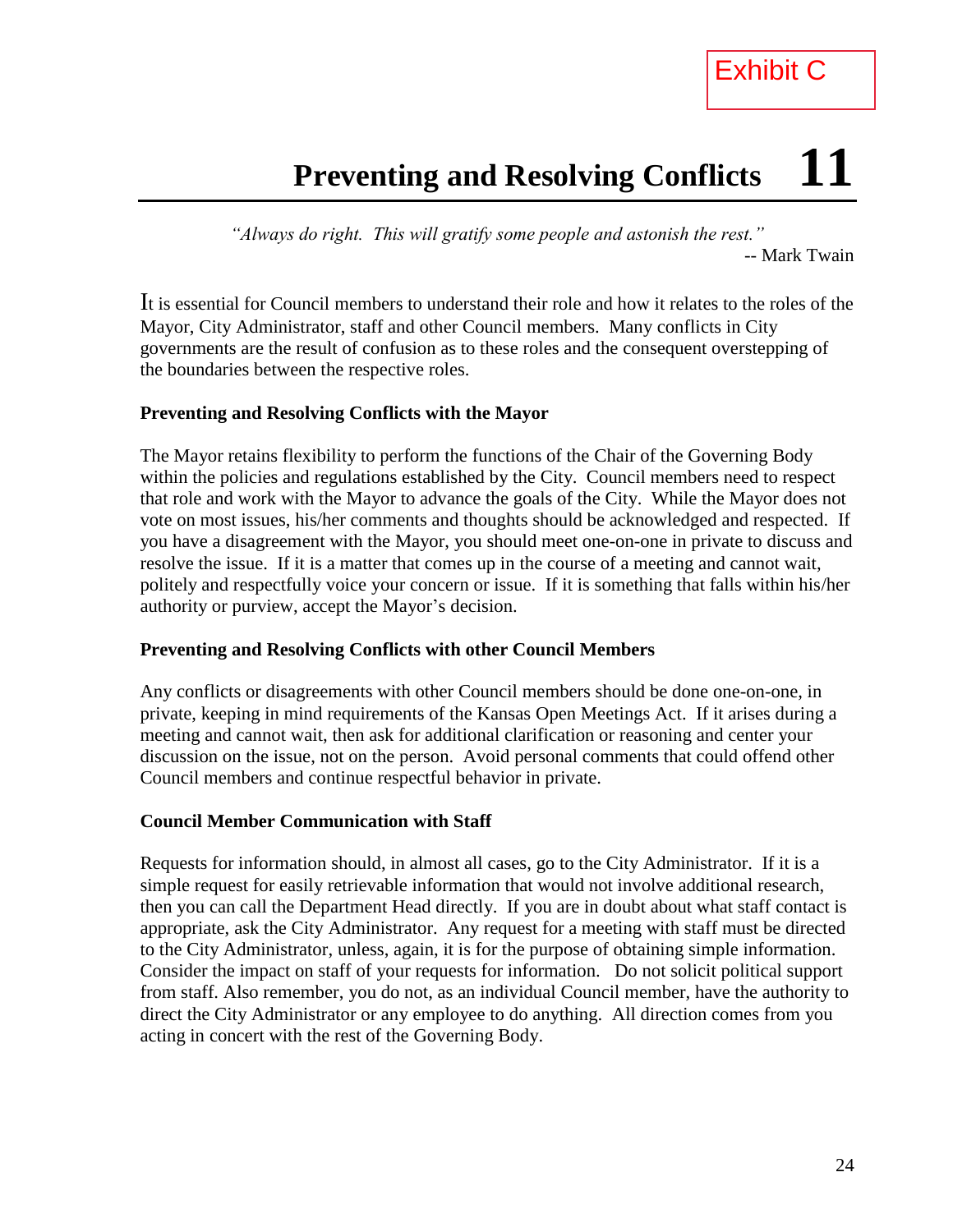

#### **Staff Communication with Council Members**

Staff should not contact Council members, unless they are responding to a simple request for information, providing pertinent information, or have been otherwise directed to do so by the City Administrator. If contacted by staff for any other reason, tell them that they need to contact their Department Head or the City Administrator. Do not get involved in personnel actions nor allow staff to think they can directly influence you somehow.

#### **Roles of the City Administrator and the Governing Body**

In order to alleviate potential conflicts, it is important to understand the role of the Governing Body and the City Administrator in the functions of the City. The following table describes most areas of possible conflict or confusion and lays out the role and responsibility for each party.

| <b>City Administrator</b>                  | <b>Governing Body</b>                       |
|--------------------------------------------|---------------------------------------------|
| Keep Council informed                      | Listen to residents $-$ keep track of their |
|                                            | concerns and wishes                         |
| Propose policy                             | Discuss, develop and adopt City policies    |
| Implement policy adopted by the            | Hold City Administrator accountable for     |
| Governing Body                             | policy implementation                       |
| Report back regarding policy               |                                             |
| implementation, effectiveness and possible |                                             |
| improvements                               |                                             |

#### **Policy Making and Implementation**

#### **Personnel Matters**

| <b>City Administrator</b>             | <b>Governing Body</b>                   |
|---------------------------------------|-----------------------------------------|
| Hire, supervise, discipline, promote, | Adopt personnel policies, establish     |
| demote and fire all City employees    | positions, set wage scales and benefits |

#### **Budget and Strategic Planning**

| <b>City Administrator</b>                    | <b>Governing Body</b>                          |
|----------------------------------------------|------------------------------------------------|
| Work with staff to develop preliminary       | Establish goals and priorities which           |
| budget and departmental strategic plans      | provide a framework for the budget             |
| Present budget to Governing Body and         | Discuss and adjust proposed budget to          |
| facilitate deliberation process              | meet established goals and priorities; adopt   |
|                                              | budget, set mill levy, utility rates and other |
|                                              | fees                                           |
| Implement budget adopted by Governing        | Review financial reports and annual audit;     |
| Body, provide regular financial reports and  | make decisions to amend budget when            |
| present alternatives when City is faced with | necessary                                      |
| budget issues                                |                                                |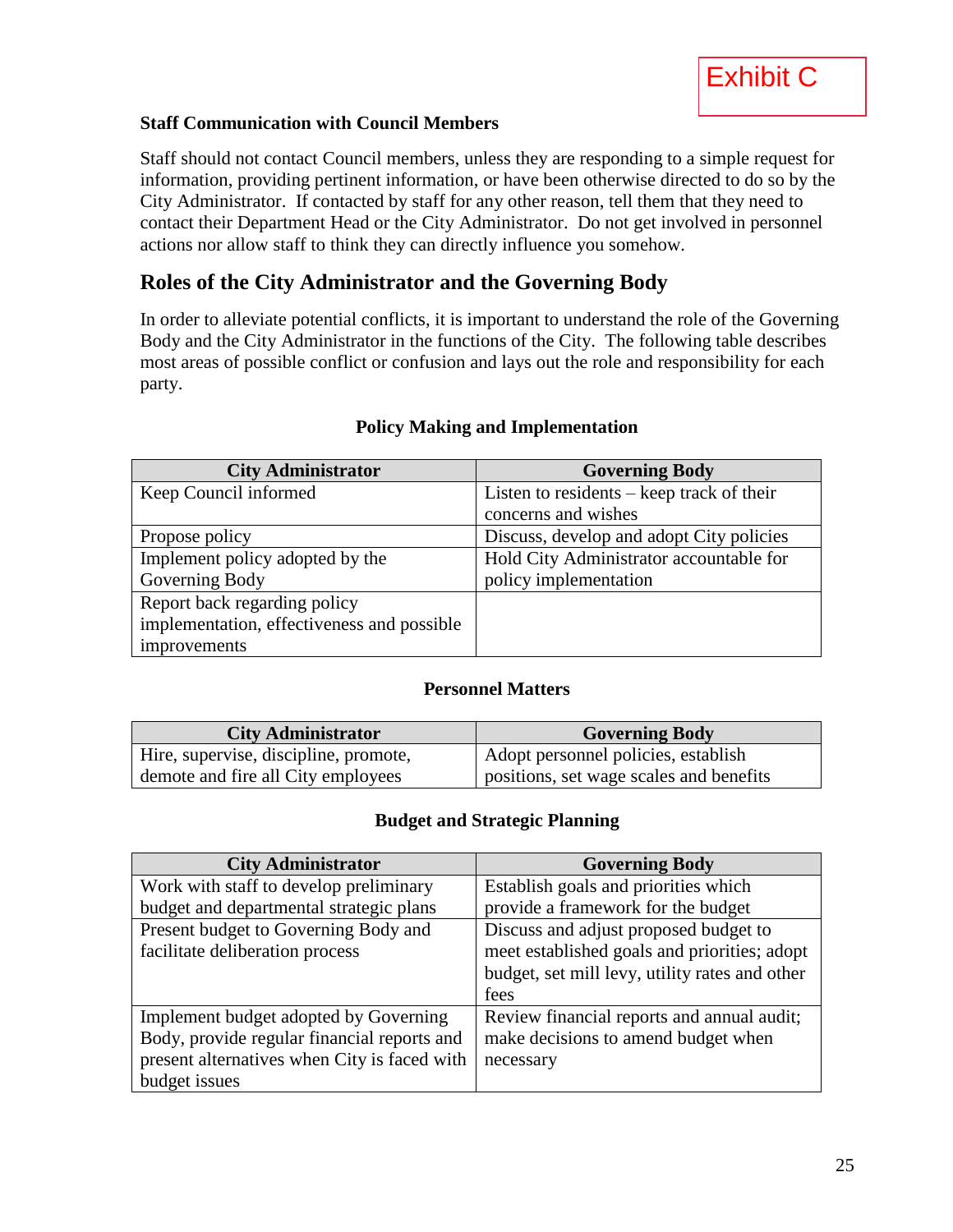#### **Meetings of the Governing Body**

| <b>City Administrator</b>                   | <b>Governing Body</b>                       |
|---------------------------------------------|---------------------------------------------|
| Prepare agenda; review the agenda           | Deliberate on all agenda items; take action |
| highlights with Governing Body members      | on all agenda items; approve policy         |
| in advance of the meeting; attend meetings; | initiatives and changes                     |
| report to Governing Body on matters         |                                             |
| involving City administration; propose      |                                             |
| policy initiatives or changes               |                                             |

#### **Land Use and Planning & Code Enforcement**

| <b>City Administrator</b>                 | <b>Governing Body</b>                    |
|-------------------------------------------|------------------------------------------|
| Supervise Planning staff, who make        | Adopt and amend zoning code, subdivision |
| recommendations to the Planning           | regulations and comprehensive plan after |
| Commission and Governing Body on a        | receiving input from staff, residents,   |
| broad range of planning issues and who    | Planning Commission and others           |
| implement the plans and regulations       |                                          |
| approved by the Planning Commission and   |                                          |
| Governing Body                            |                                          |
| Supervise codes administration and ensure |                                          |
| regulations are enforced fairly and       |                                          |
| equitably                                 |                                          |

#### **City Expenditures & Contracts**

| <b>City Administrator</b>              | <b>Governing Body</b>                       |
|----------------------------------------|---------------------------------------------|
| Sign contracts; ensure supervision and | Authorize execution of contracts; approve a |
| enforcement of contracts; recommend a  | purchasing policy; approve expenditures     |
| purchasing policy and, once adopted,   | above \$5,000                               |
| implement the policy                   |                                             |

#### **Relationships with Other Entities**

| <b>City Administrator</b>                | <b>Governing Body</b>                    |
|------------------------------------------|------------------------------------------|
| Represent the City when coordinating and | Members may serve as City representative |
| working with other governmental entities | on certain intergovernmental bodies or   |
|                                          | speak on behalf of the City when         |
|                                          | designated or as required                |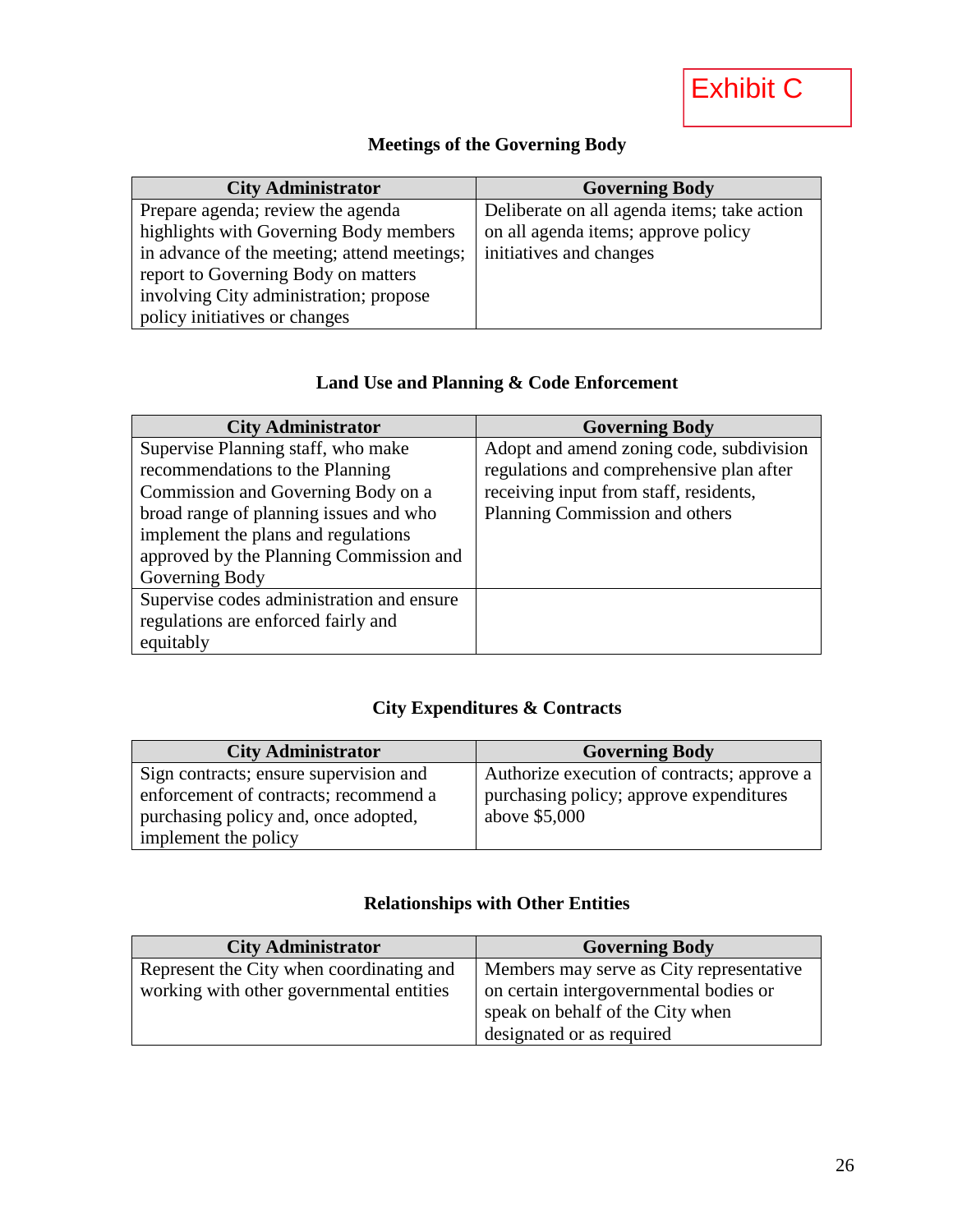

#### **Checklist for Monitoring Conduct**

 $\Box$  Will my decision/statement/action violate the trust, rights or good will of others?

 $\Box$  What are the motives and spirit behind my actions?

 $\Box$  If I have to justify my conduct in public tomorrow, will I do so with pride?

 $\Box$  How would my conduct be evaluated by people whose integrity and character I respect?

 $\Box$  Even if my conduct is not illegal or unethical, is it done at someone else's expense? Will it destroy their trust in me? Is it just and morally right?

 $\Box$  Does my conduct give others a reason to trust me?

 $\Box$  Am I willing to take an ethical stand when it is called for? Am I willing to make my ethical beliefs public in a way that makes it clear where I stand?

 $\Box$  Can I take legitimate pride in the way I conduct myself and the example I set?

- $\square$  Do I listen and try to understand the views of others?
- $\square$  Do I question different points of view in a constructive manner?
- $\square$  Do I work to resolve differences and come to mutual agreement?
- $\square$  Do I support others and show respect for their ideas?
- $\Box$  Will my conduct cause public embarrassment to someone else?

#### **Practical Advice**

*"The most important single ingredient in the formula of success is knowing how to get along with people."*

Franklin D. Roosevelt

- **Keep disagreements from getting personal**. Discussion should be about the policy and not personalities.
- **Always be courteous to other Council members**, especially new ones who may not have a full grasp of the issue.

• **Address conflict head on.** Putting an item off to another day does not solve the problem.

 **Don't be overly swayed by a few people who called you or are in the audience.** Remember, you were elected to represent everyone in the community, not just the few that show up for a meeting. Do what's right for the entire community!

 **The secret to successful politics is compromise!**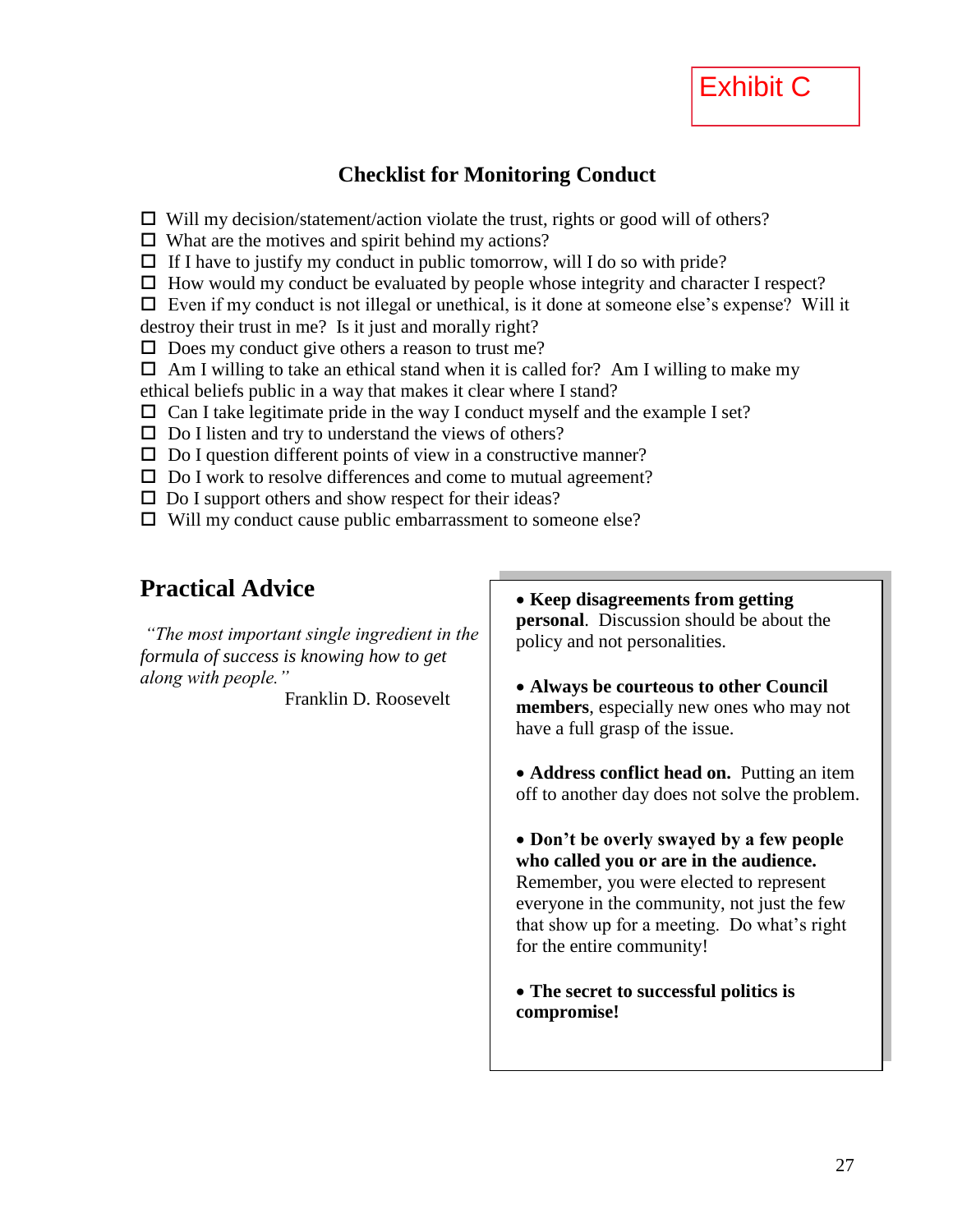Part of being a public official is being subject to public scrutiny. Like it or not, the public expects you to behave according to a high level of ethical standards.

#### **State Ethics Laws**

Kansas state law contains certain requirements to achieve a fair balance between public and private interests. The law requires members of the Governing Body to file a Statement of Substantial Interest to disclose to the public the ownership by the officer or his or her spouse of certain personal financial interests. Refer to the League of Kansas Municipalities *Governing Body Handbook* for the specific requirements contained in Kansas statutes.

#### **Code of Ethics**

Public officials have the duty of serving the public with undivided loyalty, uninfluenced by any private interests or motives. Care must be taken not to violate this duty of trust, either in fact or appearance. The City has a Code of Ethics that each member of the Governing Body and all City employees are required to abide by.

#### **Conflict of Interest**

A practical definition of when you have a conflict of interest is when your personal interests or life intersect with your official position. It may, in fact, be an appearance issue rather than an actual conflict of interest according to the law. Either way, you should recognize the situation for what it is and develop your strategy to address it in an ethical way.

If a Governing Body member has a conflict of interest on a matter before the Governing Body, before the item is presented for consideration, that person should announce the potential conflict and excuse himself/herself from the Council Chambers until the matter has been addressed by the remaining Governing Body members. If there is a question of real or perceived conflict of interest, the Council member with the potential or real conflict should contact the City Attrorney for an interpretation of the situation prior to the meeting.

Generally, a conflict of interest that would require abstention from the matter would occur in two situations. The first is when the City contracts with a private entity. A member of the governing body may not participate in making a contract with an entity in which he or she has a substantial interest (financial stake or a leadership role such as serving on a board of directors).

The second occurs when the governing body takes up a matter in which a member has an interest that is different in kind or degree from that of others affected by the decision. For example, when the governing body discusses a policy of general applicability to land development, a governing body member involved in real estate or land development does not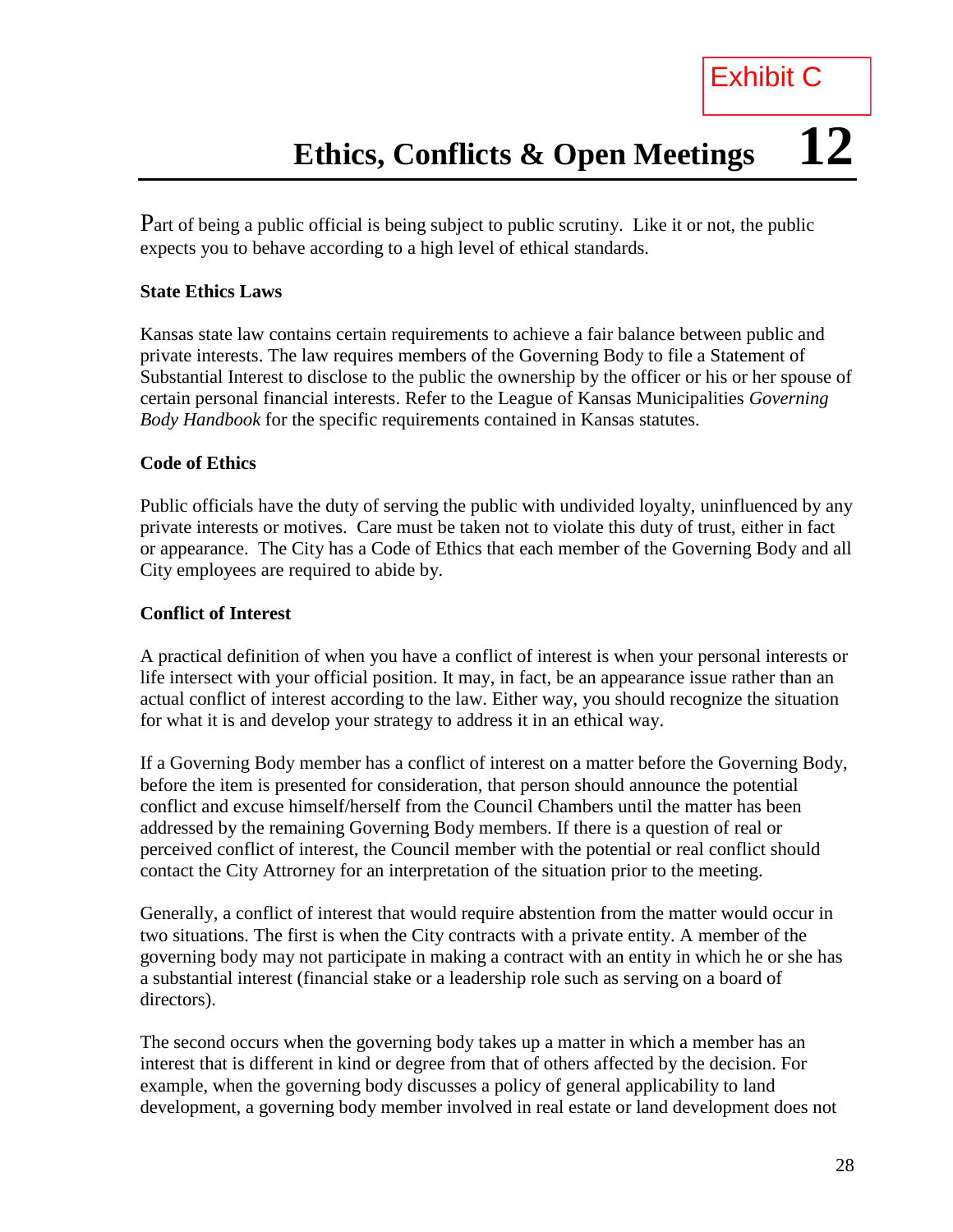have a conflict unless the impact of the policy on that member would be different from the impact on others having similar business interests.

#### **Keeping Out of Trouble**

The following are some common areas where you can get in trouble by violating state statute or City code:

- Violating the Kansas Open Meeting Act (KOMA). This can be done by five or more Council members meeting in person, by telephone, via email, in an internet chat room, or by any other means of interactive communication if any participant seeks to reach agreement on a matter that would require binding action by the Council or Governing Body.
- Conducting a "serial meeting" has been a particular concern to the Legislature. A serial meeting involves successive interactive communications, such as by email or in a chat room, sharing a common topic of discussion concerning public business and intended by any participant to reach agreement on a matter that would require binding action. Serial meetings, even if each involves less than a majority of the Council, are prohibited by KOMA unless all statutory requirements, including notice of the meeting, are satisfied.
- Not disclosing a conflict of interest during Council deliberation, nor refraining from participating in discussion and/or voting on something with which you have a conflict of interest.
- Disclosing information discussed in executive session.
- Not disclosing ex parte conversations with parties having an action before the Governing Body.
- Using your office for personal gain or profit.

*If you're not sure what to do, ask: Is it legal? Is it ethical? Is it the right thing to do?*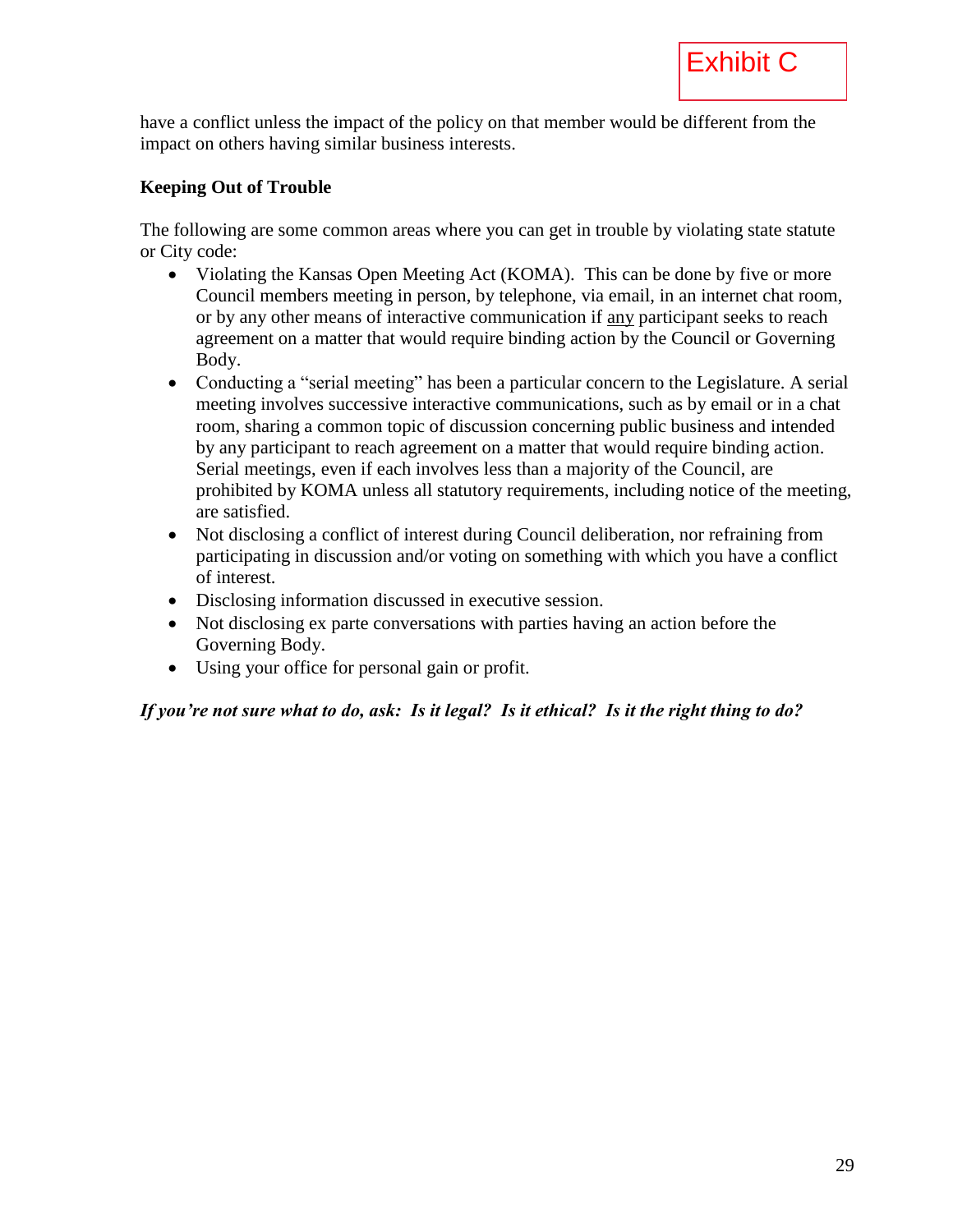Exhibit C

# **Budget Basics 13**

#### **Budget Basics**

The budget is one of the Council's strongest policy-making tools. Spending guidelines are a reflection of numerous policy decisions. The budget can give a new Council member a clear view of City policy on many issues.

Setting policy through the budget is a continuous, year-long process. It involves setting goals and establishing priorities. Public participation is critical to the budget process, as well as being required by law, because of the many policy decisions involved. Once a budget is adopted, Council members monitor program progress through periodic reports from staff. If programs are not effectively implementing policy decisions, revisions can be made.

#### **The Governing Body deals with three** *types* **of budgets in the budget document:**

- An operating budget for delivering services like parks, public works, and administration and contractual agreements for provision of services like police and fire. The operating budget enables you to set policy. When most citizens think about their City's budget, they're referring to the operating budget supported services. The operating budget is financed from the City's ongoing general revenue sources, primarily property and sales taxes.
- Utility services provided by the City are separately funded through user fees. These funds are called "Enterprise Funds." Officially, the City of De Soto has three: Water, Sewer and Refuse.
- A capital budget that determines which capital improvements will be bought or built during the budget year and how they will be financed.

#### **The Legal Document**

In Kansas, budgets must be balanced – anticipated revenues must equal forecasted expenditures. Unexpected revenues can be appropriated by a supplemental budget modification or can be allocated to reserve funds or to the following year's beginning balance. Expenditures which exceed revenues can be made only by the Council transferring funds from reserve accounts (subject to Council approval) or by issuing interest-bearing warrants.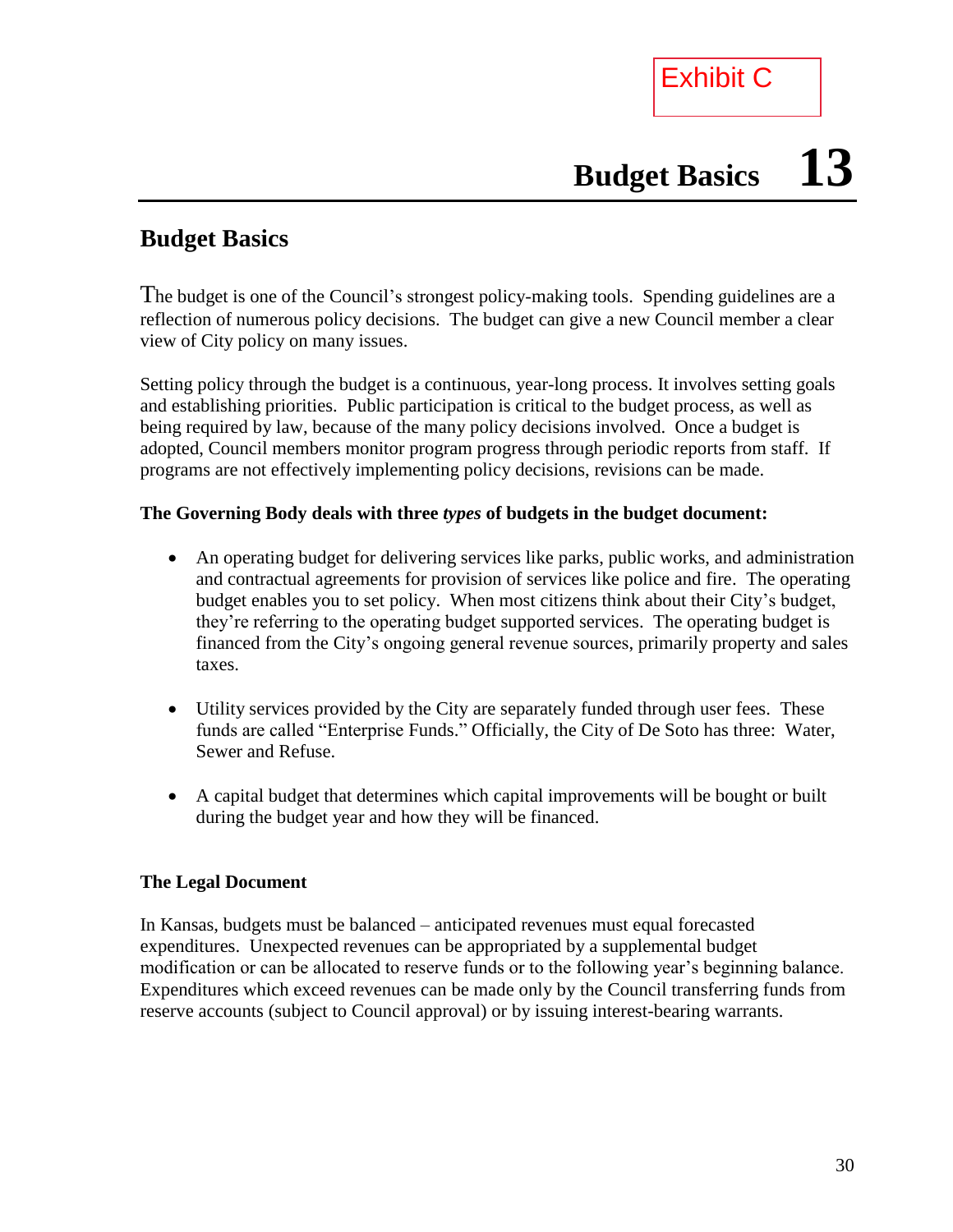

#### **Budgeting Method**

De Soto uses a line-item or incremental budget. The budget is prepared by adjusting expenses based on current expenditure levels. It shows how much money will be spent on every element of expense, or line item, in every department.

#### **The Budget Calendar**

The budget is a living document and can be amended or adjusted throughout the year, as necessary. The standard timetable the City follows to prepare the next year's budget generally starts early in the year when the City Administrator reviews how the previous year ended and updates the five year financial plan. Early in the spring, the City Administrator meets with Department Heads to discuss revenue assumptions and general needs for the coming needs to outline parameters for development of the coming budget. Department heads then submit their proposed operating and CIP budgets in May, which are reviewed by the City Administrator and Finance Manager, who meet one-on-one with each department to scrutinize their proposed budgets and CIP requests, adjusting them as necessary. In June, a workshop is held to review the Capital Improvement Plan (CIP) and major budget issues. In late June/early July, the City Administrator presents the recommended budget to the Governing Body where it may direct staff to adjust the budget as it deems necessary. In August, a public hearing is held, and the City Council formally adopts the budget.

#### **Fiscal Calendar**

The fiscal calendar for the City is the same as the calendar year, meaning each fiscal year begins on January 1 and ends on the following December 31.

#### **Putting the Budget Together**

The following is the budget process. It is definitely a team effort involving the Governing Body, City Administrator, staff and community.

#### **Estimating Expenditures**

Departments prepare estimates based upon a projection of current trends, a forecast of the effects of new programs, and an estimate of what is needed to operate and maintain their services.

#### **Reviewing Estimates**

The City Administrator reviews departmental requests, taking into account policy objectives and priorities for new or expanded programs. What develops from this is a preliminary budget.

#### **Estimating Revenues**

The City Administrator reviews revenues, asking "What are the factors affecting future revenue flows, and what is the estimated level of revenues for the upcoming budget